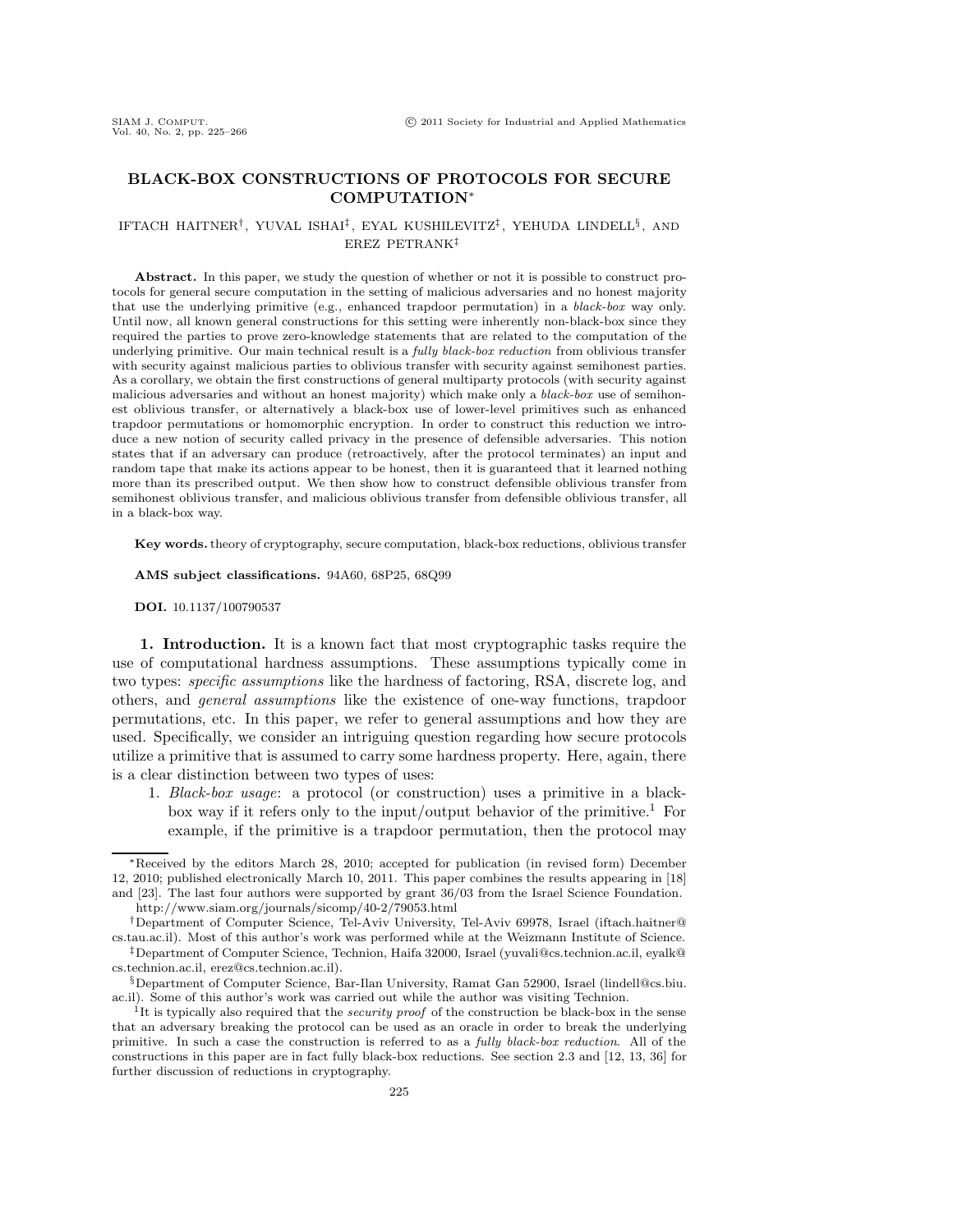sample a permutation and its domain, and may compute the permutation and its inverse (if the trapdoor is given). Beyond this, no reference is made to the primitive. In particular, the code used to compute the permutation (or carry out any other task) is not referred to by the protocol. The vast majority of constructions in cryptography are of this black-box type.

2. Non-black-box usage: a protocol (or construction) uses a primitive in a nonblack-box way if it refers to the code for computing its functionality. A typical example of a non-black-box construction is when a Karp reduction is applied to the circuit computing the function, say, in order to prove an  $\mathcal{NP}$ zero-knowledge proof, as in [16].

A rich and fruitful body of work, initiated in [22], attempts to draw the borders between possibility and impossibility for black-box constructions in cryptography. While many of the relations between primitives are well understood, there are still some important tasks for which the *only* constructions that we have rely on non-blackbox access to the assumed primitive, yet the existence of a black-box construction is not ruled out. In particular, this is the case for all constructions of public-key encryption schemes that are secure against chosen-ciphertext attacks [9, 37, 30] (all of these constructions have the same flavor, but these are the only known constructions from general assumptions). More relevant to this work is the fact that, starting from [17], all known general constructions of multiparty protocols that are secure without an honest majority and in the presence of malicious adversaries use nonblack-box access to the assumed primitive.<sup>2</sup> (We note that by "general constructions" we mean constructions that can be used to securely compute any functionality.) The above phenomenon begs the following informally stated question:

Is it possible to construct general protocols for secure computation without an honest majority and with malicious adversaries, given only black-box access to a "low-level" primitive?

Answering the above question is of interest for several reasons. First, it is of theoretical interest to understand whether or not non-black-box access to a primitive is necessary for these tasks. An answer to this question would enhance our understanding of how hardness assumptions can (or must) be used. Second, as we have mentioned, the non-black-box use of the underlying primitive is typically utilized in order to apply a Karp reduction for the purpose of using a (general) zero-knowledge proof. Such reductions are highly inefficient and are unlikely to be very useful in practice. Furthermore, in these protocols the *communication complexity* depends on the complexity of computing the primitive, and the computational complexity grows more than linearly with that of the primitive. (An exception to this rule is the communication-efficient compiler presented in [33], which relies on the communication-efficient arguments of [28, 31]. However, the computational complexity of the protocol of [33] is even worse than the GMW protocol [17].)

To illustrate the type of inefficiency resulting from current non-black-box constructions, recall that current non-black-box techniques (e.g., the GMW protocol [17]) require parties to prove zero-knowledge statements that involve the computation of

<sup>&</sup>lt;sup>2</sup>We stress that the above discussion is true only when considering general assumptions. Furthermore, it is true only when considering "low-level primitives" like trapdoor permutations. Specifically, there do exist constructions of secure multiparty protocols that use only black-box access to an oblivious transfer protocol with security against malicious parties [26]. However, since it is not known how to construct the latter oblivious transfer protocols using only black-box access to, say, trapdoor permutations, the overall construction obtained does not use its "low-level" primitive in a black-box way.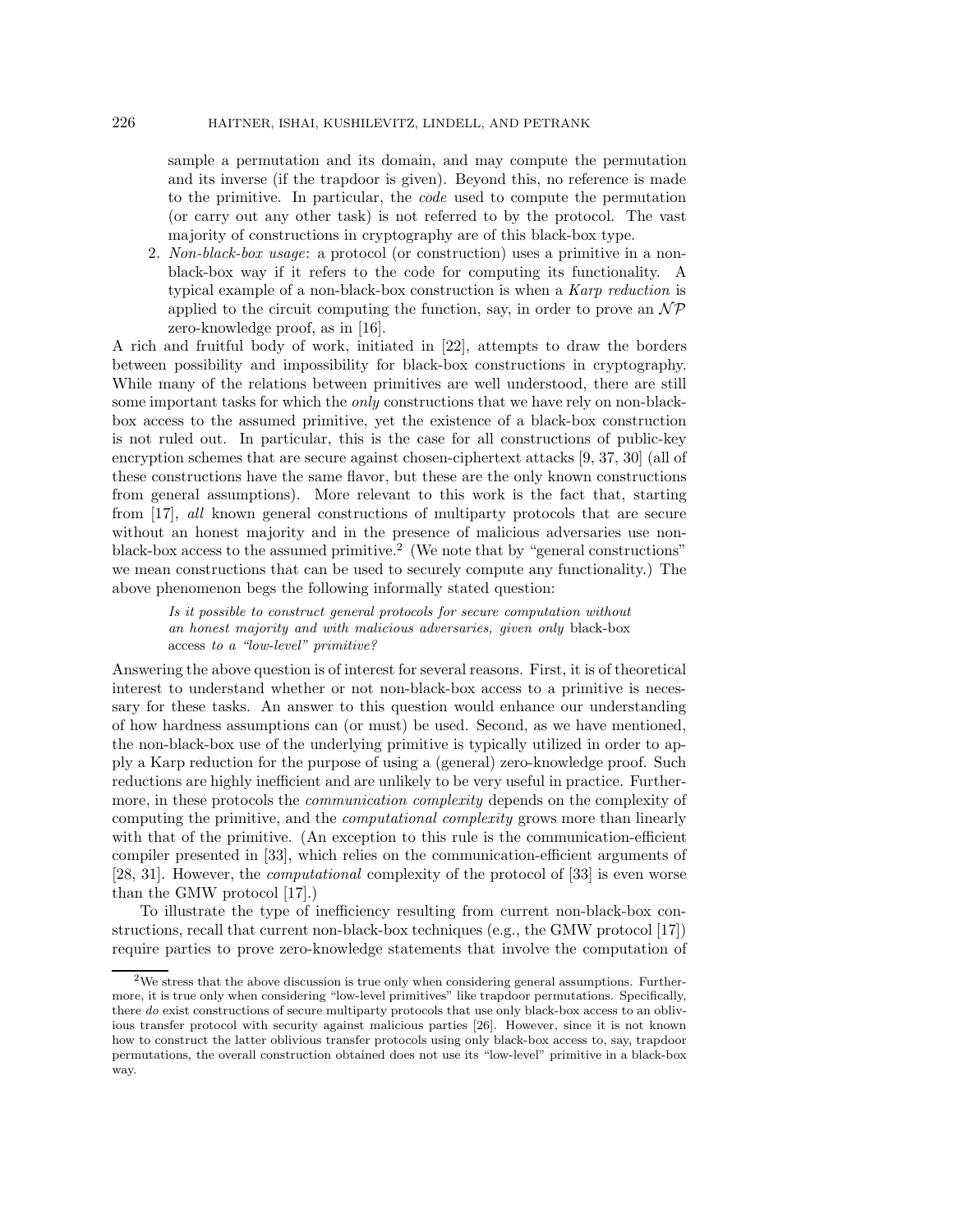the underlying primitive, say a trapdoor permutation. For example, such a statement may be that a given value  $y$  that is sent was generated by applying the permutation to a value  $x$  that is part of a party's (committed) random tape. Proving such a statement in zero-knowledge [16] involves the computation of a commitment for every gate in a circuit that verifies the statement. At the very least, this requires the computation of a commitment for every gate in a circuit that computes the permutation. However, the size of such a circuit is cubic in the length of the key. Thus, for keys of size 1024 or 2048 bits, the number of commitments that need to be computed is huge. In addition, doubling the security parameter results in increasing the complexity of the original protocol by 8 (since  $n^3$  operations are needed for a key of length n). Thus, as we have described, non-black-box protocols scale very poorly. In contrast, in a black-box construction of a protocol from a trapdoor permutation primitive, the number of invocations of the primitive is independent of the complexity of computing the primitive.

We conclude that the current non-black-box use of the underlying primitives constitutes an obstacle to efficiency. (We note that the efficiency versus inefficiency of black-box versus non-black-box constructions is very dependent on the context and what parameters are being considered. For example, black-box constructions of pseudorandom generators from one-way permutations have been shown to be inherently costly regarding the number of invocations of the underlying primitive [29, 11]. In contrast, the use of non-black-box techniques results in other efficiency costs, as described above.) It is therefore of great interest to know whether or not it is possible to obtain solutions to these tasks that do not suffer from this obstacle. Despite the above, we stress that the focus of this paper is not on efficiency, but rather on the theoretical question of whether or not it is possible to obtain the aforementioned black-box constructions. We believe this question to be interesting in its own right.

We stress that our work is not related to the question of black-box versus nonblack-box zero-knowledge. We focus on constructions that use an underlying cryptographic primitive in a black-box or non-black-box manner. In contrast, the question of black-box versus non-black-box zero-knowledge relates to how the simulator uses the adversary/verifier in order to prove the zero-knowledge property.

Our results. In this paper, we focus on the setting of no honest majority and malicious adversaries, and show how to construct protocols for general secure multiparty computation for this case given black-box access to an oblivious transfer protocol with security against *semihonest* adversaries. Using previous constructions, the latter oblivious transfer protocol can be based (in a black-box way) on either enhanced trapdoor permutations (cf.  $[14]$ ) or homomorphic encryption schemes (cf.  $[1]$ ). We note that the standard general constructions of secure computation protocols from "low-level" primitives rely on either enhanced trapdoor permutations or homomorphic encryption schemes. However, all previous protocols used these primitives in an inherently non-black-box way. More concretely, we prove the following.

THEOREM 1.1. There exist protocols for securely computing any multiparty functionality without an honest majority and in the presence of static malicious adversaries, which rely only on black-box access to either a semihonest secure oblivious transfer protocol, a family of enhanced trapdoor permutations, or a homomorphic encryption scheme.

We remark that non-black-box access is not typically used when considering semihonest adversaries [39, 17]. Rather, following [16, 17], the non-black-box access is utilized in known protocols in order to have the parties prove (in zero-knowledge) that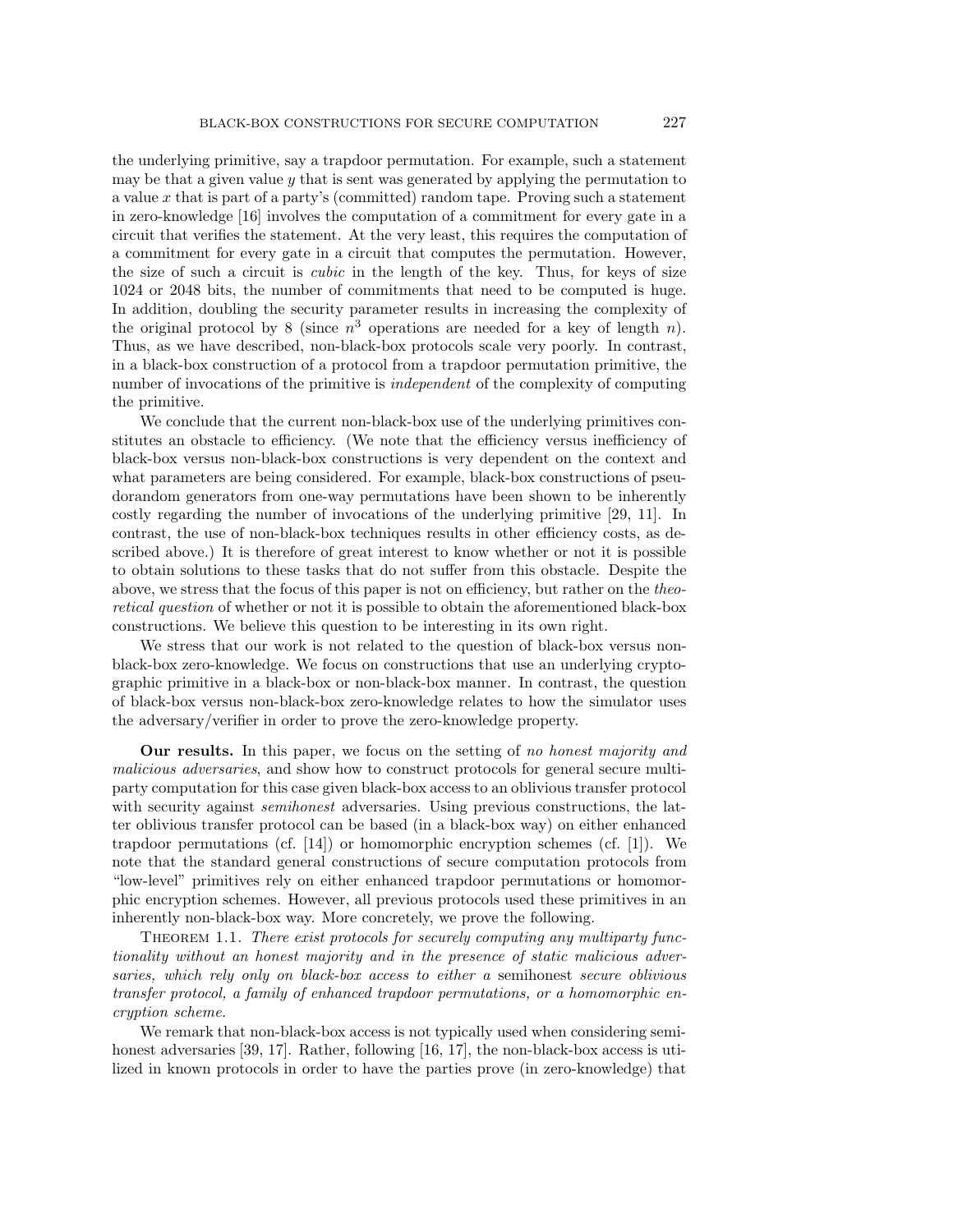they are correctly following the protocol specification. This is necessary for preventing a malicious adversary from (effectively) deviating from the protocol instructions. We note also that in the case of an honest majority, it is possible to securely compute any functionality information-theoretically, and without any hardness assumption [3, 6]. Thus, no primitive at all is needed. For this reason, we focus on the case of no honest majority (including the important two-party case) and malicious adversaries.

Techniques. We prove Theorem 1.1 by showing that it is possible to construct an oblivious transfer protocol that is secure in the presence of malicious adversaries given only black-box access to an oblivious transfer protocol that is secure in the presence of semihonest adversaries; the theorem then follows from [26], which shows how general secure computation can be based on any oblivious transfer that is secure in the presence of malicious adversaries. Our construction is fully black-box, meaning that the protocol that is secure in the presence of malicious adversaries uses only black-box access to the semihonest protocol, and our proof of security shows the existence of an adversary that breaks the semihonest protocol given black-box access to any adversary that breaks the malicious protocol. Formally, we prove the following.

THEOREM 1.2. There exists a fully black-box reduction from oblivious transfer that is secure in the presence of malicious adversaries to oblivious transfer that is secure in the presence of semihonest adversaries.

Our main conceptual step towards proving Theorem 1.2 is to introduce a new type of adversary, called a *defensible adversary*. In order to describe this notion, we describe what a defense is: A defense is an input and random tape that is provided by the adversary after the protocol execution concludes. A defense is good if the honest party using this very input and random tape would have sent the exact same messages as the adversary sent. Such a defense is a supposed "proof" of honest behavior. However, the adversary need not actually behave honestly and can construct its defense retroactively (after the execution terminates). Loosely speaking, a protocol is said to be private in the presence of defensible adversaries if the adversary learns nothing more than its prescribed output when it provides a good defense. We stress that if the adversary does not provide a good defense, then nothing is guaranteed and the entire honest party's input may be learned. This notion is therefore rather weak, but is stronger than security in the presence of semihonest adversaries. We note that known oblivious transfer protocols like that of [10] are not secure under this notion.

Given the intermediate security notion of privacy in the presence of defensible adversaries, we prove Theorem 1.2 by first showing that it is possible to construct an oblivious transfer protocol that is private in the presence of defensible adversaries given any semihonest oblivious transfer protocol as a black box. Next, we show that it is possible to construct oblivious transfer that is secure in the presence of malicious adversaries from oblivious transfer that is private in the presence of defensible adversaries. Once again, this construction is fully black-box. We now give a more detailed overview of the aforementioned construction. Recall that the first step is constructing oblivious transfer protocols that are private in the presence of defensible adversaries from any oblivious transfer that is secure in the presence of semihonest adversaries. This construction is essentially a very degenerate version of the GMW compiler [17]. Specifically, it works by having the parties run a simple coin-tossing and input commitment protocol. The parties are then supposed to run the protocol using the committed inputs and coins. The defense is then just a decommitment; observe that given such a decommitment it is possible to check that the parties behaved in a semihonest manner, as required. We remark that our transformation from semihonest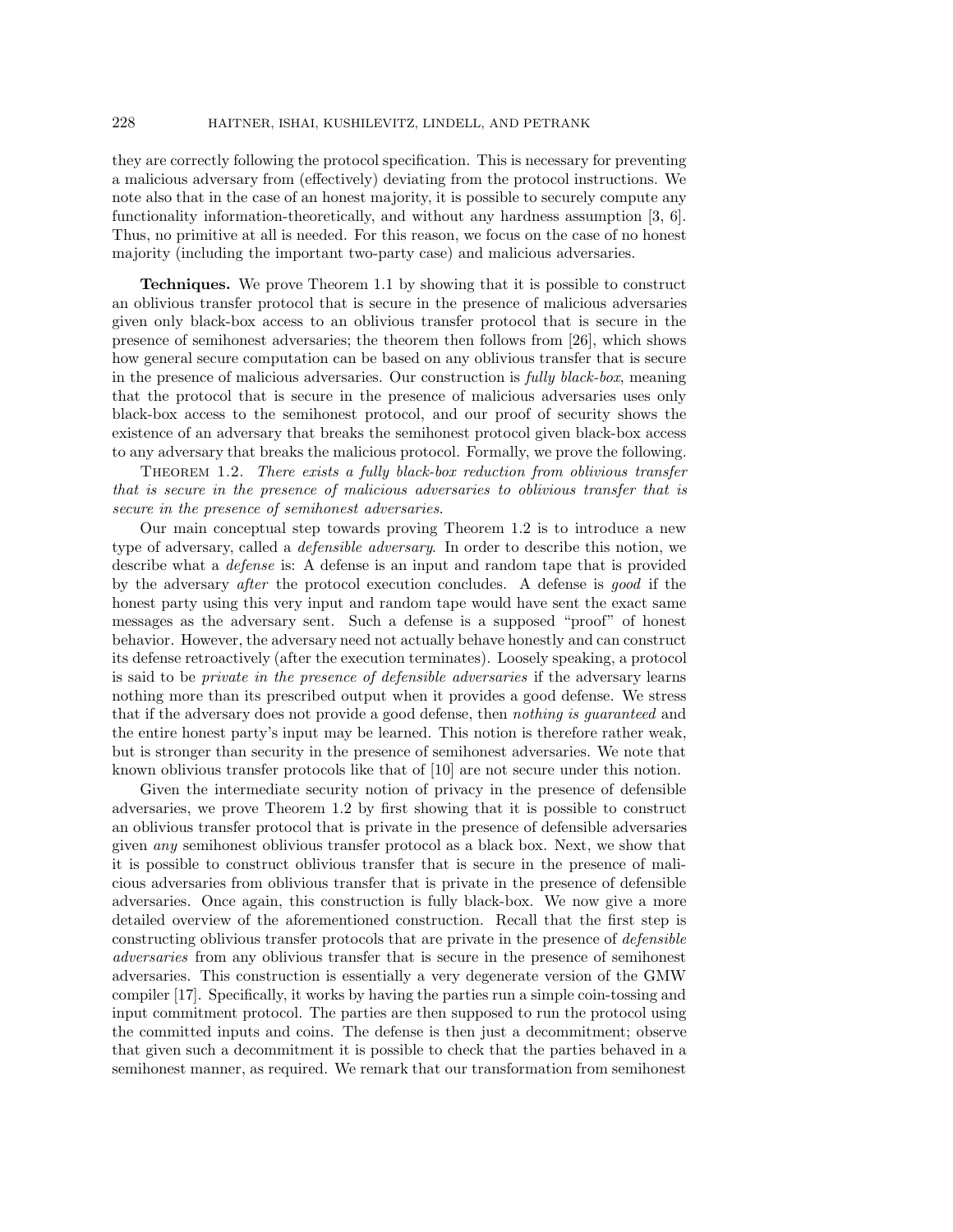security to defensible security is *generic* and works for all protocols (and not just for oblivious transfer).

Having obtained oblivious transfer that is secure for defensible adversaries, we use this to construct a new oblivious transfer protocol that is still private in the presence of defensible senders, but is secure in the presence of malicious receivers (where security is "full security" according to the ideal/real simulation paradigm). A central property of oblivious transfer that we use for this transformation is the fact that it is possible to carry out oblivious transfer by first running an oblivious transfer protocol on random inputs and then exchanging a single pair of messages that "connect" the random inputs used to the real inputs of the parties. This naturally gives a way to check that a party is behaving honestly. Specifically, have the parties run many oblivious transfer protocols on random inputs, and then demand a defense on half of them chosen at random. Observe that in general providing a defense is problematic because it reveals a party's input. However, since the parties use only random inputs at this stage, there is no harm in revealing a defense. The above technique guarantees that if a party provides a good defense for all of the revealed executions, then it must have a good defense for the vast majority of the executions. Since the protocol that we start with guarantees that a party learns nothing more than the output when it can provide a good defense, this suffices to ensure that a malicious adversary learns nothing more than the prescribed output in a majority of the oblivious transfers. Of course, it does not suffice to show that a malicious adversary learns nothing more than the output; we have to prove security under the real/ideal model simulation paradigm. Nevertheless, as we show, this methodology suffices.

Our construction actually applies the above methodology twice, as follows. We first show that the above-described method transforms an oblivious transfer protocol that achieves privacy in the presence of a defensible adversary (sender or receiver) into one that achieves security in the presence of a malicious receiver, while preserving privacy in the presence of a defensible sender. Then we show that this resulting oblivious transfer can be "reversed" so that we obtain security in the presence of a malicious sender and privacy in the presence of a defensible receiver. Finally, we apply the above method a second time to obtain security in the presence of a malicious sender and receiver, as required. See Table 1.1 for an outline of the progression of our constructions.

Table 1.1 The progression of our constructions; each protocol uses the previous one as a subprotocol.

| Protocol number | Security for corrupted sender | <i>Security for corrupted receiver</i> |
|-----------------|-------------------------------|----------------------------------------|
| 3.3             | Private for defensible sender | Private for defensible receiver        |
| 4.2             | Private for defensible sender | Secure for malicious receiver          |
| 5.1             | Secure for malicious sender   | Private for defensible receiver        |
| In Theorem 6.1  | Secure for malicious sender   | Secure for malicious receiver          |

We note that Protocol 3.3 uses any semihonest oblivious transfer as a starting point and works for any protocol problem and not just oblivious transfer. This is in contrast to our other constructions that are all specifically tailored to oblivious transfer.

This completes our high-level description of how we prove Theorem 1.2. Once we have constructed secure oblivious transfer protocols that use only black-box access to primitives, we apply the well-known result of Kilian [26, 27], which shows that any two-party functionality can be securely computed in the presence of malicious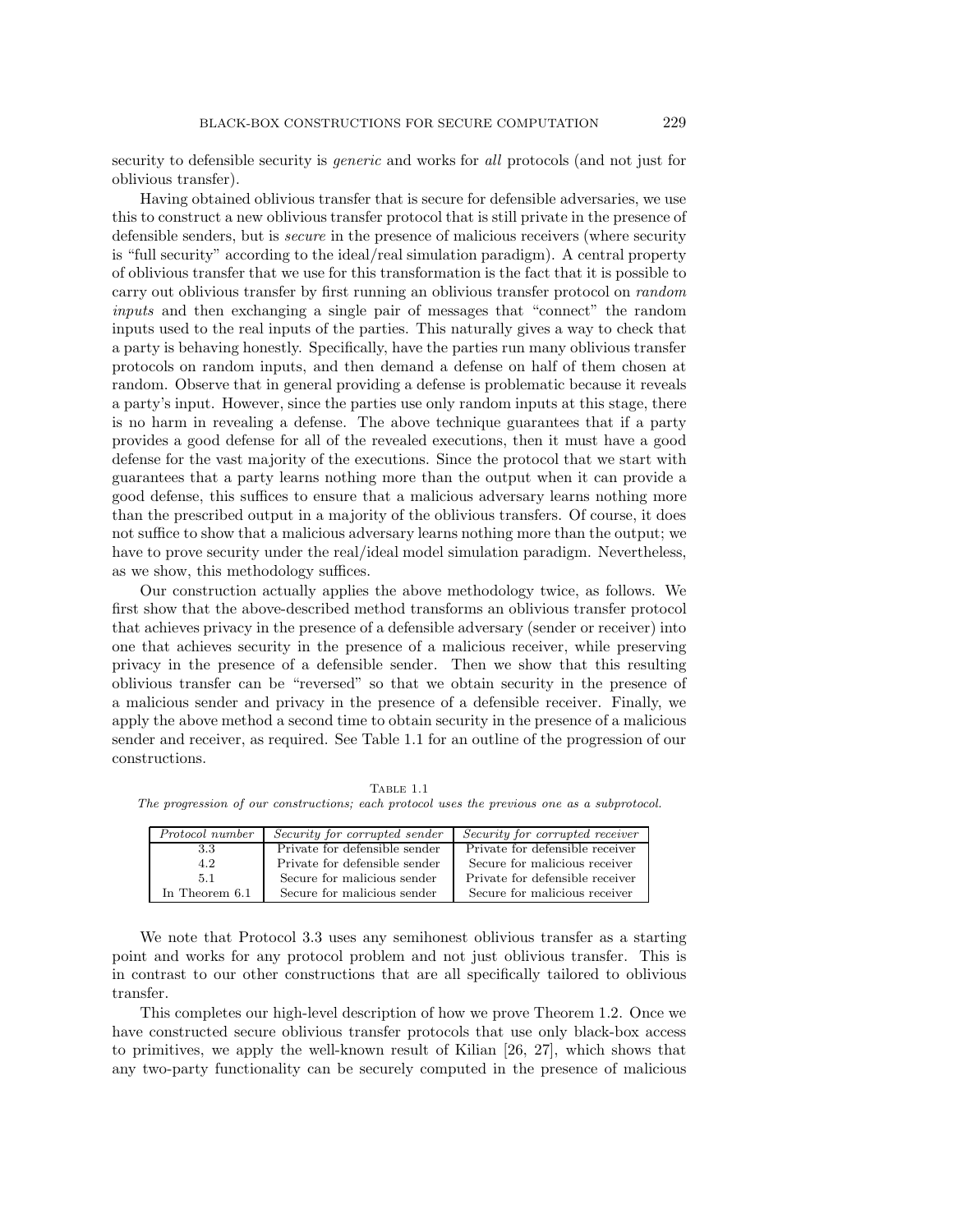adversaries using black-box access to an oblivious transfer protocol that is secure in the presence of malicious adversaries. This therefore yields Theorem 1.1.

Related and subsequent work. Independent of our work, it was shown in [8] that there are constant-round protocols for the setting of an honest majority, which use only black-box access to the assumed primitive (a pseudorandom generator). As we have mentioned, in the setting of an honest majority, it is possible to construct information-theoretically secure protocols (which are, by triviality, black-box). Nevertheless, there are no known (general) constant-round protocols for the informationtheoretic setting, and so [8] relates to this issue. The techniques used in [8] and here are vastly different, due to the inherent differences between the setting of an honest majority and that of no honest majority.

In a subsequent work [7], it is shown that if an *ideal* commitment is available, then the results of the present work can be extended to provide universal composability and adaptive security (the latter assumes that the semihonest oblivious transfer is adaptively secure).

In another subsequent work [24] it is shown that, building on our black-box reduction from malicious oblivious transfer to semihonest oblivious transfer, it is possible to obtain a *constant-rate* reduction of the same type. More concretely,  $\ell$  instances of oblivious transfer with security against malicious parties can be implemented by making a black-box use of only  $O(\ell) + \text{poly}(n)$  instances of oblivious transfer with security against semihonest parties, where n is the security parameter. Thus, for very large  $\ell$ , the poly $(n)$  factor becomes insignificant and the rate converges to a constant. This is in contrast to our construction here that requires  $O(\ell \cdot \text{poly}(n))$  semihonest oblivious transfers in order to obtain  $O(\ell)$  oblivious transfers for malicious adversaries.

The notion of defensible adversaries leads naturally to the notion of security in the presence of covert adversaries, introduced subsequently to this work in [2]. Loosely speaking, a protocol is secure in the presence of covert adversaries if any attempt to cheat is guaranteed to be detected with good probability (e.g., with probability 1/2). A protocol that is private for defensible adversaries is a natural starting point for obtaining security in the presence of covert adversaries because parties can prove they have behaved honestly by providing a good defense. Of course, this can only work if a defense can be provided without revealing the actual inputs, like in the case of oblivious transfer (as described above).

### 2. Definitions.

**2.1. Preliminaries.** A function  $\epsilon(\cdot)$  is said to be negligible if  $\epsilon(n) < n^{-c}$  for any constant  $c > 0$  and sufficiently large n. A distribution ensemble  $\{X_n\}_{n \in \mathbb{N}}$  is an infinite sequence of distributions, where the support of each distribution  $X_n$  consists of binary strings of some fixed length  $m(n)$ . We say that two distribution ensembles  ${X_n}_{n\in\mathbb{N}}$  and  ${Y_n}_{n\in\mathbb{N}}$  are computationally indistinguishable, and we write  $X_n \overset{c}{\equiv} Y_n$ if for every (nonuniform) polynomial-size circuit family  $\{A_n\}$  the distinguishing advantage  $|\Pr[A_n(X_n) = 1] - \Pr[A_n(Y_n) = 1]|$  is negligible. Similarly, we say that the two distributions are statistically indistinguishable if the above holds for arbitrary (computationally unbounded) distinguishers  $A_n$ .

We refer to standard cryptographic primitives such as one-way functions and commitment schemes. For self-containment, we include formal definitions of these primitives in Appendix A. We consider two-party protocols defined by a pair of probabilistic polynomial-time algorithms  $P_1$  and  $P_2$ . We denote by  $\langle P_1(1^n, x_1, \rho_1), P_2(1^n, x_2, \rho_2) \rangle$ the transcript of an execution between parties  $P_1$  and  $P_2$  with a security parameter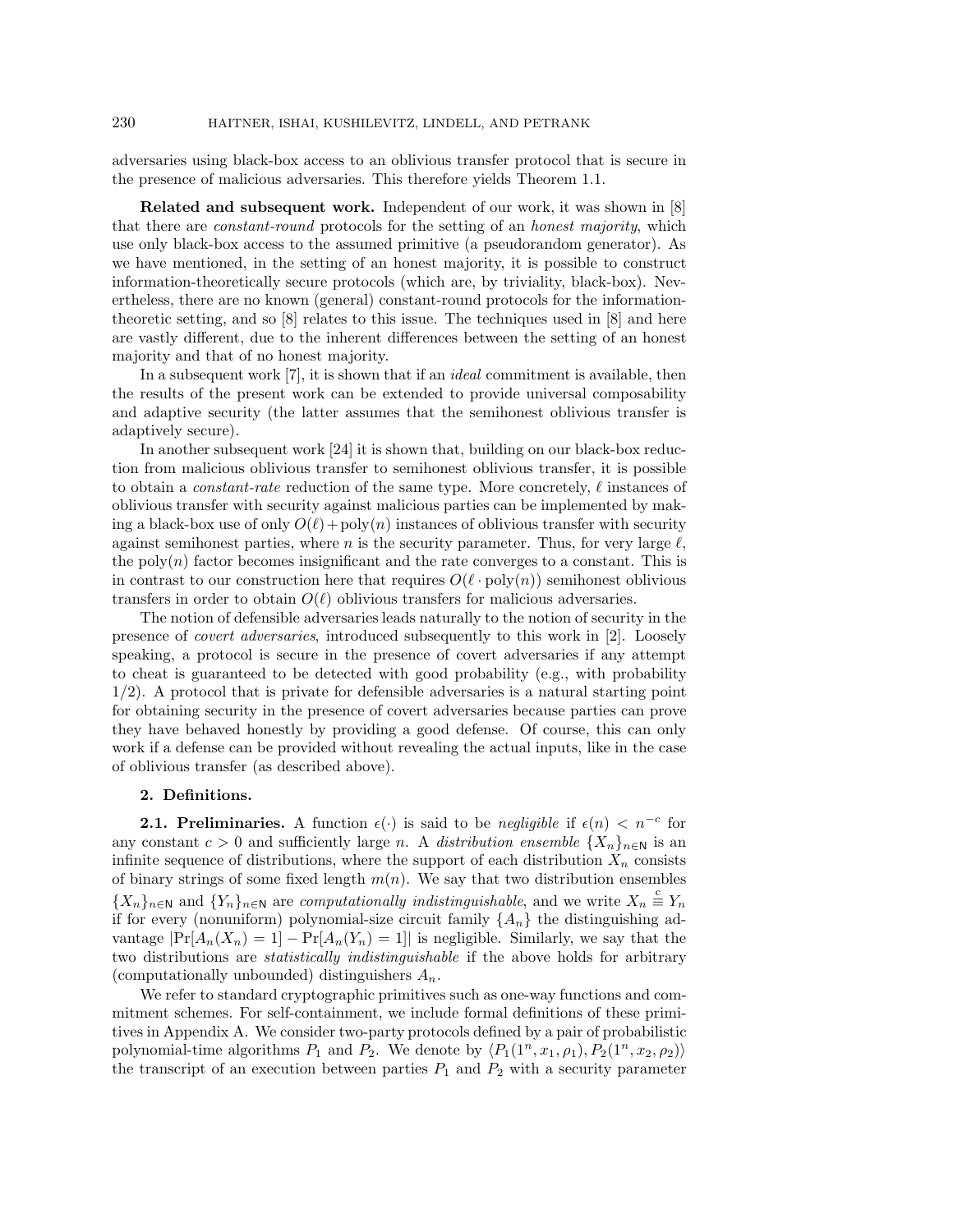n, where  $P_i$  has input  $x_i$  and random tape  $\rho_i$ . (Such a transcript consists of the messages exchanged between the two parties.) For brevity, we will sometimes omit the security parameter  $1^n$ . The message sent by party  $P_i$  (on the above inputs) after having received the sequence of incoming messages  $\alpha$  is denoted by  $P_i(x_i, \rho_i; \alpha)$ . Stated otherwise,  $P_i(x_i, \rho_i; \cdot)$  denotes the next message function of  $P_i$ . We denote the output of  $P_i$  in an execution by output<sub> $P_i$ </sub>  $\langle P_1(x_1, \rho_1), P_2(x_2, \rho_2) \rangle$  and its view (including its input, random tape, and received messages) by view<sub>P<sub>i</sub></sub> $\langle P_1(x_1,\rho_1), P_2(x_2,\rho_2) \rangle$ . We denote by output<sub>P<sub>i</sub></sub>  $\langle P_1(x_1), P_2(x_2) \rangle$  and view<sub>P<sub>i</sub></sub>  $\langle P_1(x_1), P_2(x_2) \rangle$  the corresponding random variables when  $\rho_1$  and  $\rho_2$  are uniformly distributed. Finally, we denote by  $U_k$ the random variable that receives a uniformly distributed string in  $\{0, 1\}^k$ .

2.2. Secure computation. We assume readers to have basic familiarity with standard simulation-based definitions of secure two-party computation in a standalone setting. We provide a self-contained definition for completeness and refer to [14, Chapter 7] for a more complete treatment.

**Overview.** In this work, we consider both *malicious adversaries*, who may arbitrarily deviate from the protocol specification, and semihonest adversaries, who follow the protocol specification but may try to infer additional information from the messages they receive. We restrict our attention to static corruptions (meaning that the set of corrupted parties is fixed throughout the protocol's execution). We restrict our protocols to having black-box simulators, which treat the adversary as an oracle, and allow the simulators to run in expected polynomial time (counting each oracle call to the adversary as a single step). Finally, we assume adversaries to be nonuniform polynomial-time algorithms (or circuit families) and therefore, without loss of generality, assume that they are deterministic. However, we note that this is not essential and all of our proofs hold for the uniform model of computation.

**Definitions.** We let  $n$  denote a security parameter which is given as input to both parties. For simplicity we assume here that the private input of each party has a fixed length k, which does not grow with n. The security of a protocol is defined with respect to a *functionality*  $f$ . A two-party functionality is a (possibly randomized) mapping of a pair of inputs  $(x_1, x_2)$  to a pair of outputs  $(y_1, y_2)$ . A two-party protocol for computing  $f$  is a protocol running in polynomial time and satisfying the following correctness requirement: For any pair of inputs  $(x_1, x_2)$ , the pair of outputs  $(y_1, y_2)$  obtained in the end of an honest execution of the protocol is statistically indistinguishable from  $f(x_1, x_2)$ .

The security of a protocol (with respect to a functionality  $f$ ) is defined by comparing the real-world execution of the protocol with an ideal-world evaluation of f by a trusted party. More concretely, it is required that for every adversary  $A$ , which attacks the real execution of the protocol by corrupting one of the two parties, there exist an adversary  $A'$ , also referred to as a *simulator*, which can "achieve the same effect" by corrupting the same party in an ideal evaluation of  $f$ . As noted above, we impose the stronger requirement that there exist a single universal simulator Sim which has black-box access to  $A$ . This is made more precise in what follows.

**The real execution.** Let  $\pi$  be a protocol computing a two-party functionality f. Let  $\mathcal{A} = {\mathcal{A}_n}$  be an efficient nonuniform adversary which plays the role of either  $P_1$  or P<sub>2</sub>. For a security parameter n, inputs  $x_1, x_2 \in \{0, 1\}^k$ , and party index  $i \in \{1, 2\}$ , we let REAL<sub>π,A,i</sub> $(n, x_1, x_2)$  be a random variable containing the identity i of the corrupted party, the view of the adversary when playing the role of  $P_i$  (and interacting with an uncorrupted  $P_{2-i}$  on security parameter n and inputs  $x_1, x_2$ , and the *output* of the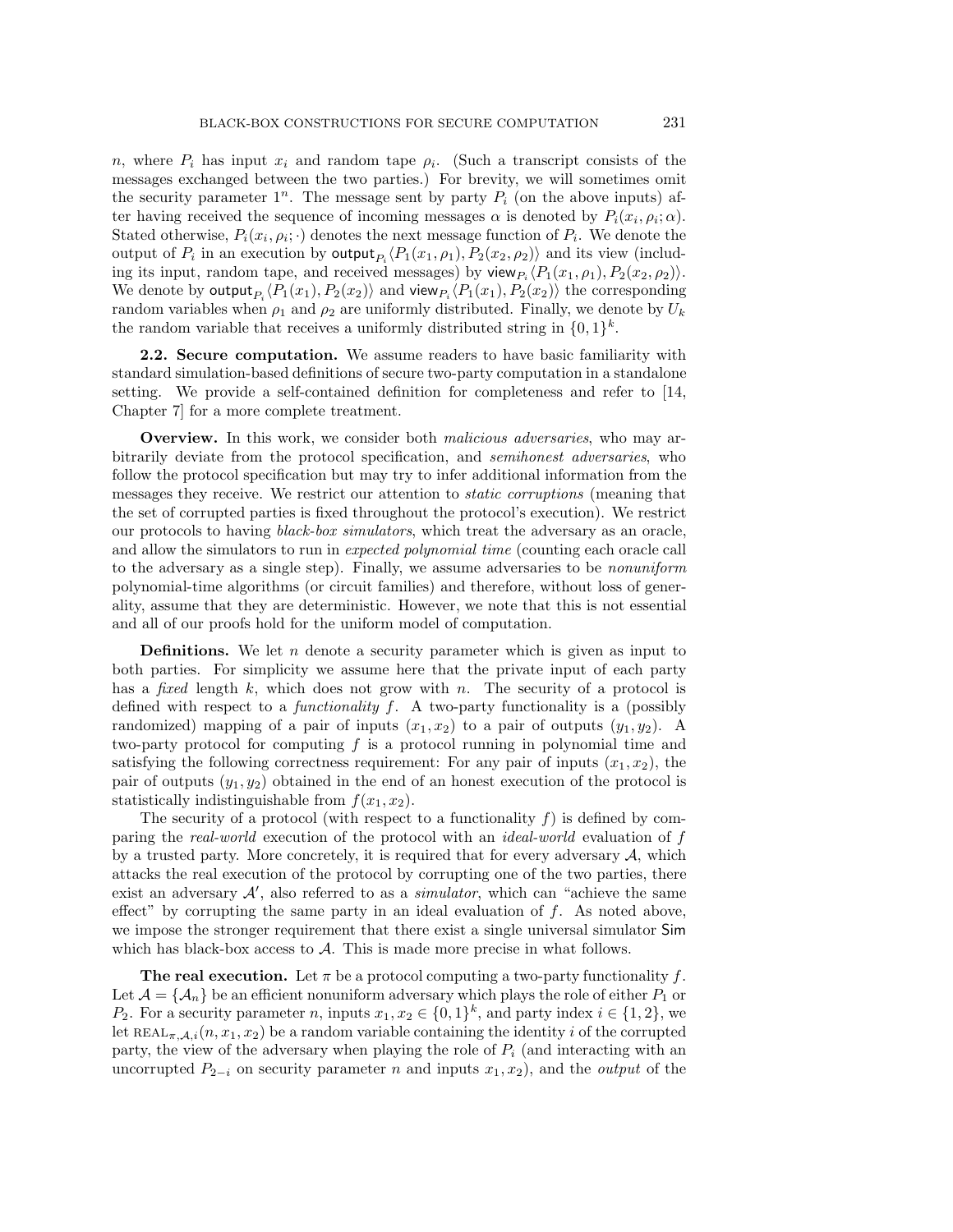uncorrupted party  $P_{2-i}$ . That is,

$$
\begin{aligned} &\text{REAL}_{\pi,\mathcal{A},1}(n,x_1,x_2)\\&=(1,\text{view}_{\mathcal{A}_n}\langle\mathcal{A}_n(1^n,x_1),P_2(1^n,x_2,\rho_2)\rangle,\,\text{output}_{P_2}\langle\mathcal{A}_n(1^n,x_1),P_2(1^n,x_2,\rho_2)\rangle),\end{aligned}
$$

where  $\rho_2$  is uniformly distributed, and similarly

 $REAL_{\pi,A,2}(n, x_1, x_2)$  $=(2, \text{view}_{\mathcal{A}_n} \langle P_1(1^n, x_1, \rho_1), \mathcal{A}_n(1^n, x_2) \rangle$ , output $_{P_1} \langle P_1(1^n, x_1, \rho_1), \mathcal{A}_n(1^n, x_2) \rangle$ ).

**The ideal execution.** In the ideal execution, an adversary  $\mathcal{A}'$  interacts with a trusted party who computes  $f$  on inputs provided by the two parties. More concretely, the ideal execution proceeds as follows:

- The uncorrupted party sends its real input to the trusted party. The adversary  $\mathcal{A}'$  may send an arbitrary input on behalf of the corrupted party, depending on the real input and the security parameter. (Any missing or "invalid" value is substituted by a default value.) Denote by  $x_i'$  the value sent by party  $P_i$ .
- The trusted party computes  $f(x'_1, x'_2) = (y_1, y_2)$ . (If f is randomized, this computation involves random coins that are generated by the trusted party.) It then sends to the adversary its own output.
- The adversary chooses whether to continue or abort; this can be formalized by having the adversary send either a continue or abort message to the trusted party. In the former case, the trusted party sends to the uncorrupted party  $P_i$  its output value  $y_i$ . In the latter case, the trusted party sends the special symbol  $\perp$  to the uncorrupted party.

After the above, the adversary  $\mathcal{A}'$  outputs some (randomized) function of its view, and the uncorrupted party outputs the value received from the trusted party. We let IDEAL $f_{\perp,A',i}(n, x_1, x_2)$  be the random variable containing the identity i of the corrupted party, the output of the adversary in the end of the above process when playing the role of  $P_i$  (and interacting with an uncorrupted  $P_{2-i}$  on security parameter n and inputs  $x_1, x_2$ ), and the output of the uncorrupted party  $P_{2-i}$ . The subscript "⊥" indicates that the adversary has the ability to abort the ideal execution.

Defining security. With the above in place, we can now define our strongest notion of security.

DEFINITION 2.1 (security against malicious parties). Let  $\pi$  be a two-party protocol for computing a functionality f. We say that  $\pi$  securely computes f in the presence of malicious adversaries if there exists a probabilistic, expected polynomial-time (blackbox) simulator Sim such that for every polynomial-size circuit family  $A = \{A_n\}$ , every choice  $i \in \{1,2\}$  of corrupted party, and every choice of inputs  $x_1, x_2 \in \{0,1\}^k$ , we have

$$
\text{REAL}_{\pi,\mathcal{A},i}(n,x_1,x_2) \stackrel{c}{\equiv} \text{IDEAL}_{f_\perp,\mathcal{A}',i}(n,x_1,x_2),
$$

where  $\mathcal{A}' = {\mathcal{A}'_n}$  is the ideal execution adversary defined by  $\mathcal{A}'_n = \text{Sim}^{\mathcal{A}_n}(1^n)$ .

A definition of security against semihonest parties can be obtained by restricting the adversaries  $\mathcal A$  and  $\mathcal A'$  to being semihonest. In the case of  $\mathcal A$ , this means that all messages sent by the adversary are computed according to  $\pi$ . (For implementing the honest strategy, A should receive an additional random input  $\rho_i$ .) In the case of  $\mathcal{A}'$ this means that  $\mathcal{A}'$  must send the true input to the trusted party and never abort.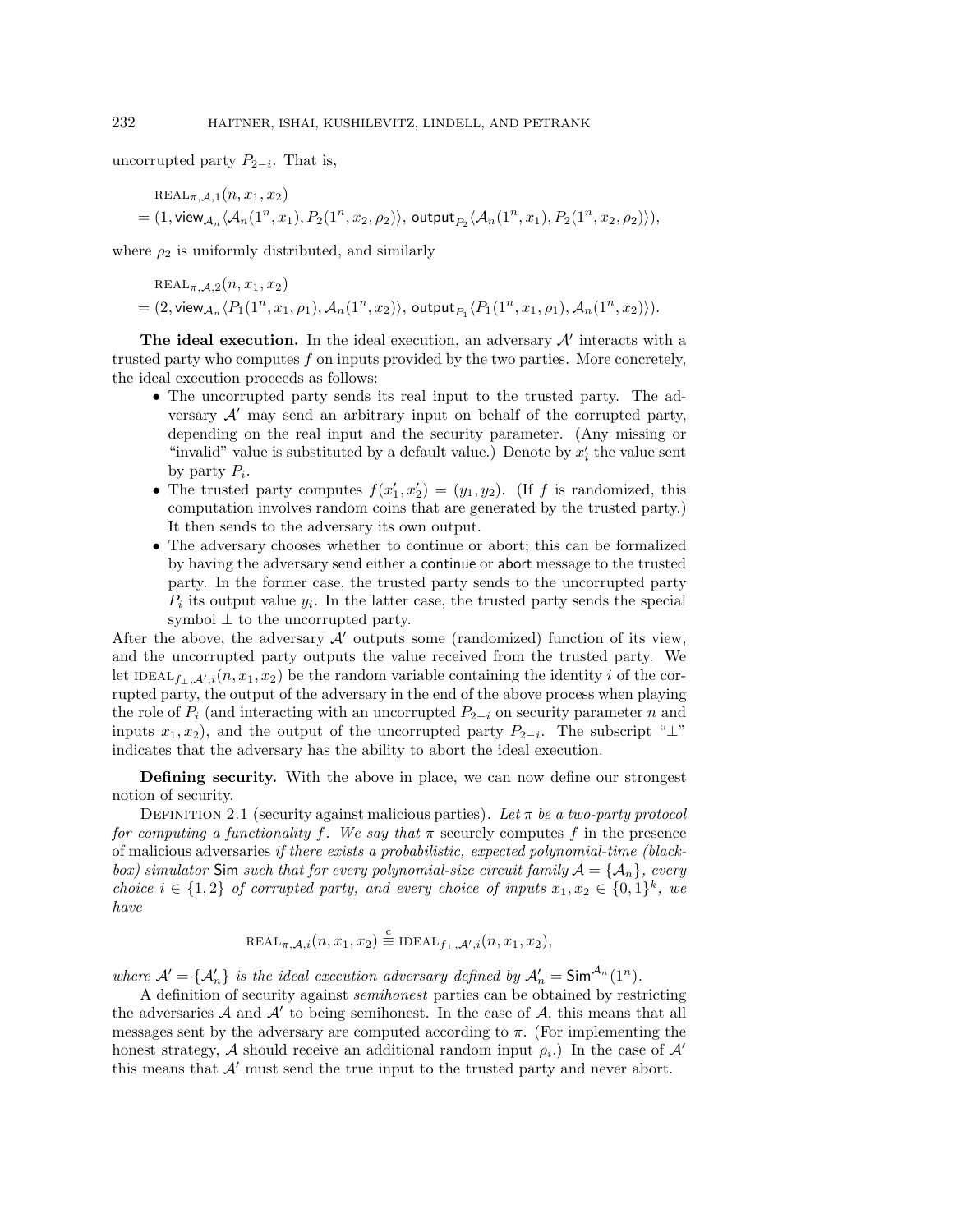We note that the above definition does not allow the choice of inputs  $(x_1, x_2)$  to depend on the security parameter. Since we assume the inputs to come from a fixed domain, this is equivalent to the standard (and generally more stringent) definition which requires indistinguishability even when the choice of inputs  $(x_1, x_2)$  may depend on n.

We will mostly be interested in functionalities which deliver an output to only one of the two parties. In such a case, any protocol satisfying the above notion of "security with abort" can be easily turned into a similar protocol with full security (without abort). This is done by having the uncorrupted party handle an event where the protocol aborts by computing its output on its own (using a default value for the input of the uncorrupted party). Thus, for such functionalities we will use a simpler form of the above definition which does not allow the adversary to abort in the ideal execution.

**2.3. Black-box reductions.** A reduction from a primitive P to a primitive Q (sometimes referred to as a *construction* of primitive  $P$  using a primitive  $Q$ ) consists of showing that if there exists a secure implementation  $C$  of  $Q$ , then there exists a secure implementation  $M_C$  of P. This is equivalent to showing that for every adversary that breaks  $M_C$ , there exists an adversary that breaks C. Such a reduction is semi-blackbox if the implementation  $M_C$  of P and the adversary breaking Q ignore the internal structure of Q's implementation and use it only as an oracle. The reduction is fully black-box if the proof of security is black box as well. That is, the adversary breaking  $Q$ ignores the internal structure of both  $Q$ 's implementation and the (alleged) adversary breaking<sup>3</sup> P. One can similarly define a fully black-box reduction from P to a pair of primitives  $Q_1, Q_2$ ; here it should be possible to use an adversary breaking P as an oracle for breaking *either*  $Q_1$  or  $Q_2$ . A taxonomy of black-box reductions was provided by [36], and the reader is referred to this paper for a more complete and formal overview of these notions. All the reductions considered in this paper are fully black-box, though the black-box construction of an adversary breaking Q from an adversary breaking  $P$  will only be implicit in the security analysis.

2.4. Defensible adversarial behavior. We introduce the notion of defensible adversarial behavior. Loosely speaking, an adversary that exhibits defensible behavior may arbitrarily deviate from the protocol specification. However, at the conclusion of the protocol execution, the adversary must be able to justify or defend its behavior by presenting an input and a random tape such that the honest party (with this input and random tape) would behave in the same way as the adversary did. A protocol is "private" under defensible adversarial behavior if it is "private" whenever the adversary can successfully prevent such a good defense. We stress that if an adversary behaves maliciously and cannot provide a good defense, then no security guarantees are given.

The above notion of privacy against defensible adversaries will be made more formal later. For now, we formally define the notion of a good defense. Intuitively, a defense is an "explanation" of an adversary's behavior during the protocol execution. Such an explanation consists of an input and random tape, and the defense is "good" if an honest party, given that input and random tape, would have sent the same

<sup>&</sup>lt;sup>3</sup>The meaning of "breaking" a primitive is usually clear from the security definition of the primitive. When P is a secure computation protocol with a black-box simulator Sim, as in Definition 2.1, an adversary breaking  $P$  consists of a real-execution adversary  $A$  attacking the protocol along with a distinguisher violating the indistinguishability condition between REAL and IDEAL from Definition 2.1.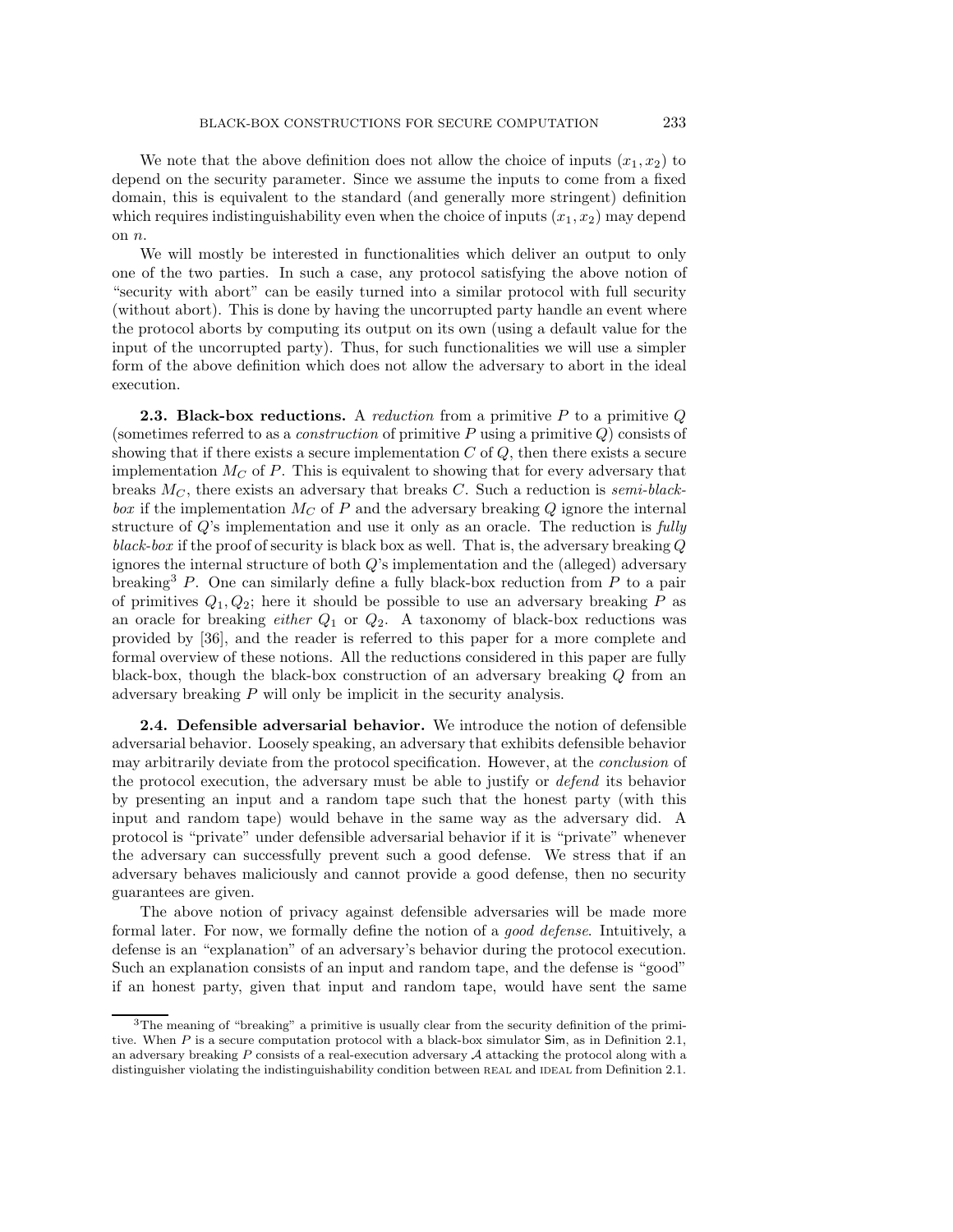messages as the adversary did during the protocol execution. The formal definition follows.

DEFINITION 2.2 (good defense for t). Let t be the transcript of an execution of a protocol  $\pi = (P_1, P_2)$  between an adversary A (say, controlling  $P_1$ ) and the honest party (say,  $P_2$ ). Then we say that the pair  $(x_1, \rho_1)$  constitutes a good defense by A for t in  $\pi$ , denoted  $(x_1, \rho_1)$  = defense<sub> $A(t)$ </sub>, if for every  $\ell \in \mathbb{N}$  it holds that  $\mathsf{sent}^{\mathcal{A}}_{\ell}(t) = P_1(x_1, \rho_1; \mathsf{received}^{\mathcal{A}}_{1,\dots,\ell-1}(t)), \text{ where } \mathsf{sent}^{\mathcal{A}}_{\ell}(t) \text{ denotes the } \ell\text{th message sent}.$ by A in t and received  $A^A_{1,\dots,\ell}(t)$  denotes the first  $\ell$  messages received by A in t.

In other words, every message sent by  $A$  in the execution is such that the honest party  $P_1$  with input  $(x_1, \rho_1)$  would have sent the same message.

2.5. Security of oblivious transfer protocols. An oblivious transfer protocol [35, 10] is a secure protocol for the following oblivious transfer functionality. Instead of  $P_1$  and  $P_2$  we refer to the two parties as a *sender S* and a *receiver R*. The sender's input consists of a pair of strings  $(s_0, s_1)$  and the receiver's input is a single selection bit  $r \in \{0,1\}$ . The receiver's output is the selected string  $s_r$ , and the sender has no output. Thus, an oblivious transfer protocol has the property that the sender learns nothing about the receiver's selection bit r and the receiver obtains  $s_r$ , but learns nothing about  $s_{1-r}$ . (This variant of oblivious transfer is usually referred to as "1-out-of-2 OT" [10].) We will typically restrict our attention to the case of bit *oblivious transfer*, in which each of  $s_0$  and  $s_1$  is a single bit. Thus, by default, oblivious transfer should be interpreted as bit oblivious transfer.

As outlined in the introduction, we apply a sequence of black-box constructions to obtain an oblivious transfer protocol with security against malicious parties from any oblivious transfer protocol with security against semihonest parties. The first step is a black-box construction of an oblivious transfer protocol that is private in the presence of a defensible adversary from an oblivious transfer protocol that is secure against semihonest parties.

In the following we define both of the above notions of oblivious transfer. While a definition of semihonest oblivious transfer can be derived as a special case of the general definition from section 2.2, it will be convenient to use the more explicit (but equivalent) formulation given below.

Nontrivial oblivious transfer protocols. One technicality that must be dealt with is that a protocol that does nothing is trivially "private" in that it does not reveal anything about the parties' inputs. Of course, such a protocol is also useless. In order to make sure that the oblivious transfer protocols that we construct are "useful," we define the notion of a nontrivial oblivious transfer protocol. Such a protocol has the property that if both the sender and receiver are uncorrupted, then the receiver will receive its output as designated by the oblivious transfer functionality except, perhaps, with negligible probability in n. From here on, whenever we refer to an oblivious transfer protocol we implicitly make the above nontriviality requirement.

Privacy in the presence of semihonest adversaries. In an oblivious transfer protocol, the sender is not supposed to learn anything about the receiver's input, and the receiver is supposed to learn only one of the sender's inputs and nothing about the other. The standard definition of security in the presence of semihonest adversaries requires the existence of a simulator that receives the corrupted party's input and output and generates a view that is indistinguishable from the view of the corrupted party (adversary) in a real protocol execution; see section 2.2. Here we define a seemingly weaker notion that refers to "privacy with respect to a function  $g$ " and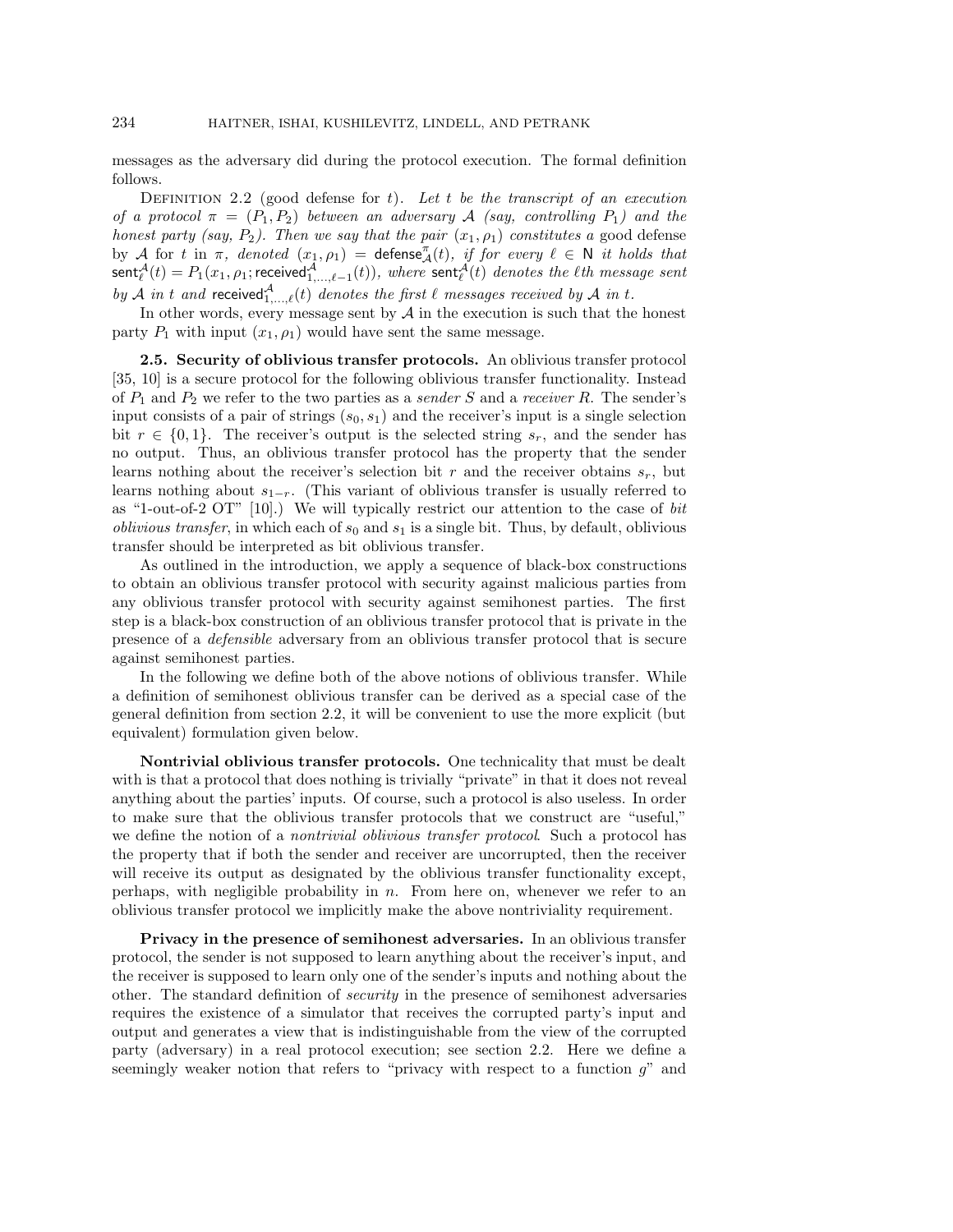requires that a semihonest adversary cannot distinguish between  $g(x, y)$  and  $g(x, y')$ , where  $x$  is the adversary's input,  $y$  is a uniformly distributed input of the honest party used in the actual execution, and  $y'$  is a uniform input distributed independently of y. Of course, it is only possible to achieve privacy with respect to a function  $g$  if the designated output of the adversary does not enable it to distinguish between  $g(x, y)$ and  $g(x, y')$ . For the specific case of *oblivious transfer* it is possible to define functions  $g_S$  and  $g_R$  (for the case of a corrupted sender and receiver, respectively) as follows:

- Corrupted sender: Since the sender is not supposed to learn anything about the receiver's input, we can just define  $q_S((s_0, s_1), r) = r$ . This then implies that a corrupted sender cannot distinguish the receiver's input bit r from a random bit.
- Corrupted receiver: In this case, the receiver is supposed to learn one of the sender's inputs, and nothing about the other. Thus, we define  $g_R((s_0, s_1), r)$  $= s_{1-r}$ . This implies that a corrupted receiver cannot distinguish between the input bit of the sender that it did not receive and a random bit.

We now formally define the notion of semihonest privacy with respect to a function q. We begin by presenting a general definition of this notion, and then present a specific instantiation for oblivious transfer.

DEFINITION 2.3. Let  $\pi = (P_1, P_2)$  be a two-party protocol, let k denote the length of the parties' inputs, and let  $g_1 : \{0,1\}^k \times \{0,1\}^k \mapsto \{0,1\}^*$  and  $g_2 : \{0,1\}^k \times$  ${0,1}^k \mapsto {0,1}^*$  be functions defined over the parties' inputs. We say that  $\pi$  is semihonest private with respect to a corrupted  $P_1$  and function  $g_1$  if for every input  $x \in \{0,1\}^k$  it holds that

 $\{\mathsf{view}_{P_1}\langle P_1(1^n,x), P_2(1^n,U_k)\rangle, g_1(x,U_k)\} \stackrel{c}{\equiv} \{\mathsf{view}_{P_1}\langle P_1(1^n,x), P_2(1^n,U_k)\rangle, g_1(x,U_k')\}\,,$ 

where  $U_k$  and  $U'_k$  are independent random variables. Likewise,  $\pi$  is semihonest private with respect to a corrupted  $P_2$  and function  $g_2$  if for every input  $x \in \{0,1\}^k$ 

 $\{\mathsf{view}_{P_2}\langle P_1(1^n,U_k), P_2(1^n,x)\rangle, g_2(U_k,x)\} \stackrel{c}{\equiv} \{\mathsf{view}_{P_2}\langle P_1(1^n,U_k), P_2(1^n,x)\rangle, g_2(U_k',x)\}$  .

We say that  $\pi$  is semihonest private with respect to  $(g_1, g_2)$  if it is semihonest private with respect to both  $g_1$  and  $g_2$ .

Observe that the definition requires that the joint distribution over  $P_1$ 's input and the function  $g_1$  be indistinguishable when  $g_1$  is computed on both parties' real inputs x and  $U_k$  and when it is computed over  $P_1$ 's real input x and an independent input  $U'_{k}$  for  $P_{2}$ . Observe also that the definition requires privacy only for a *random* input of the honest party; this suffices for our purposes. We now define semihonest private oblivious transfer.

DEFINITION 2.4. A two-party protocol  $\pi = (S, R)$  is a semihonest private oblivious transfer if it is a nontrivial oblivious transfer protocol and it is semihonest private with respect to  $(g_S, g_R)$ , where  $g_S$  and  $g_R$  are as defined above.

It is straightforward to verify that security against semihonest parties, as defined in section 2.2 (or in [14, Definition 7.2.1]), implies Definition 2.4.

PROPOSITION 2.5. Any protocol that computes the oblivious transfer functionality with security against semihonest parties is a semihonest private oblivious transfer protocol as in Definition 2.4.

We use the notion of privacy with respect to a function, since it is more convenient for our purposes. Furthermore, it suffices for our use, because we use it in order to construct protocols that are secure in the presence of malicious adversaries. Since semihonest security implies privacy, this does not affect the generality of our result.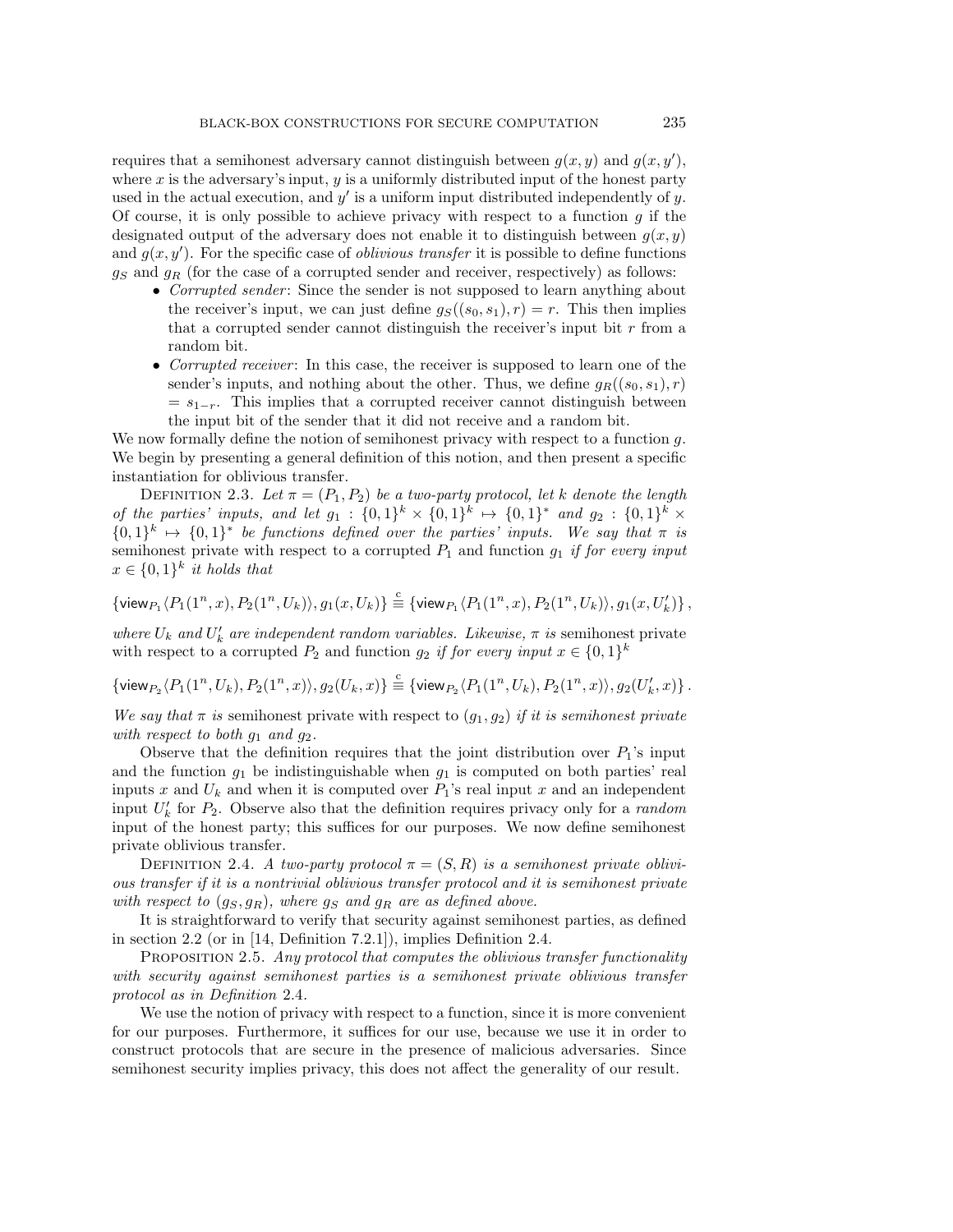### 236 HAITNER, ISHAI, KUSHILEVITZ, LINDELL, AND PETRANK

Privacy for defensible adversaries. As in the semihonest case, we begin by presenting a general definition of privacy with respect to a function for defensible adversaries, and then present a specific instantiation of the definition for oblivious transfer. Observe that when defining privacy with respect to a function  $g$  for semihonest adversaries, g is computed upon the corrupted party's input and either the honest party's real input or a random input. In the case of defensible adversaries, we wish to capture the intuition that an adversary should not be able to simultaneously present a good defense of its behavior and distinguish the case that g is computed upon the honest party's input or a random input. Now, unlike the case of semihonest adversaries, a defensible adversary can use any input that it wishes in the protocol execution. This raises the question as to which input for the adversary is to be used when computing g. However, recall that an adversary's defense includes the input that it supposedly used. Thus, it is natural to use this input when computing  $g$ . Furthermore, this is exactly what we wish to require: if an adversary outputs a defense including an input  $x$ , then it should only be able to learn what it can learn when indeed using input  $x$ . Formally, we use the following definition.

DEFINITION 2.6. Let  $\pi = (P_1, P_2)$  be a two-party protocol, let k denote the length of the parties' inputs, and let  $g_1 : \{0,1\}^k \times \{0,1\}^k \mapsto \{0,1\}^*$  and  $g_2 : \{0,1\}^k \times \{0,1\}^k$  ${0,1}^k \mapsto {0,1}^*$  be functions defined over the parties' inputs. We say that  $\pi$  is defensibly private with respect to  $(q_1, q_2)$  if for every family of polynomial-size circuits  $\mathcal{A} = {\{\mathcal{A}_n\}}_{n \in \mathbb{N}}$ 

- 1.  $\{\Gamma(v, g_1(x, U_k))\} \equiv \{\Gamma(v, g_1(x, U'_k))\},\ \text{where}\ \ v = \text{view}_{\mathcal{A}_n} \langle \mathcal{A}_n, P_2(1^n, U_k) \rangle,$  $\Gamma(v,*)$  equals  $(v,*)$  if following the execution  $\mathcal{A}_n$  outputs a valid defense for  $\pi$  and  $\perp$  otherwise, x is  $P_1$ 's input in this defense, and  $U_k$  and  $U'_k$  are independent random variables;
- 2.  $\{\Gamma(v, g_2(U_k, x))\} \stackrel{c}{\equiv} \{\Gamma(v, g_2(U'_k, x))\},$  where  $v = \text{view}_{\mathcal{A}_n} \langle P_1(1^n, U_k), \mathcal{A}_n \rangle$  and  $\Gamma$ , x,  $U_k$ , and  $U'_k$  are as above.

If only the first (resp., second) item holds, then we say that  $\pi$  is defensibly private with respect to a corrupted  $P_1$  and function  $g_1$  (resp., corrupted  $P_2$  and  $g_2$ ).

In order to see how this is applied to *oblivious transfer*, consider again the functions  $g_S$  and  $g_R$  above. Now, when the sender is corrupted (and so A plays the role of  $S = P_1$ ) we have that whenever A outputs a good defense on a transcript t, it cannot distinguish the receiver's input bit  $r$  from a random bit. Furthermore, when the receiver is corrupted and  $A$  outputs a good defense on  $t$  that includes the bit  $r$ for input, then A cannot distinguish  $s_{1-r}$  from a random bit, where the inputs of S are  $(s_0, s_1)$ .

DEFINITION 2.7. A two-party protocol  $\pi = (S, R)$  is a defensibly private oblivious transfer if it is a nontrivial oblivious transfer protocol and it is defensibly private with respect to  $(g_S, g_R)$ , where  $g_S$  and  $g_R$  are as defined above.

2.5.1. An alternative formulation of defensible oblivious transfer. For most of the reductions in this paper (with the exception of the first step from semihonest to defensible adversaries), we find it easier to work with definitions of privacy for defensible adversaries that are based on "experiments." We present these definitions here and note that they are easily derived from Definition 2.6 when instantiated for oblivious transfer with functions  $g_S$  and  $g_R$ .

Privacy in the presence of a defensible sender. As we have seen, in an oblivious transfer protocol, the sender is not supposed to learn anything about the receiver's input. When considering a defensible adversary, this means that the ad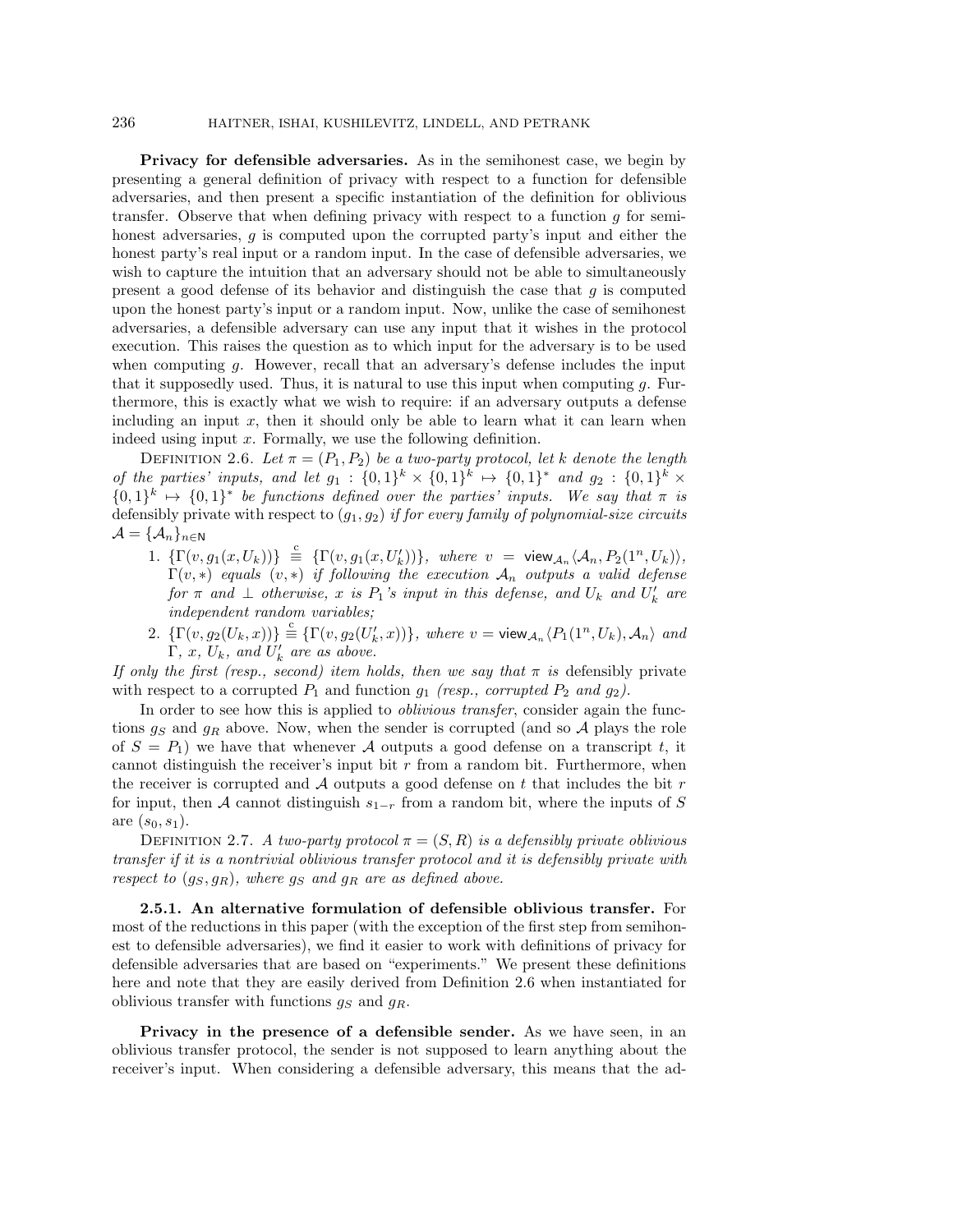versary should not be able to simultaneously present a good defense of its behavior and obtain a significant advantage in guessing the value of the receiver's input. We stress that this privacy requirement needs to hold only when the sender outputs a good defense; in all other cases, there may be no privacy whatsoever. We begin by defining an adversarial experiment for a protocol  $\pi$ , an adversary A modeled by a (polynomial-size) family of circuits  $\{\mathcal{A}_n\}_{n\in\mathbb{N}}$ , and an input r for the receiver.

*Experiment*  $\textsf{Expt}_{\pi}^{\text{snd}}(\mathcal{A}_n, r)$ .

- 1. Let  $\rho_R$  be a uniformly distributed random tape for the receiver R, and let  $t = \langle A_n, R(1^n, r, \rho_R) \rangle$ . (That is, t is the transcript generated by an execution between the adversarial sender  $A_n$  and an honest R with input r and random tape  $\rho_R$ , running protocol  $\pi$ .)
- 2. Let  $((s_0, s_1, \rho_S),(\tau))$  be the output of  $\mathcal{A}_n(t)$ . (The triple  $(s_0, s_1, \rho_r)$  constitutes  $\mathcal{A}_n$ 's defense and  $\tau$  is its guess for r.)
- 3. If  $(s_0, s_1, \rho_S)$  is a good defense by  $\mathcal{A}_n$  for t in  $\pi$ , then output  $\tau$ . Otherwise, output ⊥.

Given the above experiment, we can define privacy.

DEFINITION 2.8 (privacy in the presence of a defensible sender). Let  $\pi = (S, R)$ be a nontrivial oblivious transfer protocol. We say that  $\pi$  is private in the presence of a defensible sender if for every family of polynomial-size circuits  $\mathcal{A} = {\{\mathcal{A}_n\}}_{n\in\mathbb{N}}$ controlling S, for every polynomial  $p(\cdot)$ , and for all sufficiently large n

$$
\left|\Pr\left[\mathsf{Expt}^{\textsf{snd}}_{\pi}(\mathcal{A}_{n},1)=1\right]-\Pr\left[\mathsf{Expt}^{\textsf{snd}}_{\pi}(\mathcal{A}_{n},0)=1\right]\right|<\frac{1}{p(n)}.
$$

Privacy for random inputs in the presence of a defensible receiver. We now proceed to define privacy for defensible receivers. Recall that the receiver in an oblivious transfer protocol is supposed to obtain one of the pair  $(s_0, s_1)$  in the execution. However, the other value must remain secret. The fact that the receiver should learn something (unlike the sender) makes the definition a little more involved. As above, when considering defensible adversaries, the requirement is that, as long as the adversary can provide a good defense, it can learn only one of the values. Recall that by Definition 2.2, a party's defense includes its input (in this case, the bit  $r$  of the receiver, meaning that it wishes to obtain the value  $s_r$ ). We therefore require that a defensible receiver can learn nothing about  $s_{1-r}$  when its defense contains the input value r. Due to technical reasons in our proofs later on, we define privacy only for the case that the sender's inputs are *uniformly distributed bits*. Fortunately, this will suffice for our constructions.

As above, we define an experiment for a protocol  $\pi$  and an adversary A modeled by a family of polynomial-size circuits  $\{\mathcal{A}_n\}_{n\in\mathbb{N}}$ . Informally, the experiment begins by choosing a random pair of bits  $(s_0, s_1)$  to be used for the sender's input. The adversary's aim is to guess the value of the input that it doesn't receive as output. Notice that unlike in  $\text{Expt}_{\pi}^{\text{snd}}$ , the sender's input is chosen as part of the experiment here.

*Experiment*  $\mathsf{Expt}^{\text{rec}}_{\pi}(\mathcal{A}_n)$ .

- 1. Choose  $s_0, s_1 \in_R \{0, 1\}$  uniformly at random.
- 2. Let  $\rho_S$  be a uniformly distributed random tape for S and let  $t = \langle S(1^n, s_0, \cdot) \rangle$  $s_1, \rho_S$ ,  $\mathcal{A}_n$ .
- 3. Let  $((r, \rho_r), (\tau))$  be the output of  $\mathcal{A}_n(t)$ . (The pair  $(r, \rho_r)$  constitute  $\mathcal{A}_n$ 's defense and  $\tau$  is its guess for  $s_{1-r}$ .)
- 4. Output 1 if and only if  $(r, \rho_r)$  is a good defense by  $\mathcal{A}_n$  for t in  $\pi$ , and  $\tau = s_{1-r}$ .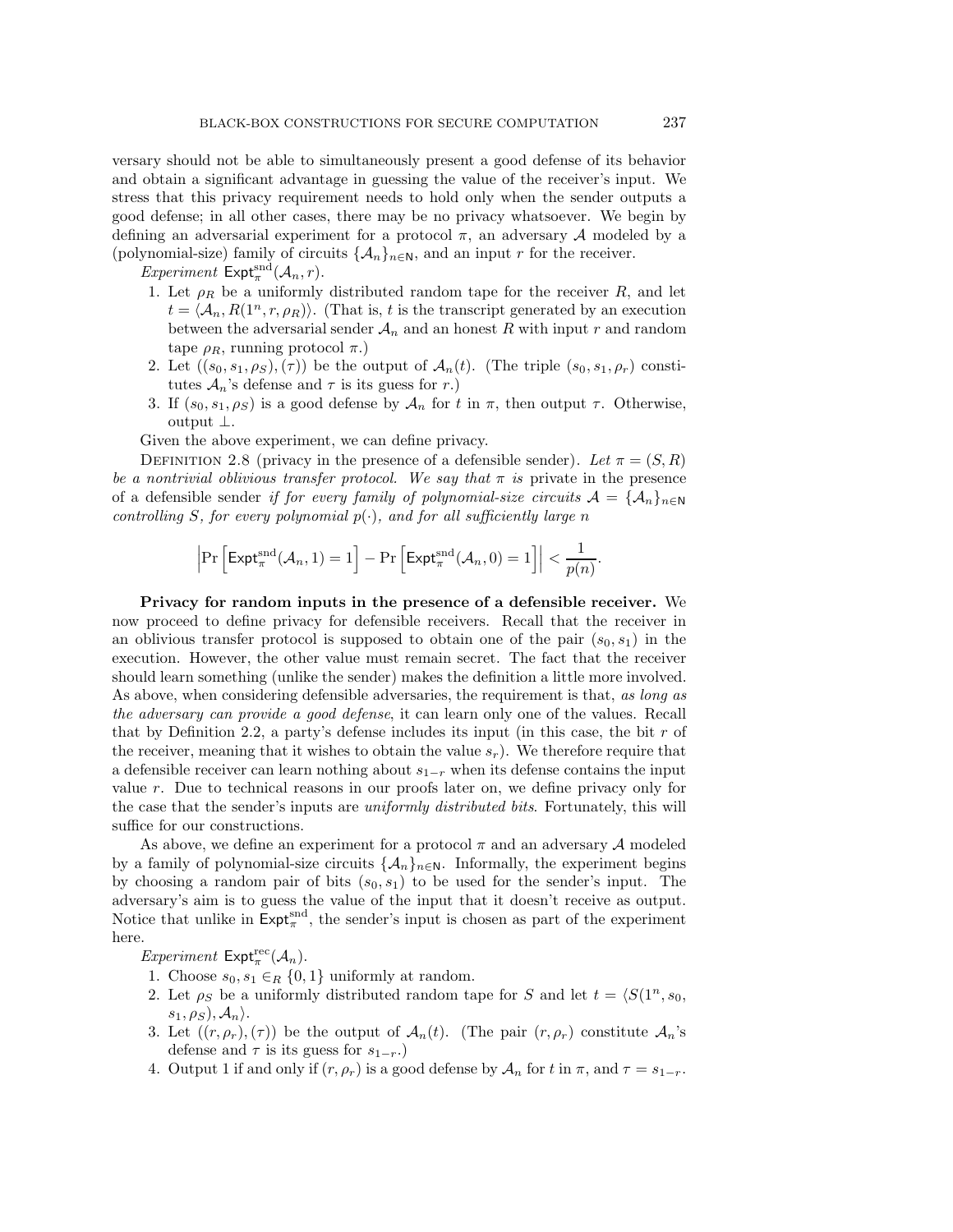Notice that  $\mathcal{A}$ 's defense includes its input  $r$ , and so its defense states that it should have received  $s_r$  for output (because this is its designated output). The challenge of the adversary is therefore to guess the value of  $s_{1-r}$ ; if it cannot do this, then the sender's privacy is preserved.

DEFINITION 2.9 (privacy for random inputs in the presence of a defensible receiver). Let  $\pi = (S, R)$  be a nontrivial oblivious transfer protocol. We say that  $\pi$  is private for random inputs in the presence of a defensible receiver if for every family of polynomial-size circuits  $A = \{A_n\}_{n\in\mathbb{N}}$  controlling R, for every polynomial  $p(\cdot)$ , and for all sufficiently large n

$$
\Pr\left[\mathsf{Expt}^{\mathrm{rec}}_{\pi}(\mathcal{A}_n) = 1\right] < \frac{1}{2} + \frac{1}{p(n)}.
$$

Remark. Using the terminology of the first definition, we have that an oblivious transfer protocol is defensibly private if and only if it is private in the presence of a defensible sender and private for random inputs in the presence of a defensible receiver.

2.5.2. Fully secure oblivious transfer. All the above definitions refer only to "privacy," meaning that the adversary can learn nothing more about the honest party's input than what is revealed by the output. However, these definitions say nothing about the *simulatability* of the protocols in question. A protocol that is private by one of the above definitions, or even private against unrestricted malicious parties, may not be secure against malicious parties according to the simulationbased definition from section 2.2. For instance, the oblivious transfer protocols from [34, 1, 25] are private against malicious parties, but they do not satisfy the stronger simulation-based definition (see section 5.1 in [1] for a discussion).

A fully secure oblivious transfer protocol (against malicious parties) is a protocol which securely computes the oblivious transfer functionality according to Definition 2.1. We note that in this case the definition can be simplified by not allowing the adversary to abort the ideal execution. It will be useful to separately consider security against a malicious sender and security against a malicious receiver. These notions can be naturally defined by restricting Definition 2.1 to the case  $i = 1$  or  $i = 2$ . Since we will be constructing our protocols one step at a time, we will consider protocols that are private in the presence of defensible senders and secure in the presence of malicious senders, or vice versa.

3. From semihonest privacy to defensible privacy. In this section, we show how to transform (in a black-box way) any protocol that is semihonest private with respect to a pair of functions  $(g_1, g_2)$  into a protocol that is defensibly private with respect to  $(g_1, g_2)$ . The transformation shown here is generic and holds for all protocols, and thus the transformation for oblivious transfer is obtained as a special case. We say that two protocols  $\pi$  and  $\pi'$  have the *same functionality* if on any pair of inputs, the joint distributions of the outputs of honest parties running  $\pi$  and  $\pi'$  are identically distributed.

THEOREM 3.1. Let  $\pi = (P_1, P_2)$  be a two-party protocol and let  $g_1, g_2 : \{0,1\}^k \times$  ${0,1}^k \mapsto {0,1}^*$  be functions defined over the parties' inputs. Assume that  $\pi$  is semihonest private with respect to  $(g_1, g_2)$ . Then there exists a fully black-box reduction from a protocol  $\pi' = (P'_1, P'_2)$  to  $\pi$  and one-way functions, where  $\pi'$  and  $\pi$  have the same functionality and  $\pi'$  is defensibly private with respect to  $(g_1, g_2)$ .

The proof of Theorem 3.1 is obtained by applying the following proposition twice. Informally speaking, the proposition states that it is possible to "upgrade" the security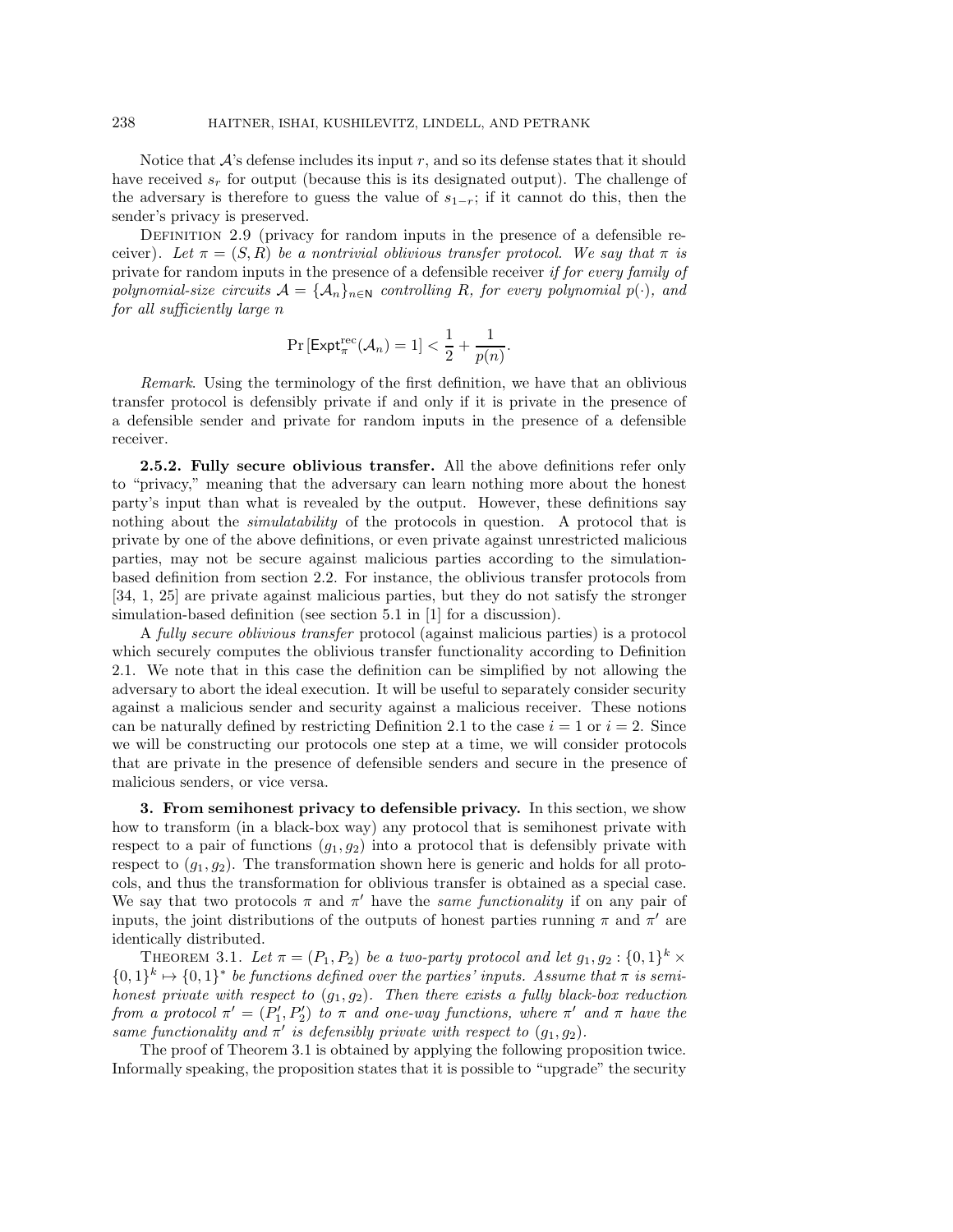of a protocol with respect to one of its parties while maintaining the initial security with respect to the other party. The proposition is applied in different directions, once in order to upgrade the security of the first party and another to upgrade the security of the second party. In order to make this clear, we write the transformation for a protocol  $\pi = (A, B)$  with parties A and B. Then in one application of the proposition A is set to  $P_1$  and B is set to  $P_2$ , and in the other application of the proposition A is set to  $P_2$  and B is set to  $P_1$ .

PROPOSITION 3.2. Let  $\pi = (A, B)$  be a two-party protocol and let  $g_A, g_B: \{0,1\}^k$  $\times \{0,1\}^k \mapsto \{0,1\}^*$  be functions defined over the parties' inputs. Assume that  $\pi$  is semihonest private with respect to a corrupted  $A$  and  $g_A$ . Then there exists a fully black-box reduction from a protocol  $\pi' = (A', B')$  to  $\pi$  and one-way functions, where  $\pi'$  and  $\pi$  have the same functionality and  $\pi'$  is defensibly private with respect to a corrupted A' and  $g_A$ . Furthermore, if  $\pi$  is semihonest (resp., defensibly) private with respect to a corrupted B and  $g_B$ , then  $\pi'$  is semihonest (resp., defensibly) private with respect to a corrupted  $B'$  and  $q_B$ .

*Proof.* We define a protocol  $\pi'$  that uses  $\pi$  and a commitment scheme Com in a black-box way. This suffices, because there exists a fully black-box reduction from Com to one-way functions (see Theorem A.3). In the new protocol  $A'$  first commits (using Com) to an input string  $x_A$  and a random string  $\rho_{A'}$ , then B' sends a random string  $\rho_{B'}$  to A', and finally the two parties engage in the protocol  $\pi$ , where A' uses  $x_A$  and  $\rho_{A'} \oplus \rho_{B'}$  as the input and random coins of A, respectively.

The hiding guarantee of Com yields that  $\pi'$  is as "safe" for A' as  $\pi$  is for A where the binding property of Com yields that when giving a valid defense (which in particular contains a valid decommitment of Com),  $A'$  acts in the embedded  $\pi$  as the honest party A would on a *predetermined* input. Namely,  $\pi'$  is defensibly private with respect to (a corrupted)  $A'$ .

In the following we formally define  $\pi'$  and then prove its security.

PROTOCOL 3.3 (the defensible protocol  $\pi' = (A', B')$ ).

Common input:  $1^n$ 

A''s input and random tape:  $x_A \in \{0,1\}^k$  and  $\rho_{A'} = (\rho_{A'}^1, \rho_{A'}^2)$ B''s input and random tape:  $x_B \in \{0,1\}^k$  and  $\rho_{B'} = (\rho_{B'}^1, \rho_{B'}^2, \rho_{B'}^3)$ 

- 1. A' and B' run an execution of  $Com$  in which A' commits to  $(x_A, \rho_{A'}^2)$ ; the parties use security parameter  $1^n$ , and random coins  $\rho_{A'}^1$  and  $\rho_{B'}^1$ , respectively.
- 2. B' sends  $\rho_{B'}^3$  to A'.
- 3. A' and B' run the protocol  $\pi = (A, B)$ , where A' runs A with security parameter  $1^n$ , input  $x_A$ , and random tape  $\rho^2_{A'} \oplus \rho^3_{B'}$ , and  $B'$  runs B with security parameter  $1^n$ , input  $x_B$ , and random tape  $\rho_{B'}^2$ .

4. A' outputs whatever A outputs in  $\pi$ , and B' outputs whatever B outputs in  $\pi$ . It is immediate that  $\pi'$  has the same functionality as  $\pi$ . It remains to show that  $\pi'$  maintains the same level of privacy with respect to a corrupted B' and  $g_B$ , and that  $\pi'$  is defensibly private with respect to A' and  $g_A$ . The fact that the same level of privacy is kept with respect to  $B'$  is shown in Lemma 3.4 below, and the fact that defensible privacy is obtained with respect to a corrupted  $A'$  is shown in Lemma 3.5; this latter lemma is the heart of the proof.

LEMMA 3.4. If  $\pi$  is semihonest (resp., defensibly) private with respect to a corrupted B and function  $q_B$ , then  $\pi'$  is semihonest (resp., defensibly) private with respect to a corrupted  $B'$  and  $g_B$ .

*Proof.* We assume that  $\pi$  is semihonest private with respect to a corrupted B and  $g_B$  and prove that  $\pi'$  is also semihonest private with respect to a corrupted B' and  $g_B$ . That is, we show the result for the semihonest private case; the proof for the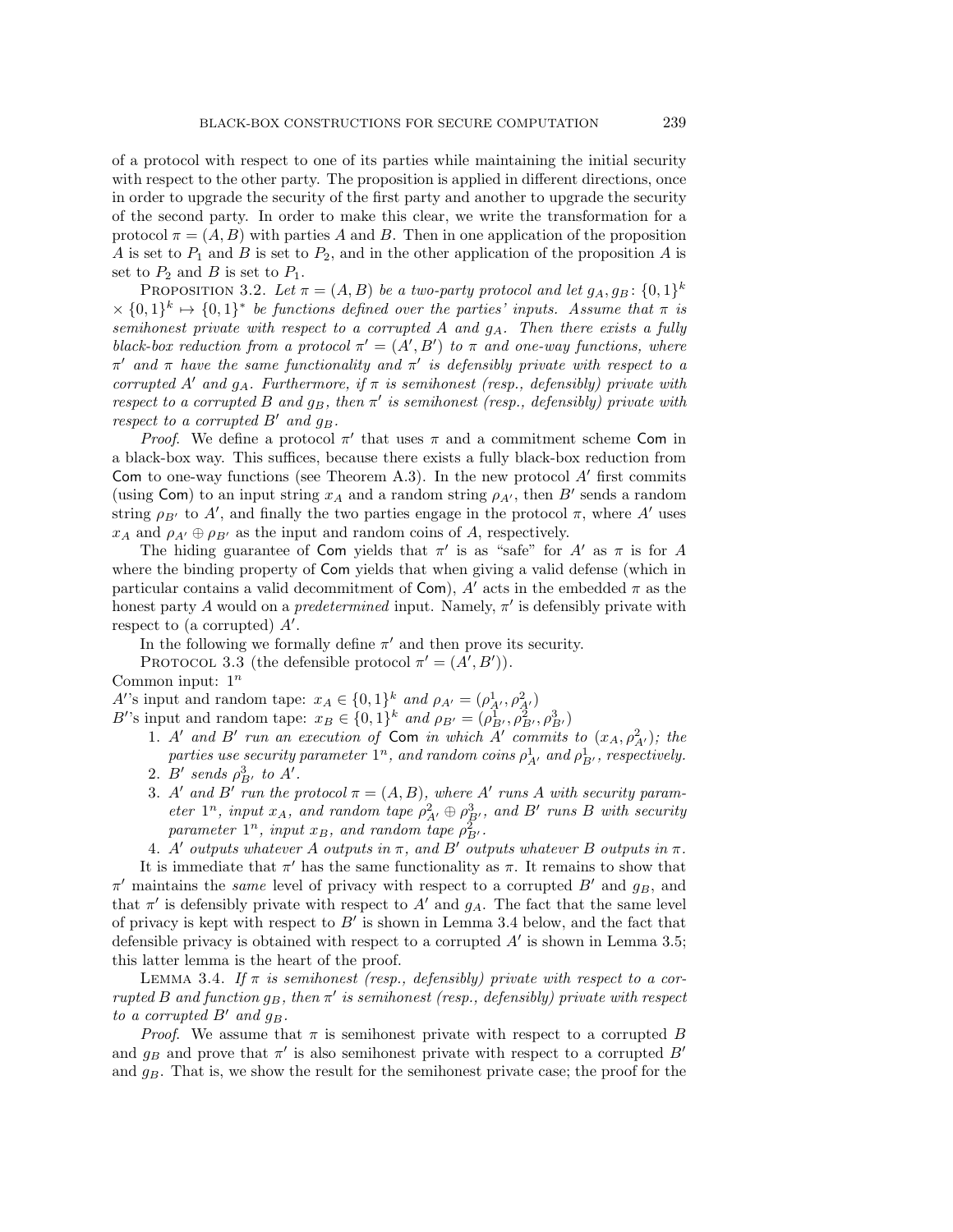defensibly private case is analogous. First, observe that the messages that  $B'$  receives in  $\pi'$ , and thus its view, consist of a commitment from A' (to  $x_A$  and  $\rho_{A'}^2$ ) followed by an execution of  $\pi$ . Thus, we can write the view of  $B'$  in  $\pi'$  as follows:

$$
\begin{split} \text{view}_{B'} \left\langle A'(\mathbf{1}^n, x_A, \rho_{A'}^1, \rho_{A'}^2), B'(\mathbf{1}^n, x_B, \rho_{B'}^1, \rho_{B'}^2, \rho_{B'}^3) \right\rangle \\ = \left( \text{Com}(x_A, \rho_{A'}^2), \text{view}_{B} \langle A(\mathbf{1}^n, x_A, \rho_{A'}^2 \oplus \rho_{B'}^3), B(\mathbf{1}^n, x_B, \rho_{B'}^2) \rangle \right). \end{split}
$$

Now, by a straightforward reduction to the hiding property of Com, we have that for every  $x_B \in \{0,1\}^k$ 

$$
\begin{aligned} \left\{ \Big( \mathrm{Com}(U_k,\rho_{A^\prime}^2),&\text{view}_B\langle A(1^n,U_k,\rho_{A^\prime}^2\oplus\rho_{B^\prime}^3), B(1^n,x_B,\rho_{B^\prime}^2)\rangle, g_B(U_k,x_B)\Big)\right\}\\ &\stackrel{c}{=} \left\{ \Big( \mathrm{Com}(0^\ell),&\text{view}_B\langle A(1^n,U_k,\rho_{A^\prime}^2\oplus\rho_{B^\prime}^3), B(1^n,x_B,\rho_{B^\prime}^2)\rangle, g_B(U_k,x_B)\Big)\right\}, \end{aligned}
$$

where  $\ell$  is the combined length of  $U_k$  and  $\rho_{A'}^2$  (note that the input  $x_A$  of  $A'$  is taken to be a random value  $U_k$  here). Next, since  $\pi$  is semihonest private with respect to a corrupted  $B$  and function  $g_B$ , we have that

$$
\begin{aligned} \left\{ \Big( \mathrm{Com}(0^\ell),&\text{view}_B\langle A(1^n,U_k,\rho_{A'}^2\oplus\rho_{B'}^3) , B(1^n,x_B,\rho_{B'}^2)\rangle, g_B(U_k,x_B)\Big)\right\}\\ &\overset{c}{\equiv}\left\{ \Big( \mathrm{Com}(0^\ell),&\text{view}_B\langle A(1^n,U_k,\rho_{A'}^2\oplus\rho_{B'}^3) , B(1^n,x_B,\rho_{B'}^2)\rangle, g_B(U'_k,x_B)\Big)\right\}. \end{aligned}
$$

Applying the hiding property of the commitment scheme once again, we have that

$$
\begin{aligned} \left\{ \Big( \mathrm{Com}(0^\ell),&\text{view}_B\langle A(1^n,U_k,\rho_{A'}^2\oplus\rho_{B'}^3), B(1^n,x_B,\rho_{B'}^2)\rangle, g_B(U_k',x_B)\Big)\right\}\\ &\overset{c}{=}\left\{ \Big( \mathrm{Com}(U_k,\rho_{A'}^2),&\text{view}_B\langle A(1^n,U_k,\rho_{A'}^2\oplus\rho_{B'}^3), B(1^n,x_B,\rho_{B'}^2)\rangle, g_B(U_k',x_B)\Big)\right\}. \end{aligned}
$$

Combining the above three equations, we have that

$$
\begin{aligned} \left\{ \Big( \mathrm{Com}(U_k,\rho_{A^\prime}^2),&\text{view}_B\langle A(1^n,U_k,\rho_{A^\prime}^2\oplus\rho_{B^\prime}^3), B(1^n,x_B,\rho_{B^\prime}^2)\rangle, g_B(U_k,x_B)\Big)\right\}\\ &\stackrel{c}{=} \left\{ \Big( \mathrm{Com}(U_k,\rho_{A^\prime}^2),&\text{view}_B\langle A(1^n,U_k,\rho_{A^\prime}^2\oplus\rho_{B^\prime}^3), B(1^n,x_B,\rho_{B^\prime}^2)\rangle, g_B(U_k',x_B)\Big)\right\}. \end{aligned}
$$

However, by (3.1), this is equivalent to writing that

$$
\begin{aligned} \Big\{ \mathsf{view}_{B'}\left\langle A'(\mathbf{1}^n,U_k,\rho_{A'}^1,\rho_{A'}^2), B'(\mathbf{1}^n,x_B,\rho_{B'}^1,\rho_{B'}^2,\rho_{B'}^3) \right\rangle, g_B(U_k,x_B) \Big\} \\ & \stackrel{c}{=} \Big\{ \mathsf{view}_{B'}\left\langle A'(\mathbf{1}^n,U_k,\rho_{A'}^1,\rho_{A'}^2), B'(\mathbf{1}^n,x_B,\rho_{B'}^1,\rho_{B'}^2,\rho_{B'}^3) \right\rangle, g_B(U'_k,x_B) \Big\} \,. \end{aligned}
$$

Thus,  $\pi'$  is semihonest private for a corrupted B' and function  $g_B$ , as in Definition 2.3.  $\Box$ 

We now prove the more interesting part of the lemma: the fact that  $\pi'$  is defensibly private with respect to a corrupted  $A'$ .

LEMMA 3.5. If  $\pi$  is semihonest private with respect to a corrupted A and function  $g_A$ , then  $\pi'$  is defensibly private with respect to A' and  $g_A$ .

Proof. Assume by contradiction that there exist a probabilistic polynomial-time adversary  $A'$  and a distinguisher D' that violate the defensible privacy of  $\pi'$  with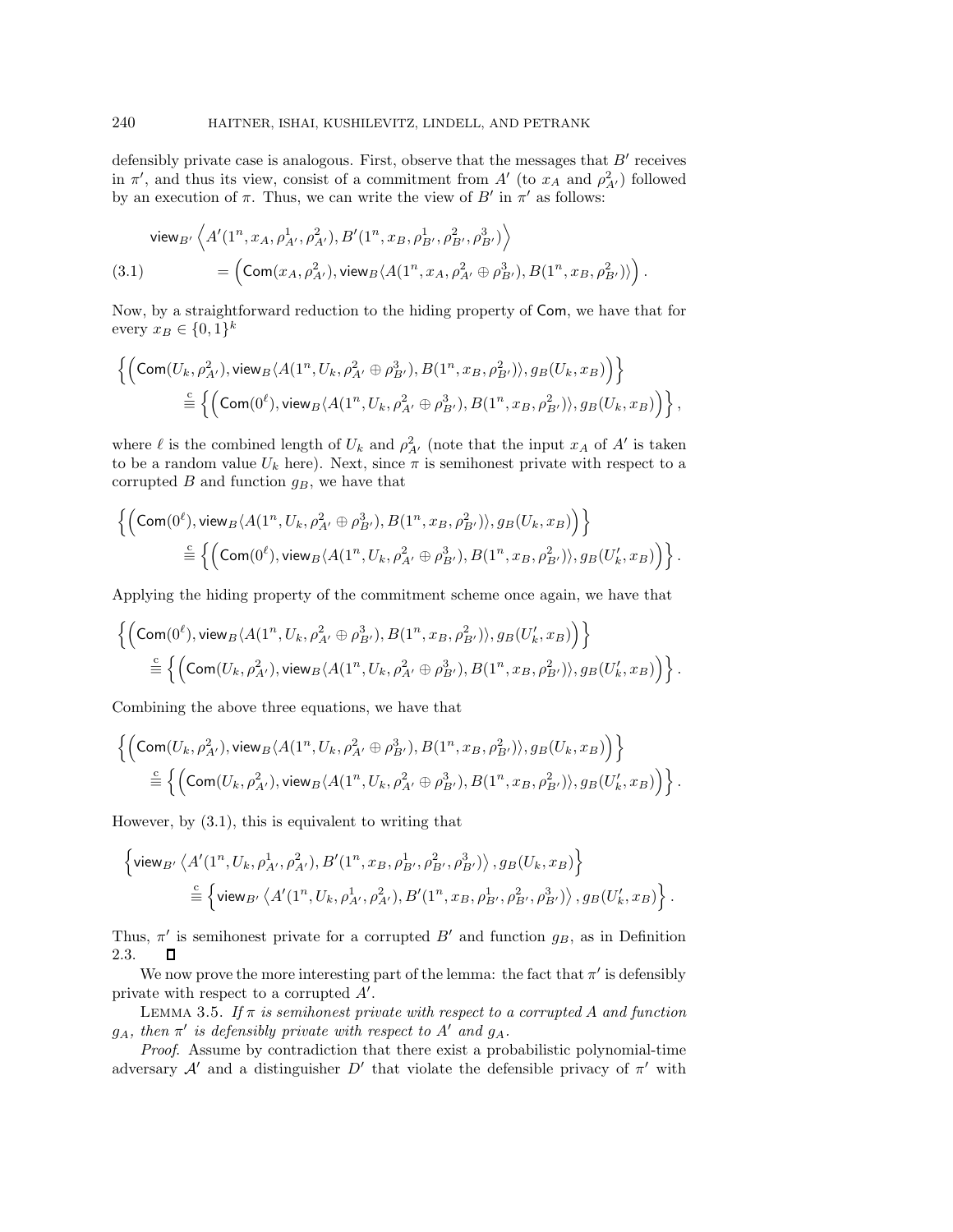respect to  $A'$  and  $g_A$ . Hence, we assume without loss of generality that there exists a polynomial  $p(\cdot)$  such that for infinitely many n's,

(3.2) 
$$
\Pr[D'(\Gamma(v, g_1(x, U_k))) = 1] - \Pr[D'(\Gamma(v, g_1(x, U'_k))) = 1] \ge \frac{1}{p(n)},
$$

where v is  $\mathcal{A}'_n$ 's view in  $\langle \mathcal{A}'_n, B'(1^n, U_k) \rangle$ ,  $\Gamma(v, *)$  equals  $(v, *)$  if following the execution  $\mathcal{A}'_n$  outputs a valid defense for  $\pi'$  and  $\perp$  otherwise, x is A''s input in this defense, and  $U_k$  and  $U'_k$  are independent random variables. We now use  $A'$  and  $D'$  to construct an efficient distinguisher D with oracle access to  $\mathcal{A}'$  and  $D'$  that violates the semihonest privacy of  $(A, B)$  with respect to A and  $g_A$ . Recall that in order to violate the semihonest privacy of  $(A, B)$ , algorithm D first picks an input element  $x_A$  (this is implicit in the fact that in Definition 2.3 we quantify over all inputs). Then  $D$  receives A's view from the execution of  $\langle A(1^n, x_A), B(1^n, U_k) \rangle$  together with a challenge value c that equals either  $g_A(x_A, U_k)$  or  $g_A(x_A, U'_k)$ , and it attempts to distinguish between these two. In order to make the dependencies between the two stages explicit, D uses the variable  $z$  to transfer information from the input sampling stage to the distinguishing stage.

ALGORITHM 3.6 (the distinguisher  $D$ ).

Sampling stage:

- Input:  $1^n$
- Instructions:
	- 1. Choose uniformly distributed random values for  $\rho_{\mathcal{A}'}$  and  $\rho_{B'}^1$ , and fix  $\mathcal{A}'$ 's random coins to  $\rho_{\mathcal{A}'}$ .
	- 2. Simulate the first step of  $(A', B')$  (i.e., the execution of Com), where B' uses  $\rho_{B'}^1$  as its random coins.
	- 3. Run the following  $n \cdot p(n)$  times:
		- (a) Simulate the last two steps of  $(A', B')$ , choosing B's input and random coins (i.e.,  $x_B$ ,  $\rho_B^2$ , and  $\rho_{B'}^3$ ) uniformly at random.
		- (b) If  $\mathcal{A}'$  outputs a valid defense d, then set  $x_A = x_{\mathcal{A}'}$  and  $z = (\rho_{\mathcal{A}'}, \rho_{B'}^1,$  $\rho_{A'}^2$ ), where  $x_{A'}$  and  $\rho_{A'}^2$  are the values of these input variables in d, and  $return.^4$
	- 4. If no valid defense is obtained, then set  $z = \perp$  and an arbitrary value for  $x_A$ .

Predicting stage:

- Input: a tuple  $(z, v_A, c)$ , where z equals either  $(\rho_{\mathcal{A}'}, \rho_{B'}^1, \rho_{A'}^2)$  or  $\perp$ ,  $v_A$  is A's view view<sub>A</sub> $\langle A(1^n, x_A), B(1^n, U_k) \rangle$  from the semihonest execution with  $x_A$ from the sampling stage, and c is either  $g_A(x_A, U_k)$  or  $g_A(x_A, U'_k)$ .
- Instructions:
	- 1. If  $z = \perp$ , output a random coin and return.
	- 2. Fix the random coins of A' to  $z[\rho_{A'}]$ , where  $z[\rho_{A'}]$  denotes the first element  $\rho_{\mathcal{A}'}$  in the tuple z.
	- 3. Simulate the first step of  $(A', B')$  (i.e., the execution of Com), using random coins  $z[\rho_{B'}^1]$  (the second value in the tuple z) for B''s random coins.
	- 4. Simulate the second step of  $(A', B')$  by simulating B' sending  $\rho_{B'}^3 =$  $v_A[\rho_A] \oplus z[\rho_{A'}^2]$  to  $\mathcal{A}',$  where  $v_A[\rho_A]$  are A's coins in the view  $v_A$  and

<sup>4</sup>Observe that when A' provides a valid defense, it decommits to the committed pair  $(x_A, \rho^2_{A'})$ . Furthermore, if  $\mathcal{A}'$  is able to provide a valid defense, then it must use random coins  $\rho_A = \rho_{A'}^2 \oplus \rho_{B'}^3$ , where  $\rho_{B'}^3$  is the string it received in step 1 of the protocol.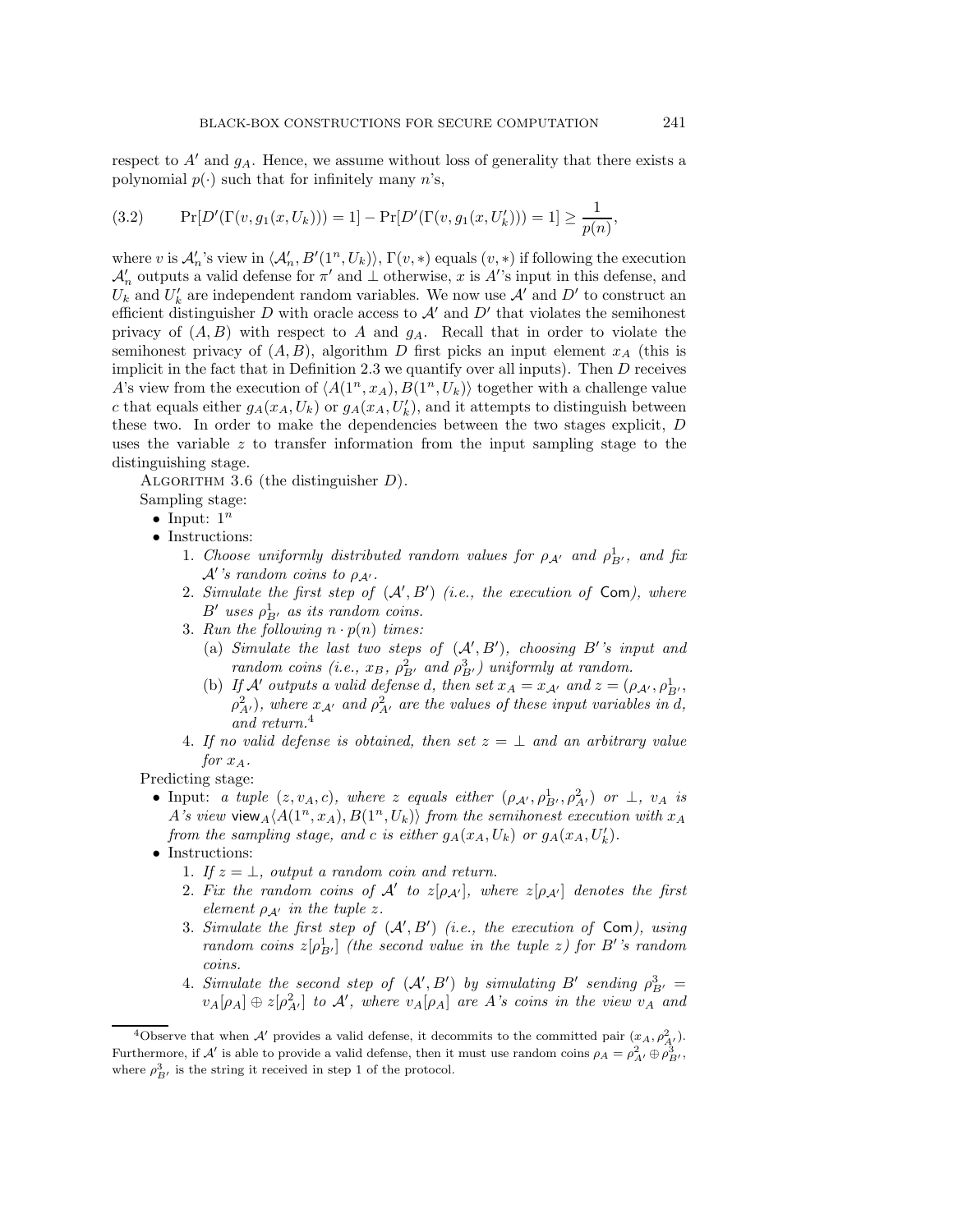$z[\rho_{A'}^2]$  is the third element of z. (Observe that this implies that  $z[\rho_{A'}^2] \oplus$  $\rho_{B'}^3$  equals the random tape  $\rho_A$  of the semihonest A.)

- 5. Simulate the last step of  $(A', B')$ , where  $B'$  sends the same messages that B sends in  $v_A$  (recall that  $v_A$  is A's view in the semihonest execution of  $\pi$ ).
- 6. Let  $v_{A'}$  be the view of A' at the end of the above simulation. If A' outputs a good defense for  $v_{A'}$ , then D outputs what D' outputs when given input  $(v_{\mathcal{A}'}, c)$ . Otherwise, D outputs a random coin.

It is easy to verify that  $D$  is efficient given oracle access to  $\mathcal{A}'$  and  $D'$ . We now show that D violates the semihonest privacy of  $\pi$  with respect to A and  $q_A$ .

We consider an execution of  $(D, A, B)$  with security parameter  $1^n$ , respective inputs  $x_A$  and  $x_B$ , where  $x_A$  is chosen in the sampling phase of D and  $x_B$  is chosen at random, and respective uniformly distributed random tapes  $\rho_A$  and  $\rho_B$ . Let  $z =$  $(\rho_{A'}, \rho_{B'}^1, \rho_{A'}^2)$  be the output of D from the sampling stage, and let trans be the transcript of the simulation of  $\pi'$  carried out by D in the predicting stage (where trans =  $\perp$  if  $z = \perp$ ). Finally, define the random variable Sim (which is a simulation of  $\pi'$  based on  $\pi$ ) by

$$
\text{Sim} = \left\{(x_A, x_B, z[\rho_{\mathcal{A}'}], \rho_{B'} = (z[\rho_{B'}^1], \rho_B, \rho_A \oplus z[\rho_{\mathcal{A}'}^2]), \text{trans})\right\},
$$

where all elements are distributed as above, and if  $z = \perp$ , then all the variables that depend on z are set to  $\perp$ . Intuitively, Sim represents a simulation of an execution of  $\pi'$  based on  $\pi$ . Note that the random tape of the defensible  $\mathcal{A}'$  is  $\rho_{\mathcal{A}'}$  (as output in z by  $D$ ), and the random tape of  $B'$  is set so that the third element (which is sent to A' in step 2 of protocol  $\pi'$ ) equals  $\rho_{B'}^3 = \rho_A \oplus z[\rho_{A'}^2]$ .

This essentially implies<sup>5</sup> that if  $\mathcal{A}'$  is able to provide a defense, then it must use random coins  $\rho_{B'}^3 \oplus \rho_{A'}^2 = \rho_A$  in the step in which the semihonest protocol  $\pi$  is run. Recall that  $\rho_A$  is the random tape of A in the real semihonest execution of  $\pi$ .

Let  $\text{Supp}(X)$  denote the support of the random variable X. Given  $s \in \text{Supp}(\text{Sim})$ , let defense(s) denote the defense that  $\mathcal{A}'$  outputs upon random tape and execution transcript  $s[\rho_{A'}]$  and  $s[trans]$ , respectively, and let **IsGoodDef**(s) be a predicate that equals 1 if and only if defense(s) is a good defense. For  $s \in \text{Supp(Sim)}$  and  $c \in \text{Im}(g_A)$ , let  $Out_D(s, c)$  be the output bit of D induced by s and  $c - A'$  is simulated on random tape and execution transcript  $s[\rho_{\mathcal{A}'}]$  and  $s[$ trans], and then D' is executed on  $(v_{\mathcal{A}'}, c)$ . Observe that  $Out_D(s, c)$  is a random variable that depends only on the random coins used to invoke  $D'$ , and that for any value of c this is the same random variable as the output of D (on the same c) in any execution of  $(D, A, B)$  that "yields" s. Finally, let  $\mathsf{Adv}_D(s)$  be the advantage of D in distinguishing between the case that c is obtained by computing  $g_A$  using  $B$ 's real input and a random input, given s. That is,

$$
Adv_D(s) = Pr[Out_D(s, g_A(s[x_A], s[x_B])) = 1] - Pr[Out_D(s, g_A(s[x_A], U_k)) = 1].
$$

Since Sim is a deterministic function of the random variable that describes the execution of  $(D, A, B)$ , it follows that  $Exp[Adv<sub>D</sub>(Sim)]$  is exactly the advantage of D in breaking the semihonest privacy of  $\pi$  with respect to A and  $q_A$ .

We would like to relate the above success probability to that of  $D$  distinguishing, after an execution of  $\pi'$ , between the case that c is obtained by computing  $g_A$  using  $B$ 's real input and using a random input. Let Real be the random variable Real  $=$  $(x_A, x_B, \rho_{A'}, \rho_{B'}$ , trans) induced by an execution of  $(A', B')$  with security parameter

 $5$ Unless  $A'$  decommits in the predicting stage to a different value from the one it decommitted to in the sampling stage, but this can happen only with negligible probability.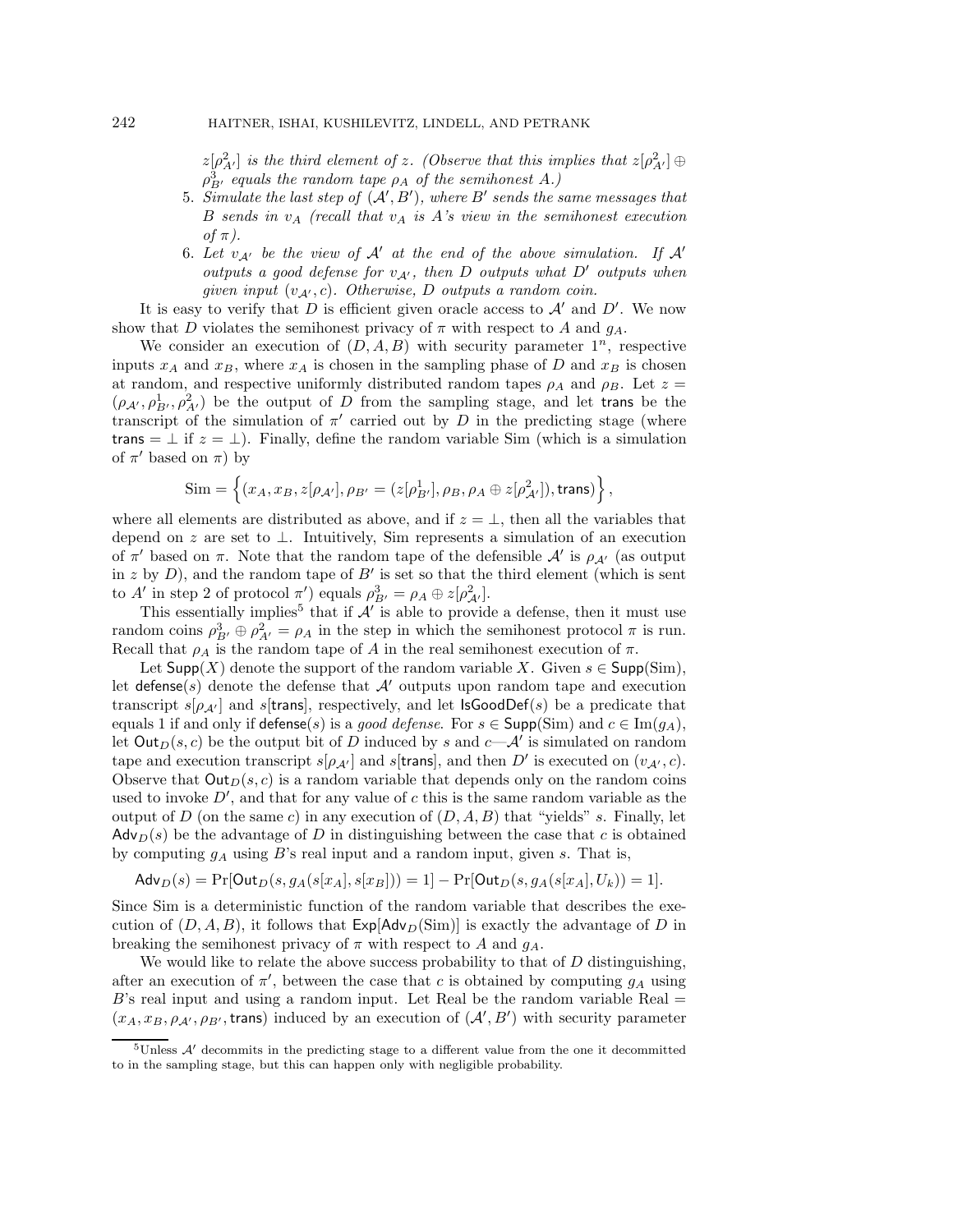$1^n$ , where  $x_A$  is the input of A' in the defense of A' (we set  $x_A = \perp$  if no good defense is given). Let  $\textsf{Out}_{D'}(s, c)$  be the output bit of  $D'$  given s and c if  $\textsf{lsGoodDef}(s) = 1$ , and a random coin if otherwise, and let  $\mathsf{Adv}_{D'}(s)$  be the advantage of  $D'$  in distinguishing the case that c is obtained by computing  $g_A$  using B's real input and a random input, given s. As above, it is easy to verify that  $|\text{Exp}[\text{Adv}_{D'}(\text{Real})]|$  is exactly the advantage of D' in breaking the defensible privacy of  $\pi'$  with respect to A' and  $g_A$ .

We use the following claim to relate the advantage of  $D$  in breaking the semihonest privacy of  $\pi$  to that of D' in breaking the defensible privacy of  $\pi'$ .

CLAIM 3.7. For all large enough n, there exists a set  $L \subseteq$  Supp(Real) for which the following hold:

- 1. The event  $\{\mathsf{lsGoodDef}(s) \land s \notin L\}$  happens with probability at most  $\frac{1}{4p(n)}$  for s that is sampled according to either Real or Sim,
- 2.  $(1 \frac{1}{4p(n)}) \cdot \Pr[\text{Real} = s] \le \Pr[\text{Sim} = s] \le \Pr[\text{Real} = s]$  for every  $s \in L$ ,

where  $p(\cdot)$  is from (3.2).

Informally,  $L$  contains all the transcripts for which  $A'$  has a significant chance to provide a good defense, both with respect to Real and with respect to Sim, where in addition Real and Sim induce essentially the same distribution on  $L$ . It follows that the advantage of  $\mathcal{A}'$  in predicting  $g_A$  in  $\pi'$  while providing a good defense comes from transcripts inside  $L$ , and that  $D$  is most likely to flip a random coin as output when outside L. Hence, the advantage of D in predicting  $g_A$  in  $\pi$  is noticeable. Before proving Claim 3.7, let us first follow the above intuition for formally proving Lemma 3.5.

Let n be large enough so that Claim 3.7 holds. Equation  $(3.2)$  yields that

(3.3) 
$$
\begin{aligned}\n\text{Exp} \left[ \mathsf{Adv}_{D'}(\text{Real}) \cdot \chi_L(\text{Real}) \right] \\
&= \mathsf{Exp} \left[ \mathsf{Adv}_{D'}(\text{Real}) \right] - \mathsf{Exp} \left[ \mathsf{Adv}_{D'}(\text{Real}) \cdot \overline{\chi_L(\text{Real})} \right] \\
&= \mathsf{Exp} \left[ \mathsf{Adv}_{D'}(\text{Real}) \right] - \mathsf{Exp} \left[ \mathsf{Adv}_{D'}(\text{Real}) \cdot \mathsf{l sGoodDef}(\text{Real}) \cdot \overline{\chi_L(\text{Real})} \right] \\
&\geq \frac{1}{p(n)} - \Pr \left[ \mathsf{l sGoodDef}(\text{Real}) \land \text{Real} \notin L \right] \geq \frac{1}{p(n)} - \frac{1}{4p(n)},\n\end{aligned}
$$

where  $\chi_L(s)$  is one if  $s \in L$  and zero otherwise. The second equality holds since  $\mathsf{Adv}_{D'}(s) = 0$  for s with  $\mathsf{lsGoodDef}(s) = 0$ , and the last inequality is by Claim 3.7(1). Similarly, Claim 3.7(1) yields that

$$
(3.4) \text{ Exp } \Big[\text{Adv}_D(\text{Sim})\Big] \n= \text{Exp } \Big[\text{Adv}_D(\text{Sim}) \cdot \chi_L(\text{Sim})\Big] + \text{Exp } \Big[\text{Adv}_D(\text{Sim}) \cdot \overline{\chi_L(\text{Sim})}\Big] \n= \text{Exp } \Big[\text{Adv}_D(\text{Sim}) \cdot \chi_L(\text{Sim})\Big] + \text{Exp } \Big[\text{Adv}_D(\text{Sim}) \cdot \overline{\chi_L(\text{Sim})} \cdot \text{lsGoodDef}(\text{Sim})\Big] \n\ge \text{Exp } \Big[\text{Adv}_D(\text{Sim}) \cdot \chi_L(\text{Sim})\Big] - \text{Pr } \Big[\text{Sim } \notin L \land \text{lsGoodDef}(\text{Sim})\Big] \n\ge \text{Exp } \Big[\text{Adv}_D(\text{Sim}) \cdot \chi_L(\text{Sim})\Big] - \frac{1}{4p(n)},
$$

where the second equality holds since  $\mathsf{Adv}_D(s) = 0$  for s with  $\mathsf{lsGoodDef}(s) = 0$ . Since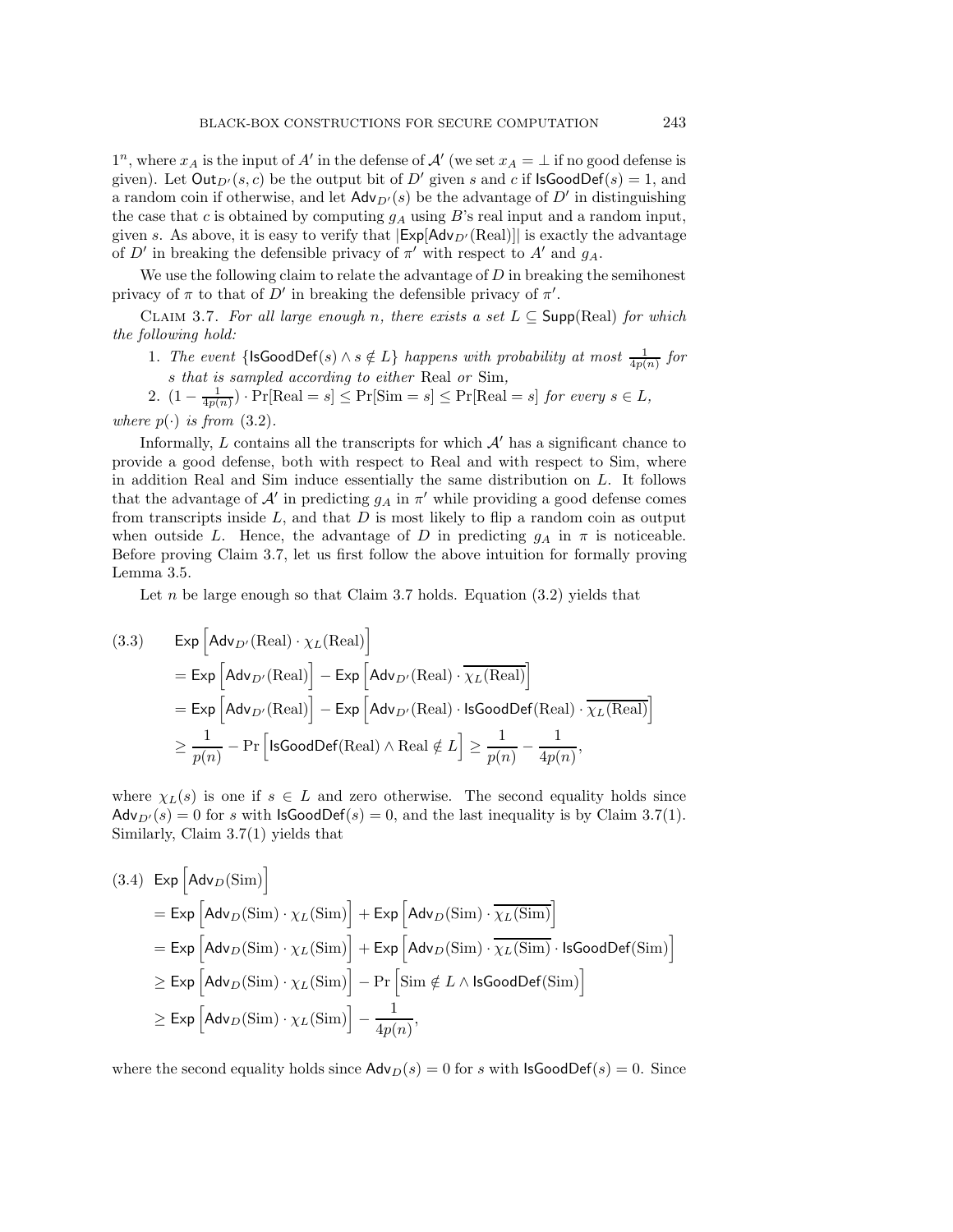$Out_D(s, c)$  and  $Out_{D'}(s, c)$  are distributed the same, Claim 3.7(2) yields that

(3.5) 
$$
\Pr\left[\text{Out}_D(\text{Sim}, g_A(\text{Sim}[x_A], U_k)) = 1 \land \text{Sim} \in L\right] \\ = \sum_{s \in L} \Pr[\text{Sim} = s] \cdot \Pr\left[\text{Out}_{D'}(s, g_A(s[x_{\mathcal{A}'}], U_k)) = 1\right] \\ \leq \sum_{s \in L} \Pr[\text{Real} = s] \cdot \Pr\left[\text{Out}_{D'}(s, g_A(s[x_{\mathcal{A}'}], U_k)) = 1\right] \\ = \Pr\left[\text{Out}_{D'}(\text{Real}, g_A(\text{Real}[x_{\mathcal{A}'}], U_k)) = 1 \land \text{Real} \in L\right],
$$

and similarly,

(3.6) 
$$
\Pr\left[\text{Out}_D(\text{Sim}, g_A(\text{Sim}[x_A, x_B])) = 1 \land \text{Sim} \in L\right] \ge \left(1 - \frac{1}{4p(n)}\right) \cdot \Pr\left[\text{Out}_{D'}(\text{Real}, g_A(\text{Real}[x_{A'}, x_B])) = 1 \land \text{Real} \in L\right].
$$

Equation (3.4) and the definition of  $\mathsf{Adv}_D$  yield that

$$
\mathsf{Exp}[\mathsf{Adv}_D(\mathsf{Sim})]
$$
  
\n
$$
\geq \Pr\left[\mathsf{Out}_D(\mathsf{Sim}, g_A(\mathsf{Sim}[x_A, x_B])) = 1 \land \mathsf{Sim} \in L\right]
$$
  
\n
$$
- \Pr\left[\mathsf{Out}_D(\mathsf{Sim}, g_A(\mathsf{Sim}[x_A], U_k)) = 1 \land \mathsf{Sim} \in L\right] - \frac{1}{4p(n)}.
$$

We conclude that

$$
\begin{split} &\text{Exp}[\mathsf{Adv}_D(\mathrm{Sim})] \\ &\geq \left(1-\frac{1}{4p(n)}\right)\cdot \Pr\Big[\mathsf{Out}_{D'}(\mathrm{Real}, g_A(\mathrm{Real}[x_{\mathcal{A}'}, x_{\mathcal{B}}])) = 1 \land \mathrm{Real} \in L\Big] \\ &\quad - \Pr\Big[\mathsf{Out}_{D'}(\mathrm{Real}, g_A(\mathrm{Real}[x_{\mathcal{A}'}], U_k)) = 1 \land \mathrm{Real} \in L\Big]-\frac{1}{4p(n)} \\ &\geq \left(1-\frac{1}{4p(n)}\right)\cdot \Big(\Pr\Big[\mathsf{Out}_{D'}(\mathrm{Real}, g_A(\mathrm{Real}[x_{\mathcal{A}'}, x_{\mathcal{B}}])) = 1 \land \mathrm{Real} \in L\Big] \\ &\quad - \Pr\Big[\mathsf{Out}_{D'}(\mathrm{Real}, g_A(\mathrm{Real}[x_{\mathcal{A}'}], U_k)) = 1 \land \mathrm{Real} \in L\Big]\Big)-\frac{2}{4p(n)} \\ &\geq \left(1-\frac{1}{4p(n)}\right)\cdot \text{Exp}\Big[\mathsf{Adv}_{D'}(\mathrm{Real})\cdot \chi_L(\mathrm{Real})\Big]-\frac{2}{4p(n)} \\ &\geq \left(1-\frac{1}{4p(n)}\right)\cdot \left(\frac{1}{p(n)}-\frac{1}{4p(n)}\right)-\frac{1}{2p(n)} \\ &> \frac{1}{8p(n)}, \end{split}
$$

where the first inequality follows by  $(3.5)$  and  $(3.6)$ , the third one follows by  $(3.3)$ , and for the last inequality we assume without loss of generality that  $p(n) > 8$ . Since the above holds for infinitely many n's, this concludes the proof of Lemma 3.5 and thus the proof of Proposition 3.2.  $\Box$ 

We turn to proving Claim 3.7.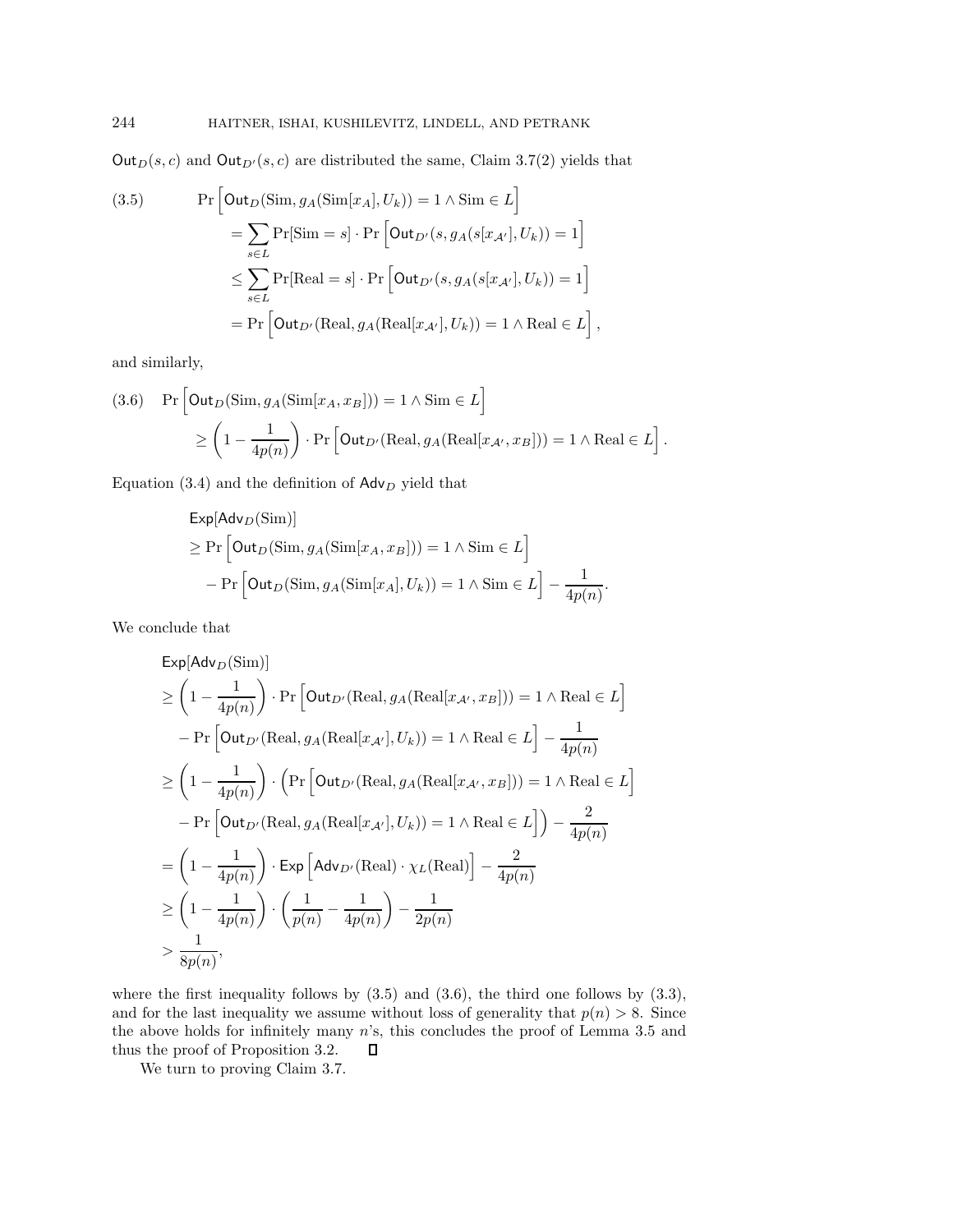*Proof.* For  $s \in \text{Supp}(Real)$ , let decom(s) equal the decommitment of Com that appears in defense(s) when s is a good defense, and let it equal  $\perp$  otherwise (note that since s contains all random tapes, this value is uniquely determined). Now, for any string  $\sigma \in \{0,1\}^*$  and pair of given random tapes  $(\rho_{B'}^1, \rho_{A'})$ , we denote

$$
\mathsf{DecomPr}_\sigma(\rho_{B'}^1, \rho_{\mathcal{A}'}) \stackrel{\text{def}}{=} \Pr\Big[\mathsf{decom}(\mathsf{Real}) = \sigma \mid \mathsf{Real}[\rho_{B'}^1, \rho_{\mathcal{A}'}] = (\rho_{B'}^1, \rho_{\mathcal{A}'})\Big] \cdot^6
$$

Observe that as long as the binding property holds with respect to the commitment scheme, this means that the decommitment value of  $\text{Real}[(\rho_B^1, \rho_{A'})]$  is unique. Stated differently, if there exist multiple values  $\sigma$  such that  $\mathsf{DecomPr}_{\sigma}(\rho_{B'}^1, \rho_{A'})$  is nonnegligible, then this implies the existence of an adversary who breaks the binding of the commitment scheme; we describe this adversary in more detail below.

For any  $(\rho_{B'}^1, \rho_{A'})$ , let Heaviest $(\rho_{B'}^1, \rho_{A'})$  be the most likely decommitment given that these values were used in the commitment stage. Namely,

$$
\mathsf{Heaviest}(\rho_{B'}^1, \rho_{\mathcal{A}'}) = \mathsf{argmax}_{\sigma \in \{0,1\}^*} \left( \mathsf{DecomPr}_\sigma(\rho_{B'}^1, \rho_{\mathcal{A}'}) \right),
$$

and let  $\neg$ Heaviest $(\rho_{B'}^1, \rho_{A'}) = \{0,1\}^t \setminus {\{\text{Heaviest}(\rho_{B'}^1, \rho_{A'})\}}$ , where t is the length of  $(x_A, \rho^2_{A'})$  (i.e.,  $\neg$ **Heaviest** $(\rho^1_{B'}, \rho_{A'})$  contains all possible decommitment values excluding the most likely one). For a finite set  $S \subseteq \{0,1\}^*$ , we let  $\mathsf{DecomPr}_{S}(\rho_{B'}^1, \rho_{A'}) \stackrel{\text{def}}{=} \sum_{s \in S} \mathsf{DecomPr}_{\sigma}(\rho_{B'}^1, \rho_{A'})$ , and define the set L as follows:  $\sigma \in S$  DecomPr $\sigma(\rho_B^1, \rho_{A'})$ , and define the set L as follows:

$$
L = \left\{s \in \textnormal{Supp}(\textnormal{Real}) \left| \begin{array}{c}\textnormal{decom}(s) = \textnormal{Heaviest}(s[\rho^1_{B'}, \rho_{\mathcal{A}'}]) \,\,\wedge \\ \textnormal{DecomPr}_{\textnormal{Heaviest}}(s[\rho^1_{B'}, \rho_{\mathcal{A}'}]) \geq \frac{1}{8p(n)} \,\,\wedge \\ \textnormal{DecomPr}_{\textnormal{-Heaviest}}(s[\rho^1_{B'}, \rho_{\mathcal{A}'}]) \leq \frac{1}{8np(n)^2} \end{array}\right\}.
$$

Note that each  $s \in L$  contains a valid decommitment, whose value can be extracted efficiently given only the prefix of s (i.e.,  $s[\rho_B^1, \rho_A]$ ) by sampling from Real conditioned on this prefix (as done in the sampling stage of  $D$ ). Moreover, since DecomPr<sub>¬Heaviest</sub> is small, it is unlikely that this prefix yields a different decommitment. Hence, if the prefix of  $s$  is sampled in the sampling stage of  $D$ , then with very high probability  $D$  extracts the decommitment of  $s$  in this stage. Moreover, conditioned on the event that  $D$  was successful in the sampling stage, it is easy to verify that the probabilities of s with respect to Sim and with respect to Real are essentially the same, which establishes the second property of L stated by Claim 3.7. The first property follows since it is unlikely that  $\mathcal{A}'$ , or D, generates a transcript  $s \notin L$  with  $\mathsf{lsGoodDef}(s) = 1$  the binding property of the commitment yields that it is unlikely for s such that decom(s)  $\neq$  Heaviest(s[ $\rho_B^1$ ,  $\rho_A$ ']), and by Markov's inequality it is also unlikely for s such that  $\text{decom}(s) = \text{Heaviest}(s[\rho_{B'}^1, \rho_{A'}])$ . In the following we formalize the above observations for proving the two properties of L required by Claim 3.7.

Proof of property 1. We start by upper bounding the probability of the event  $\{\text{IsGoodDef}(Real) \wedge Real \notin L\}.$  Recall that this even happens if one of the following events holds:

- 1. {IsGoodDef(Real)  $\land$  decom(Real)  $\neq$  Heaviest(Real[ $\rho_B^1$ ,  $\rho_{A'}$ ])}.
- 2.  $\{{\sf lsGoodDef}({\rm Real}) \wedge {\sf DecomPr}_{\sf Heaviest}({\rm Real}[\rho^1_{B'}, \rho_{\mathcal{A}'}]) < \frac{1}{8p(n)}\}.$
- $3. \ \{ \mathsf{lsGoodDef}(\text{Real}) \wedge \mathsf{DecomPr}_{\neg \mathsf{Heaviest}}(\text{Real}[\rho_{B'}^1,\rho_{\mathcal{A}'}]) > \frac{1}{8np(n)^2} \}.$

<sup>&</sup>lt;sup>6</sup>We define DecomPr as a function of  $\rho_{B'}^1$  and  $\rho_{A'}$  because the messages sent in the commitment phase depend only on  $\mathcal{A}'$ 's random tape  $\rho_{\mathcal{A}'}$  and the random coins  $\rho_{B'}^1$  used by  $B'$  in the commitment phase.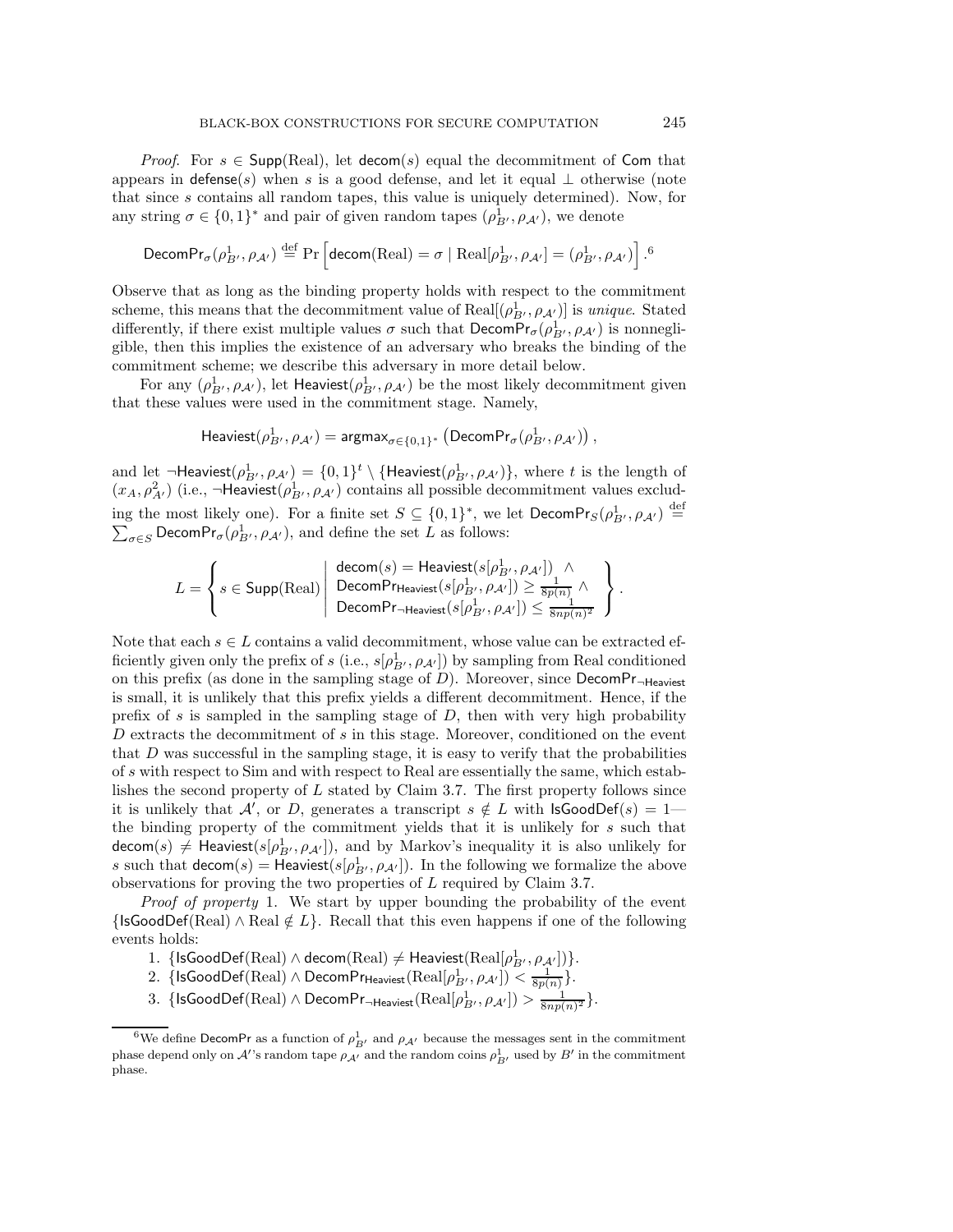For the sake of clarity in our analysis below, we use the shorthand decom to denote the first event, DecomPr<sub>Heaviest</sub> to denote the second event, and DecomPr<sub>-Heaviest</sub> to denote the third event. Using this notation, we have

> Pr [IsGoodDef(Real)  $\land$  Real  $\notin L$ ]  $= Pr[DecomPr_{\neg Heaviest}] + Pr[DecomPr_{Heaviest} \land \neg DecomPr_{\neg Heaviest}]$ + Pr[decom ∧ ¬DecomPr<sub>Heaviest</sub> ∧ ¬DecomPr<sub>¬Heaviest</sub>]  $\leq \Pr[\mathsf{DecomPr}_{\neg \mathsf{Heaviest}}] + \Pr[\mathsf{DecomPr}_{\mathsf{Heaviest}} \land \neg \mathsf{DecomPr}_{\neg \mathsf{Heaviest}}]$  $+ \Pr[\mathsf{decom} \wedge \neg \mathsf{DecomPr}_{\neg \mathsf{Heaviest}}].$

We proceed to bound each of these three terms. For bounding the first term, we observe that for every polynomial  $q(.)$  and sufficiently large n,

(3.7) 
$$
\Pr\left[\text{DecomPr}_{\neg \text{Heaviest}}(\text{Real}[\rho_{B'}^1, \rho_{A'}]) > \frac{1}{q(n)}\right] < \frac{1}{q(n)}.
$$

If this does not hold, then there exists a value  $\sigma' \neq \sigma \stackrel{\text{def}}{=}$  Heaviest $(\text{Real}[\rho_B^1,\rho_{A'}])$  such that

DecomPr<sub>σ'</sub>(Real
$$
[\rho^1_{B'}, \rho_{A'}]
$$
)  $\geq 1/q(n)$ .

This in turn implies that

$$
\mathsf{DecomPr}_{\sigma}(\mathsf{Real}[\rho^1_{B'}, \rho_{A'}]) > 1/q(n),
$$

because  $\sigma$  is at least as "heavy" as  $\sigma'$  (recall the definition of Heaviest(.)). We conclude that there are two distinct values  $\sigma$  and  $\sigma'$  that are decommitted to with nonnegligible probability. As we have discussed above, this implies the existence of an adversary  $\mathcal{A}_{\mathsf{Com}}$  that violates the binding property of Com. Formally, adversary  $\mathcal{A}_{\mathsf{Com}}$  runs  $\mathcal{A}'$  in the first step of protocol  $\pi'$  using random coins  $\rho_{\mathcal{A}'}$  for  $\mathcal{A}'$  and coins  $\rho_{B'}^1$  for  $B'$ . Next, it simulates the rest of the protocol twice (with the same prefix) and outputs the two decommitments implied by  $\mathcal{A}$ 's defenses, if there are two. By what we have seen, if DecomPr<sub>¬Heaviest</sub>(Real $[\rho^1_{B'},\rho_{A'}])>\frac{1}{q(n)}$  holds, then  $\mathcal{A}_\mathsf{Com}$  obtains decommitments to two different values  $\sigma$  and  $\sigma'$  with probability  $1/q^2(n)$  (1/q(n) independently for each). Thus, if the contradicting assumption holds and this occurs with probability at least  $1/q(n)$ , we have that  $\mathcal{A}_{\mathsf{Com}}$  breaks the binding property of the commitment scheme with probability  $1/q^3(n)$ , which is a contradiction. In particular,

(3.8) 
$$
\Pr\left[\mathsf{DecomPr}_{\neg \mathsf{Heaviest}}\right] < \frac{1}{8np(n)^2}.
$$

Next, we claim that

$$
\Pr\left[\mathsf{DecomPr}_{\mathsf{Heaviest}} \wedge \neg \mathsf{DecomPr}_{\neg \mathsf{Heaviest}}\right] < \frac{1}{7p(n)}.
$$

In order to see this, observe that in the event {DecomPr $_{Heaviest} \wedge \neg$ DecomPr $_{Heaviest}$ } we have that

$$
\text{DecomPr}_{\text{Heaviest}}(s[\rho_{B'}^1,\rho_{\mathcal{A}'}]) \leq \frac{1}{8p(n)} \quad \text{and} \quad \text{DecomPr}_{\neg \text{Heaviest}}(s[\rho_{B'}^1,\rho_{\mathcal{A}'}]) \leq \frac{1}{8np(n)^2}.
$$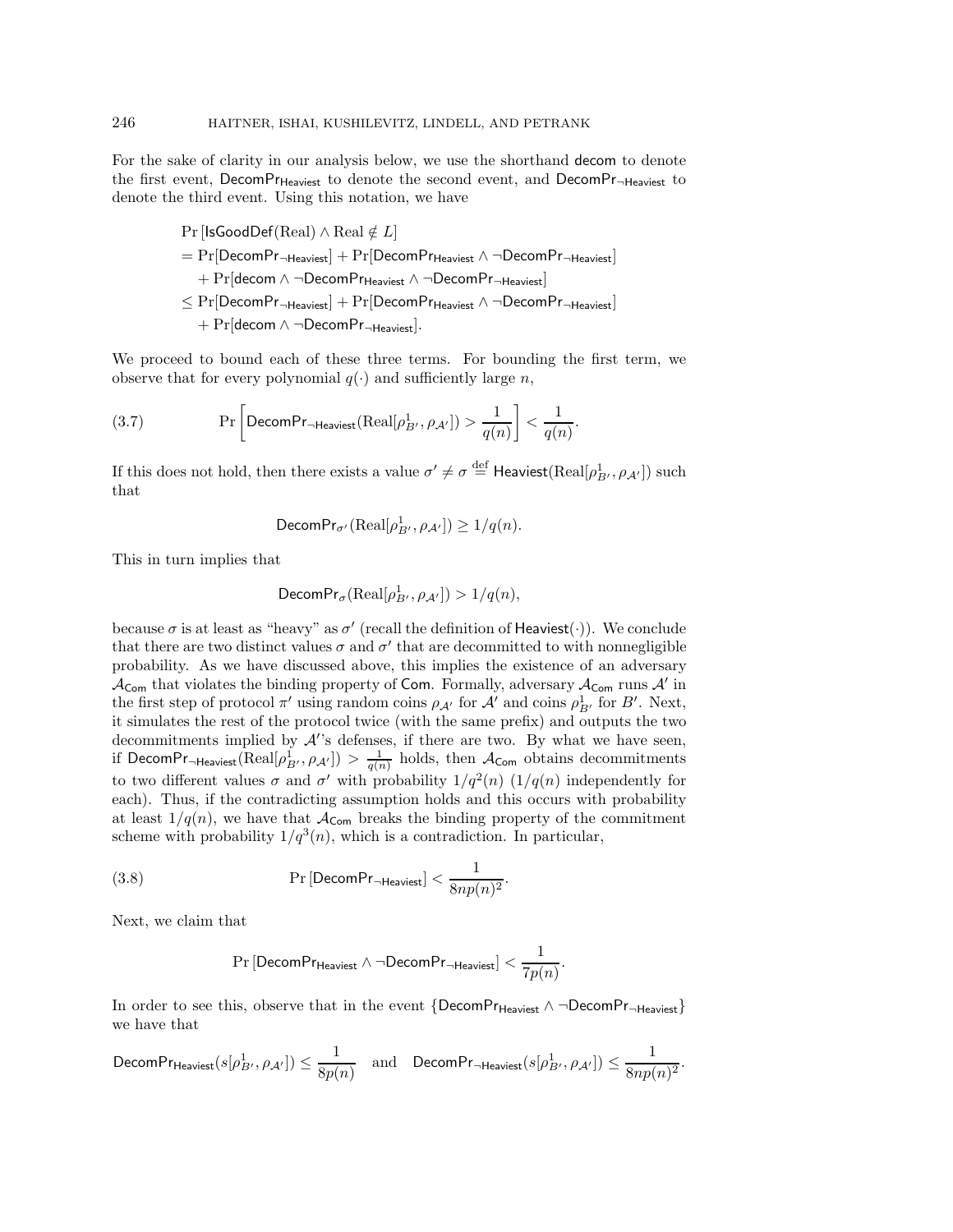This implies that

$$
\text{DecomPr}_{\{0,1\}^t}(s[\rho^1_{B'}, \rho_{\mathcal{A}'}]) \leq \frac{1}{8p(n)} + \frac{1}{8np(n)^2} < \frac{1}{7p(n)}.
$$

However, Decom $Pr_{\{0,1\}^t}(s[\rho^1_{B'}, \rho_{A'}])$  just equals the probability that  $decom(s) \neq \bot$ . Therefore, the above equation yields that  $Pr[IsGoodDef(Real)] < \frac{1}{7p(n)}$ , and thus

 $(3.9)$  Pr [DecomPr<sub>Heaviest</sub>  $\land \neg$ DecomPr $\neg$ <sub>Heaviest</sub>]  $\leq \Pr \left[ \mathsf{lsGoodDef}(\text{Real}) \wedge \mathsf{DecomPr}_{\{0,1\}^t}(s[\rho^1_{B'}, \rho_{\mathcal{A}'}]) < \frac{1}{7n^t} \right]$  $7p(n)$ 9  $\lt \frac{1}{7}$  $\frac{1}{7p(n)}$ .

Finally, it holds that

(3.10)

Pr [decom ∧ ¬DecomPr¬Heaviest]

$$
\leq \Pr\biggl[\text{decom(Real)} \in \neg \text{Heaviest(Real}[\rho^1_{B'}, \rho_{A'}]) \, | \, \text{DecomPr}_{\neg \text{Heaviest}}(\text{Real}[\rho^1_{B'}, \rho_{A'}]) \leq \frac{1}{8np(n)^2}\biggr] \newline \newline \leq \frac{1}{8np(n)^2}.
$$

Putting all of this together, we conclude that

$$
\Pr\left[\mathsf{IsGoodDef}(\mathrm{Real}) \land \mathrm{Real} \notin L\right] \leq \frac{1}{8np(n)^2} + \frac{1}{7p(n)} + \frac{1}{8np(n)^2} < \frac{1}{6p(n)}.
$$

In order to complete the proof of this part, we need to prove that the above equation holds also with respect to Sim. We first note that for every  $s \in \text{Supp}(Real)$  it holds that

(3.11) 
$$
Pr[\text{Sim} = s] \le Pr[\text{Real} = s].
$$

In order to see this, observe that a sample  $s = (x_A, x_B, \rho_{A'}, \rho_{B'}$ , trans) drawn according to Real is fully determined by the value of  $s(x_B, \rho_{A'}, \rho_{B'})$ , since  $\rho_{A'}$  contains all the random coins of  $\mathcal{A}'$ , including those used to make a defense. Furthermore, the value of  $s(x_B, \rho_{A'}, \rho_{B'})$  is uniformly distributed over its domain. Thus, for every  $s \in \textsf{Supp}(\text{Real})$  it holds that  $\Pr[\text{Real} = s] = \frac{1}{|\text{Dom}_{x_B, \rho_{A'}, \rho_{B'}}|}$ , where  $\textsf{Dom}_{x_B, \rho_{A'}, \rho_{B'}}$  contains all the possible values for  $(x_B, \rho_{A'}, \rho_{B'})$  as induced by Real. On the other hand, it is easy to verify that  $Pr[\text{Sim}[x_B, \rho_{A'}, \rho_{B'}] = (x_B, \rho_{A'}, \rho_{B'})] \le 1/|\text{Dom}_{x_B, \rho_{A'}, \rho_{B'}}|$  for every  $(x_B, \rho_{A'}, \rho_{B'}) \in \text{Dom}_{x_B, \rho_{A'}, \rho_{B'}}$ , where the reason for the inequality is that the sampling stage of D may result in setting  $z = \perp$ , and the proof of (3.11) is concluded.

We conclude the proof of property 1 by showing that

$$
(3.12) \tPr[IsGoodDef(Sim) = 1 \land Sim \notin Supp(Real)] \le neg(n),
$$

which together with (3.11) yields that

Pr [IsGoodDef(Sim) ∧ Sim  $\notin L$ ]

$$
= \Pr\left[\text{IsGoodDef}(\text{Sim}) \land \text{Sim} \notin L \land \text{Sim} \in \text{Supp}(\text{Real})\right] \\
+ \Pr\left[\text{IsGoodDef}(\text{Sim}) \land \text{Sim} \notin L \land \text{Sim} \notin \text{Supp}(\text{Real})\right] \\
\leq \Pr\left[\text{IsGoodDef}(\text{Real}) \land \text{Real} \notin L\right] + \Pr\left[\text{IsGoodDef}(\text{Sim}) \land \text{Sim} \notin \text{Supp}(\text{Real})\right] \\
\leq \frac{1}{6p(n)} + \text{neg}(n) < \frac{1}{4p(n)}.
$$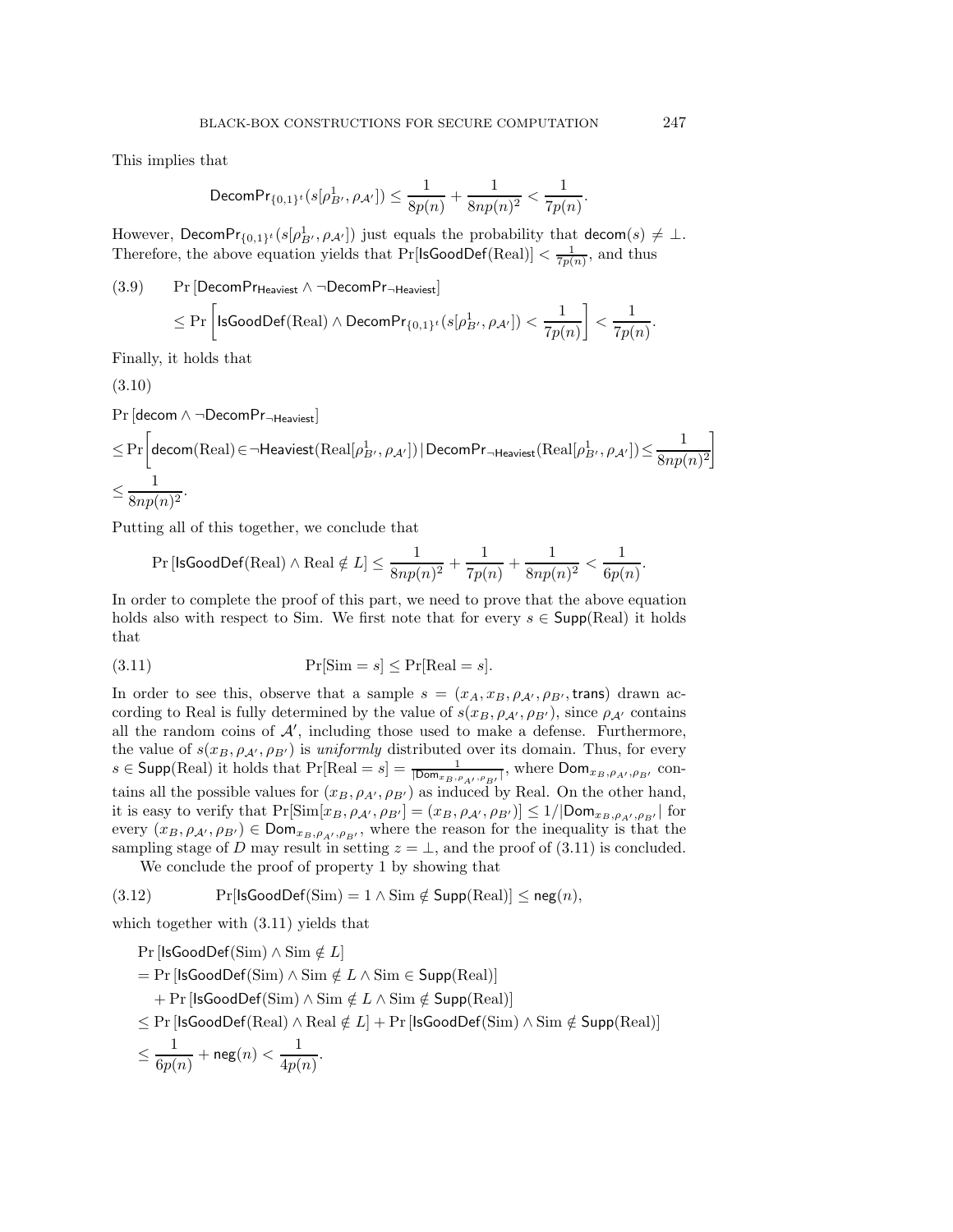In order to prove  $(3.12)$ , we introduce a random variable Decoms<sub>ampl</sub> which is jointly distributed with Sim and is equal to the decommitment of Com that appears in the first valid defense given in the sampling stage of  $D$  induced by a random execution of  $(D, A, B)$  (it equals  $\perp$  if no valid defense is given). The definition of D yields that if decom(Sim) = Decom<sub>Sampl</sub>  $\neq \perp$ , then Sim  $\in$  Supp(Real). Thus, it suffices to show that

$$
\Pr[\mathsf{IsGoodDef}(\mathrm{Sim}) = 1 \land \mathsf{decom}(\mathrm{Sim}) \neq \mathsf{Decom}_{\mathsf{Sampl}}] \leq \mathsf{neg}(n).
$$

As in the case of (3.8), it is easy to show that if the above does not hold, then Com is not binding.

*Proof of property* 2. Note that given (3.11), it suffices to prove that  $\left(1 - \frac{1}{4p(n)}\right)$ .  $Pr[Real = s] \leq Pr[Sim = s]$  for every  $s \in L$ .

We introduce another random variable  $\mathsf{Init}_{\mathsf{Sampl}}$  jointly distributed with Sim, which is equal to the value of  $(\rho_{\mathcal{A}'}, \rho_{B'}^1)$  as chosen in the sampling stage of D induced by a random execution of  $(D, \overline{A}, B)$ .<sup>7</sup> The following claim concludes the proof of property 2, since both  $\textsf{Init}_{\textsf{Sampl}}$  and  $\text{Real}[\rho_{\mathcal{A}'}, \rho_{B'}^1]$  are uniformly distributed over the same set of values.

CLAIM 3.8. For every  $s \in L$  it holds that

$$
\begin{aligned} \Pr\left[\mathrm{Sim}=s \mid \mathsf{Init}_{\mathsf{Sampl}}=s[\rho_{\mathcal{A}'},\rho_{B'}^1]\right] &\geq \left(1-\frac{1}{4p(n)}\right) \\ &\qquad\qquad\cdot\Pr\left[\mathrm{Real}=s \mid \mathrm{Real}[\rho_{\mathcal{A}'},\rho_{B'}^1]=s[\rho_{\mathcal{A}'},\rho_{B'}^1]\right]. \end{aligned}
$$

*Proof.* We first note that since DecomPr<sub>Heaviest</sub> $(s[\rho_B^1,\rho_{A'}]) \geq \frac{1}{8p(n)}$  (recall that  $s \in L$ , it holds that

$$
\Pr\left[\mathsf{Decom}_{\mathsf{Sampl}} = \bot \mid \mathsf{Init}_{\mathsf{Sampl}} = s[\rho_{\mathcal{A}'}, \rho_{B'}^1]\right] < \left(1 - \frac{1}{8p(n)}\right)^{n \cdot p(n)} = \mathsf{neg}(n).
$$

Since DecomPr<sub>¬Heaviest</sub> $(s[\rho_{B'}^1,\rho_{\mathcal{A}'}])\leq \frac{1}{8np(n)^2},$  it also holds that

$$
\Pr\left[\mathsf{Decom}_{\mathsf{Sampl}} \in \neg \mathsf{Heaviest}(\rho_{B'}^1, \rho_{\mathcal{A}'}) \mid \mathsf{Init}_{\mathsf{Sampl}} = s[\rho_{\mathcal{A}'}, \rho_{B'}^1]\right] < n \cdot p(n) \cdot \frac{1}{8np(n)^2} = \frac{1}{8p(n)}.
$$

Hence,

(3.13) 
$$
\Pr \left[ \text{Decom}_{\text{Sample}} = \text{Heaviest}(\rho_{B'}^1, \rho_{A'}) = \text{decom}(s) \mid \text{Init}_{\text{Sample}} = s[\rho_{A'}, \rho_{B'}^1] \right] \ge 1 - \text{neg}(n) - \frac{1}{8p(n)} > 1 - \frac{1}{4p(n)}.
$$

Assuming that  $\textsf{Init}_{\textsf{Sampl}} = s[\rho_{\mathcal{A}'}, \rho_{\mathcal{B}'}^1]$ , Decom<sub>Sampl</sub> = decom(s), and  $\textsf{Sim}[x_B, \rho_{\mathcal{B}'}^2, \rho_{\mathcal{B}'}^3]$  =  $s[x_B, \rho_B^2, \rho_B^3]$ , it is easy to verify that A' acts in Sim as A does in the underlying execution of  $\pi$  that generates Sim, and thus Sim = s. It follows that

$$
\begin{aligned} &\Pr\left[\text{Sim}=s \mid \text{Init}_{\text{Sampl}}=s[\rho_{\mathcal{A}'}, \rho_{B'}^1] \land \text{Decom}_{\text{Sampl}}=\text{decom}(s)\right] \\ &\geq \Pr\left[\text{Sim}[x_B, \rho_{B'}^2, \rho_{B'}^3] = s[x_B, \rho_{B'}^2, \rho_{B'}^3] \mid \text{Init}_{\text{Sampl}}=s[\rho_{\mathcal{A}'}, \rho_{B'}^1] \land \text{Decom}_{\text{Sampl}}=\text{decom}(s)\right] \\ &=\Pr\left[\text{Real}[x_B, \rho_{B'}^2, \rho_{B'}^3] = s[x_B, \rho_{B'}^2, \rho_{B'}^3]\right] \\ &=\Pr\left[\text{Real}=s \mid \text{Real}[\rho_{\mathcal{A}'}, \rho_{B'}^1] = s[\rho_{\mathcal{A}'}, \rho_{B'}^1]\right], \end{aligned}
$$

<sup>7</sup>Note that whenever the variable z in the generation of Sim is not  $\perp$ , then Init<sub>Sampl</sub> is simply equal to  $\text{Sim}[\rho_{A'}, \rho_{B'}^1]$ .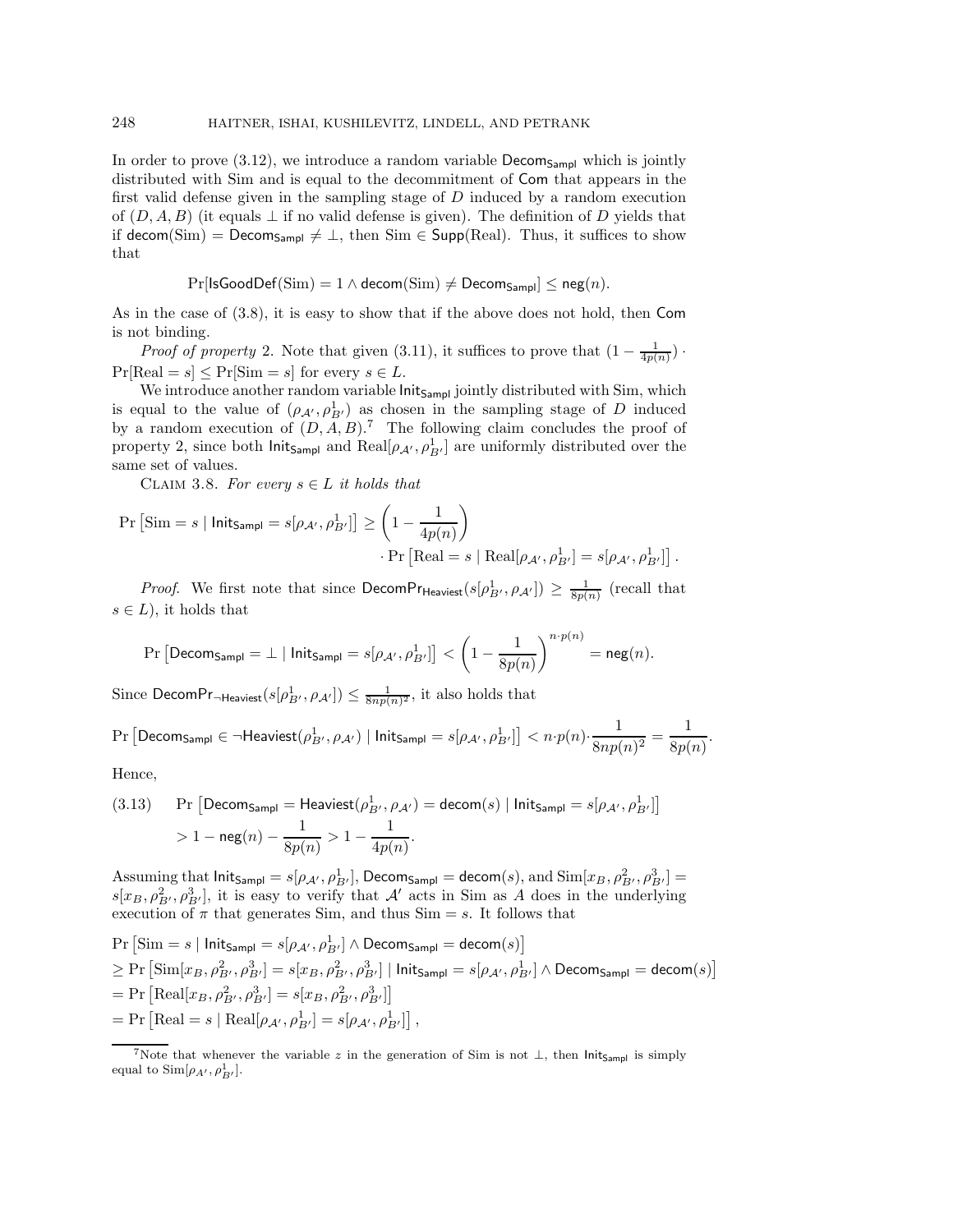where the second equality follows from the fact that under the given conditioning,  $\text{Sim}[x_B, \rho_{B'}^2, \rho_{B'}^3]$  is uniformly distributed over the same set of possible values over which  $\text{Real}[x_B, \rho_{B'}^2, \rho_{B'}^3]$  is uniformly distributed. We conclude that

$$
\Pr\left[\text{Sim} = s \mid \text{Init}_{\text{Sample}} = s[\rho_{\mathcal{A}'}, \rho_{B'}^1]\right] \\
\geq \Pr\left[\text{Decom}_{\text{Sample}} = \text{decom}(s) \mid \text{Init}_{\text{Sample}} = s[\rho_{\mathcal{A}'}, \rho_{B'}^1]\right] \\
\cdot \Pr\left[\text{Real} = s \mid \text{Real}[\rho_{\mathcal{A}'}, \rho_{B'}^1] = s[\rho_{\mathcal{A}'}, \rho_{B'}^1]\right] \\
\geq \left(1 - \frac{1}{4p(n)}\right) \cdot \Pr\left[\text{Real} = s \mid \text{Real}[\rho_{\mathcal{A}'}, \rho_{B'}^1] = s[\rho_{\mathcal{A}'}, \rho_{B'}^1]\right].\n\qquad \Box
$$

 $\Box$ This completes the proof of Claim 3.7.

Applying Proposition 3.2 twice, once with  $A = P_1$  and  $B = P_2$  (and  $g_A = g_1$ ,  $g_B = g_2$ ) and another time with  $A = P_2$  and  $B = P_1$  (and  $g_A = g_2$ ,  $g_B = g_1$ ), we obtain that  $\pi'$  is defensibly private with respect to  $(g_1, g_2)$  if  $\pi$  was semihonest private with respect to  $(g_1, g_2)$ . This completes the proof of Theorem 3.1.  $\Box$ 

We have the following corollary of Theorem 3.1.

Corollary 3.9. There exists a fully black-box reduction from defensibly private oblivious transfer to semihonest private oblivious transfer.

Proof. Theorem 3.1 yields the existence of a fully black-box reduction from defensibly private oblivious transfer to semihonest private oblivious transfer and one-way functions. Thus, the proof of the corollary follows from the fact that there exists a fully black-box reduction from one-way functions to semihonest oblivious transfer. A proof of this folklore fact can be found in Appendix B. Л

4. Achieving security against a malicious receiver. In this section we transform any defensibly private oblivious transfer protocol into a bit oblivious transfer protocol that is secure in the presence of a malicious receiver and private in the presence of a defensible sender. We stress that the security achieved for malicious receivers is according to the ideal/real model definition of security for secure computation. Our construction uses black-box access to an oblivious transfer protocol that is private for defensible receivers and senders (like the one given by Corollary 3.9). That is, we prove the following theorem.

THEOREM 4.1. There exists a fully black-box reduction from oblivious transfer that is secure in the presence of a malicious receiver and private in the presence of a defensible sender to oblivious transfer that is defensibly private.

Stated differently, in this section we show how to boost the security guarantee from privacy in the presence of a defensible receiver to security in the presence of a malicious receiver. The guarantee regarding a corrupted sender remains unchanged. In order to prove this theorem (and the next), we find it more convenient to use the alternative and more explicit definition of defensible oblivious transfer found in section 2.5.1.

We begin by presenting the protocol.

PROTOCOL 4.2 (bit oblivious transfer secure in the presence of malicious receivers).

- Inputs: The sender S has a pair of bits  $(s_0, s_1)$  for input and the receiver R has a bit r.
- The protocol:
	- 1. The receiver R chooses  $2n$  random bits  $r_1, \ldots, r_{2n} \in_R \{0,1\}.$
	- 2. The sender S chooses  $2n$  pairs of random bits  $s_i^0, s_i^1 \in_R \{0,1\}$  for  $i =$  $1, \ldots, 2n$ .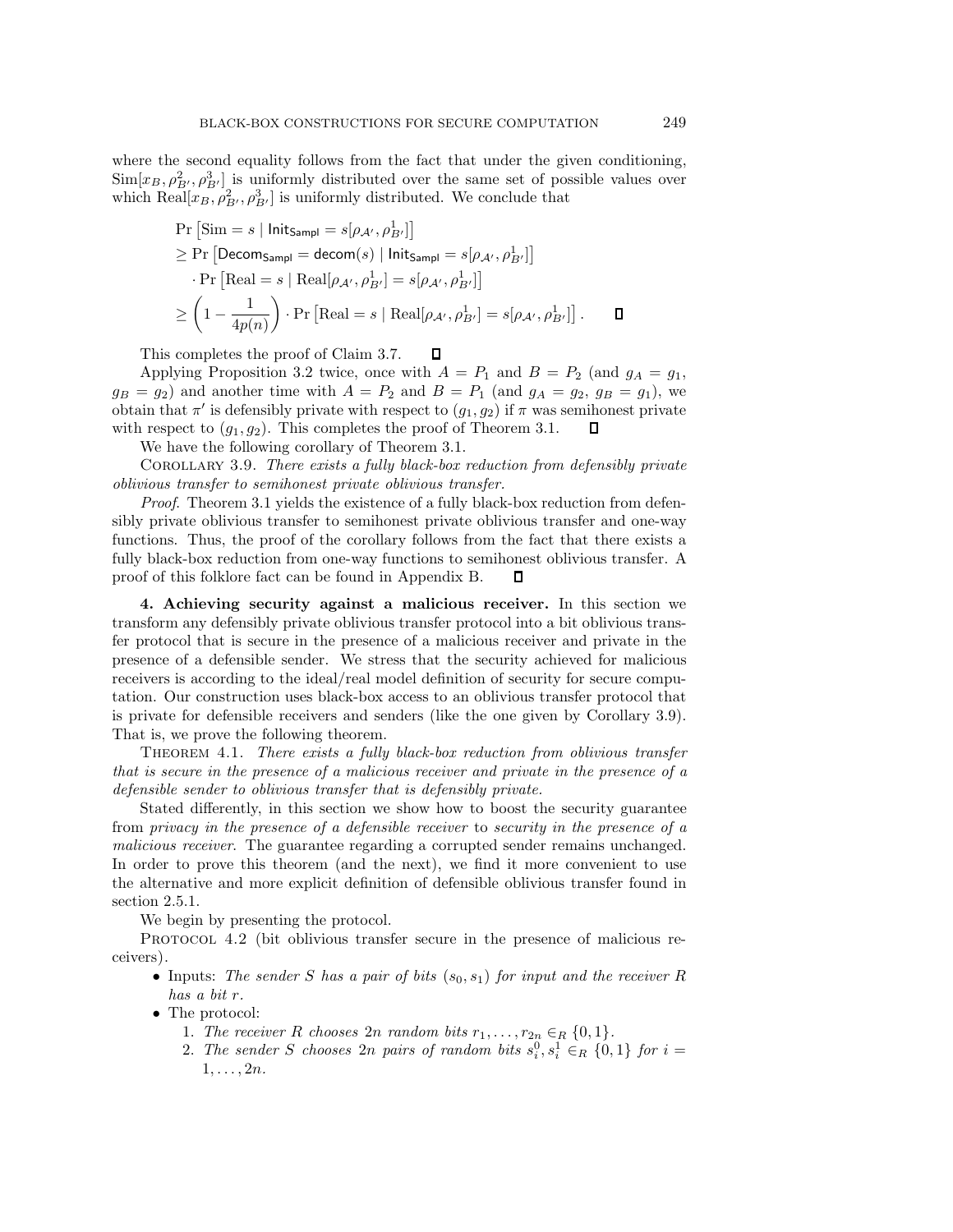- 3. S and R run 2n parallel executions of a bit oblivious transfer protocol  $\pi$  that is private in the presence of defensible receivers and defensible senders. In the ith execution, S inputs  $(s_i^0, s_i^1)$  and R inputs  $r_i$ . Let  $t_1, \ldots, t_{2n}$  be the transcripts that result from these executions.
- 4. S and R run a secure two-party coin-tossing protocol (that accesses a one-way function in a black-box way) for generating a random string  $q = q_1, \ldots, q_n$  of length  $n$ .<sup>8</sup> The string q is used to define a set of indices  $Q \subset \{1, ..., 2n\}$  of size n in the following way:  $Q = \{2i - q_i\}_{i=1}^n$ . (Thus, for  $n = 3$  and  $q = 010$  we have that  $Q = \{2, 3, 6\}$ .)
- 5. For every  $i \in Q$ , the receiver R provides a defense  $(r_i, \rho_r^i)$  for  $\pi$  with transcript  $t_i$ .
- 6. S checks that for every  $i \in Q$ , the pair  $(r_i, \rho_r^i)$  constitutes a good defense by  $R$  for  $t_i$ . If not, then  $S$  aborts and halts. Otherwise, it continues to the next step.
- 7. For every  $j \notin Q$ , the receiver R computes  $\alpha_j = r \oplus r_j$  (where r is R's initial input) and sends  $\{\alpha_j\}_{j \notin Q}$  to S.
- 8. S computes  $\sigma_0 = s_0 \oplus (\bigoplus_{j \notin Q} s_j^{\alpha_j})$  and  $\sigma_1 = s_1 \oplus (\bigoplus_{j \notin Q} s_j^{1-\alpha_j})$ , and sends  $(\sigma_0, \sigma_1)$  to R.
- 9. R computes and outputs  $s_r = \sigma_r \oplus (\bigoplus_{j \notin Q} s_j^{r_j}).$

We stress that our proof below of Protocol 4.2 relies on the fact that the sender's inputs are single bits.<sup>9</sup>

CLAIM 4.3. Assume that  $\pi$  is a nontrivial oblivious transfer protocol that is private for random inputs in the presence of defensible senders and receivers. Then Protocol 4.2 is a nontrivial oblivious transfer protocol that is secure in the presence of malicious receivers and private in the presence of defensible senders.

*Proof.* We first demonstrate the nontriviality property; that is, we show that if  $S$ and R are honest, then R receives  $s_r$ , as required. To see this, first note that by the nontriviality of  $\pi$ , the receiver R obtains all of the bits  $s_j^{r_j}$ , and in particular all  $s_j^{r_j}$ for  $j \notin Q$ . Now, if  $r = 0$ , then R sets  $\alpha_j = r_j$  for every j. Therefore, R will compute  $s_0 = \sigma_0 \oplus (\bigoplus_{j \notin Q} s_j^{r_j}) = \sigma_0 \oplus (\bigoplus_{j \notin Q} s_j^{\alpha_j}).$  This computation is correct because S computed  $\sigma_0 = s_0 \oplus (\bigoplus_{j \notin Q} s_j^{\alpha_j})$ . In contrast, if  $r = 1$ , then  $\alpha_j = 1 \oplus r_j$  for every j, which is equivalent to  $r_j = 1 - \alpha_j$ . Thus, once again, R's computation of  $\bigoplus_{j \notin Q} s_j^{r_j}$  when computing  $\sigma_1$ , and  $\bigoplus_{j \notin Q} s_j^{r_j}$  when computing  $\sigma_1$ , and R will obtain  $\sigma_1$ .

Privacy in the presence of defensible senders. We now prove that Protocol 4.2 is private in the presence of a defensible sender A. Intuitively, if protocol  $\pi$  is private in the presence of a defensible sender, then a defensible adversary here cannot learn any of the  $r_i$  values in the execution (apart from those explicitly revealed by  $R$ when it provides its defenses). Therefore, the  $\alpha_j = r_j \oplus r$  values that it receives reveal nothing of the receiver's input r, because for all  $j \notin Q$ , the value  $r_j$  is not learned. Before we prove this formally, we define the following experiment that considers  $n$ executions of the subprotocol  $\pi$ .

<sup>8</sup>Sequential executions of the coin-tossing protocol of [4] can be used. The fact that this is a fully black-box reduction from secure coin-tossing to bit commitment (hence, via [20, 32] to one-way functions) is proved in [14].

<sup>9</sup>This is due to our definition of "oblivious transfer that is private for defensible adversaries." It is possible to define a stronger notion of defensible adversaries that is sufficient for proving that Protocol 4.2 is secure even when the sender's inputs are strings of an arbitrary length. Nevertheless, the case of bit oblivious transfer is simpler and suffices for proving our result.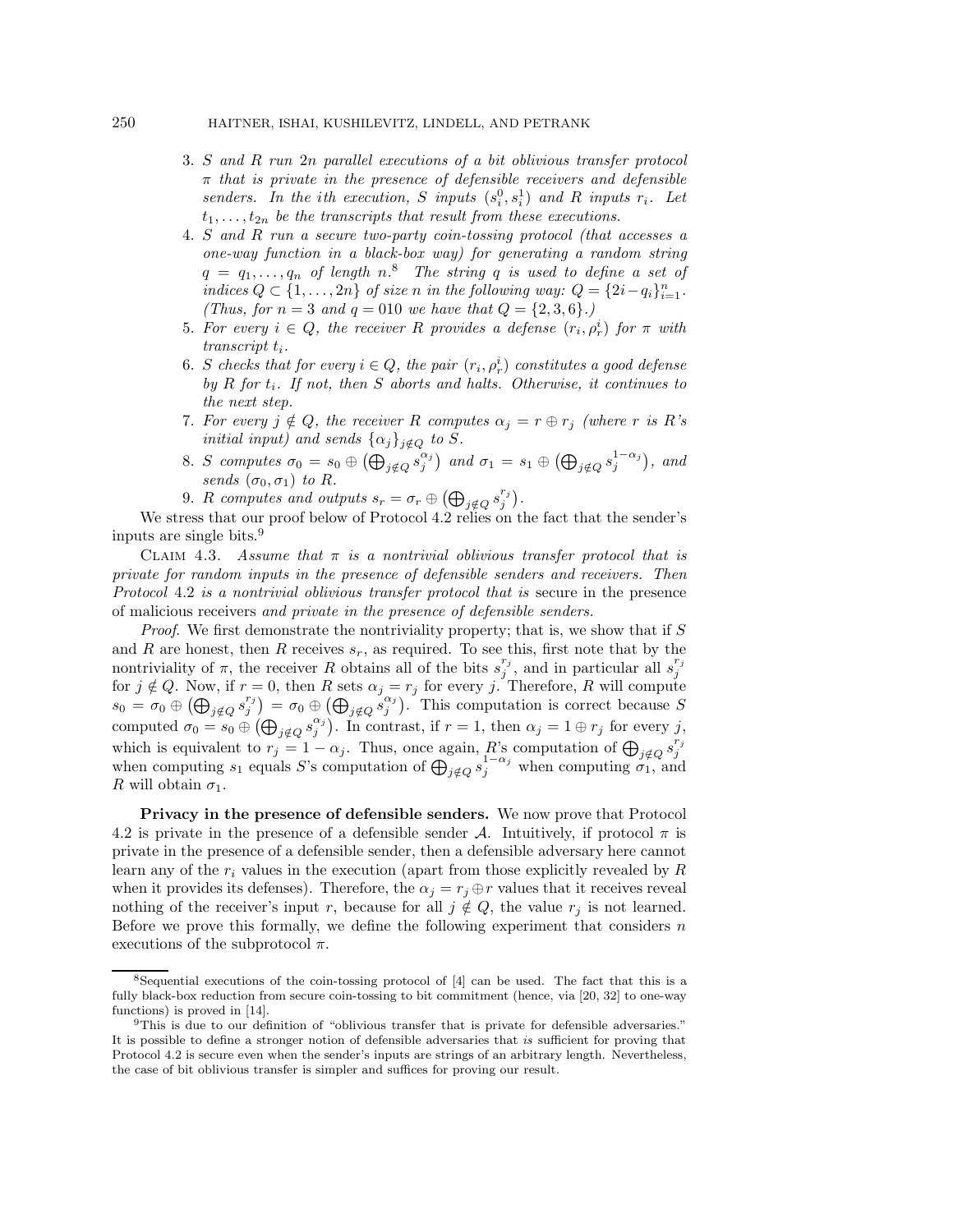Experiment  $\mathsf{Expt}^n_{\pi}(\mathcal{A}_n, b)$ .

- 1. Choose  $r = r_1, \ldots, r_n \in_R \{0,1\}^n$  uniformly at random, and give r to  $\mathcal{A}_n$ .
- 2. Run *n* executions of  $\pi$  with  $\mathcal{A}_n$  as the sender and the honest R as the receiver. In the *i*th execution, R uses input  $r_i \oplus b$ . (Thus, the inputs of R in all executions are either  $r$  or its complement.)
- 3. S outputs defenses for all executions and a guess  $\tau$ .
- 4. If all the defenses are good, output  $\tau$ . Otherwise, output  $\bot$ .

We now show that if  $\pi$  is private in the presence of a defensible sender (as defined with respect to  $\text{Expt}_{\pi}^{\text{snd}}$  in section 2.5.1), then for every adversary  $\mathcal{A} = {\mathcal{A}_n}$ , every polynomial  $p(\cdot)$ , and all sufficiently large n

(4.1) 
$$
|\Pr\left[\mathsf{Expt}_{\pi}^{n}(\mathcal{A}_{n},1)=1\right]-\Pr\left[\mathsf{Expt}_{\pi}^{n}(\mathcal{A}_{n},0)=1\right]|<\frac{1}{p(n)}.
$$

Assume by contradiction that there exist an adversary  $A$  and polynomial  $p(\cdot)$  for which the above does not hold. We use these to construct a defensible adversary  $\hat{\mathcal{A}}$ that succeeds in  $\text{Expt}_{\pi}^{\text{snd}}$  with polynomial advantage. We prove this using a hybrid argument. For  $\ell$  such that  $0 \leq \ell \leq n$ , define by  $H_{\ell}(\mathcal{A}_n)$  an experiment with  $\mathcal{A}_n$ defined exactly as above, except that the receiver R uses input  $r_i$  for  $i \leq \ell$ , and input  $r_i \oplus 1$  for  $i > \ell$ ; the output is defined in the same way. We have that  $H_0(\mathcal{A}_n) =$  $\text{Expt}_{\pi}^n(\mathcal{A}_n, 1)$  and  $H_n(\mathcal{A}_n) = \text{Expt}_{\pi}^n(\mathcal{A}_n, 0)$ . Thus, by our contradicting assumption  $|\Pr[H_0(\mathcal{A}_n) = 1] - \Pr[H_n(\mathcal{A}_n) = 1]| \geq 1/p(n)$ . By the triangle inequality, there exists a value  $\ell$  ( $0 \leq \ell < n$ ) such that

$$
|\Pr[H_{\ell}(\mathcal{A}_n)=1]-\Pr[H_{\ell+1}(\mathcal{A}_n)=1]|\geq \frac{1}{np(n)}.
$$

We use this fact in order to construct a defensible adversary  $\hat{\mathcal{A}} = {\{\hat{\mathcal{A}}_n\}}$  who attacks the protocol  $\pi$ . Adversary  $\hat{\mathcal{A}}_n$  internally invokes  $\mathcal{A}_n$  and simulates an execution of the experiment in the following way.  $\hat{\mathcal{A}}_n$  chooses a random  $r = r_1, \ldots, r_n$  and runs the honest R in all executions except for the  $(\ell + 1)$ th one; the messages of the  $(\ell + 1)$ th execution are forwarded externally from  $\mathcal{A}_n$  to the real honest receiver that  $\hat{\mathcal{A}}_n$  interacts with (for a single execution of  $\pi$ ). For the internally simulated executions,  $\hat{\mathcal{A}}_n$  uses inputs  $r_1,\ldots,r_\ell$  for executions 1 to  $\ell$ , respectively, and inputs  $r_{\ell+2} \oplus 1, \ldots, r_n \oplus 1$  for executions  $\ell+2$  to n, respectively. At the end of all executions  $\mathcal{A}_n$  obtains  $\mathcal{A}$ 's outputs (that include its defenses and a guess  $\tau$ ). If any of the defenses are not good, then  $\mathcal{A}_n$  outputs  $\perp$ . Otherwise, if all the defenses are good,  $\mathcal{A}_n$  outputs  $\tau$ .

Now, notice that if the real external R's input equals  $r_{\ell+1}$ , then the view of  $\mathcal{A}_n$ is identical to  $H_{\ell+1}(\mathcal{A}_n)$ . In contrast, if the real external R's input equals  $r_{\ell+1} \oplus 1$ , then the view of  $\mathcal{A}_n$  is identical to  $H_\ell(\mathcal{A}_n)$ . It therefore follows that

$$
\Pr\left[\text{Expt}_{\pi}^{\text{snd}}(\hat{\mathcal{A}}_n, r_{\ell+1}) = 1\right] = \Pr\left[H_{\ell+1}(\mathcal{A}_n) = 1\right]
$$

and

$$
\Pr\left[\mathsf{Expt}_{\pi}^{\mathrm{snd}}(\hat{\mathcal{A}}_n, r_{\ell+1} \oplus 1) = 1\right] = \Pr\left[H_{\ell}(\mathcal{A}_n) = 1\right].
$$

Since  $r_{\ell+1}$  equals 0 if and only if  $r_{\ell+1} \oplus 1 = 1$ , we have that

$$
\begin{aligned} \left| \Pr \left[ \mathsf{Expt}^{\text{snd}}_{\pi}(\hat{\mathcal{A}}_n, 1) = 1 \right] - \Pr \left[ \mathsf{Expt}^{\text{snd}}_{\pi}(\hat{\mathcal{A}}_n, 0) = 1 \right] \right| \\ = \left| \Pr[H_{\ell}(\mathcal{A}_n) = 1] - \Pr[H_{\ell+1}(\mathcal{A}_n) = 1] \right| \ge \frac{1}{np(n)}, \end{aligned}
$$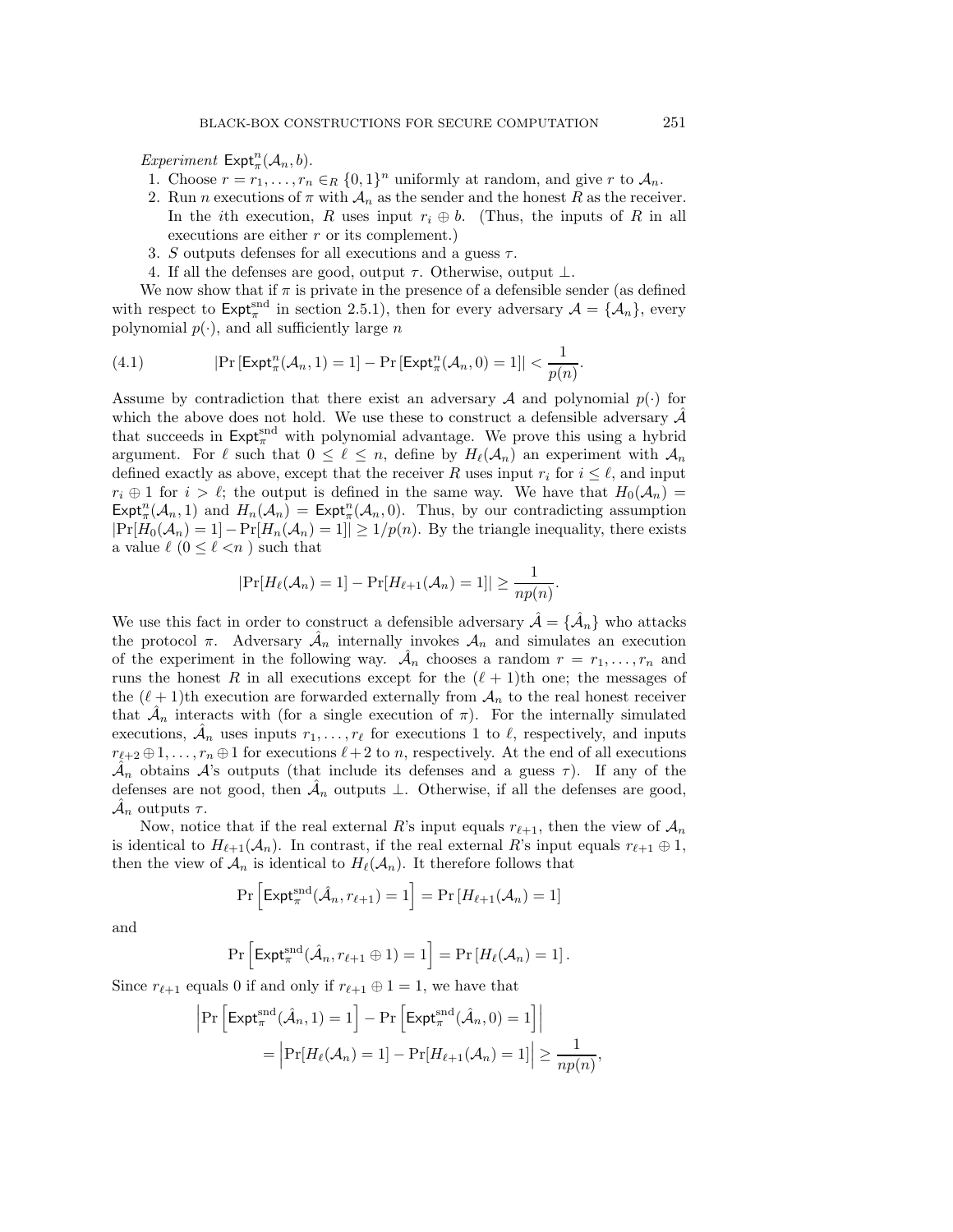in contradiction to the assumption that  $\pi$  is private in the presence of defensible senders.

We now use (4.1) in order to prove that Protocol 4.2 is private in the presence of defensible senders. We will present a proof in the "hybrid model," where the parties have access to a trusted party computing the coin-tossing protocol. The soundness of this methodology follows from the sequential composition theorems in [5, 14] and the fact that the coin-tossing protocol we employ in step 4 of Protocol 4.2 is secure under the simulation-based security definitions from [5, 14].

Assume, by contradiction, that there exists an adversary A and a polynomial  $p(\cdot)$ such that for infinitely many  $n$ 's

$$
\left|\Pr\left[\mathsf{Expt}^{\text{snd}}_{\Pi}(\mathcal{A}_n,1)=1\right]-\Pr\left[\mathsf{Expt}^{\text{snd}}_{\Pi}(\mathcal{A}_n,0)=1\right]\right|\geq \frac{1}{p(n)},
$$

where  $\Pi$  denotes Protocol 4.2 (not to be confused with  $\pi$  that denotes the subprotocol). Then we construct an adversary  $\mathcal{A} = {\mathcal{A}_n}$  that contradicts (4.1).

The adversary  $\hat{\mathcal{A}}_n$  interacts with an external R in  $\textsf{Expt}_n^n$ ; let r be the n-bit string that  $\hat{\mathcal{A}}_n$  receives in the context of this experiment. Now,  $\hat{\mathcal{A}}_n$  internally invokes  $\mathcal{A}_n$ and simulates an execution of Protocol 4.2 for  $A_n$ , as follows. First,  $\hat{A}_n$  chooses a random *n*-bit string  $q$  and defines the index set  $Q$  as specified in the protocol. Then  $\mathcal{A}_n$  runs 2n executions of  $\pi$  with  $\mathcal{A}_n$ : for every  $i \in Q$ , adversary  $\mathcal{A}_n$  internally plays the honest receiver R in the *i*th execution of  $\pi$  with a random input; for every  $j \notin Q$ , adversary  $A_n$  forwards the messages of the jth execution between the external receiver and  $\mathcal{A}_n$ . After the executions of  $\pi$  have concluded,  $\hat{\mathcal{A}}_n$  hands  $\mathcal{A}_n$  the string q as if coming from the trusted party who computes the coin-tossing functionality for the parties (in the hybrid model). Given that q, and thus Q, is determined,  $\mathcal{A}_n$  hands  $\mathcal{A}_n$ good defenses for every execution  $i \in Q$  ( $\mathcal{A}_n$  can do this because these are exactly the executions that it ran internally with  $\mathcal{A}_n$ . Finally  $\mathcal{A}_n$  defines the  $\alpha_j$  values to hand to  $\mathcal{A}_n$ . These values are computed from the string  $r = r_1, \ldots, r_n$  that  $\hat{\mathcal{A}}_n$  received in its Experiment Expt<sup>n</sup><sub>n</sub>. Let  $\alpha_{j_1}, \ldots, \alpha_{j_n}$  be the n values of  $j_i \notin Q$ . Then  $\hat{\mathcal{A}}_n$  defines  $\alpha_{j_i} = r_i$ . Finally,  $\mathcal{A}_n$  receives  $\mathcal{A}_n$ 's defense and guess  $\tau$ , and outputs this same pair.

First, notice that if the input of the honest R that  $\hat{A}_n$  interacts with in  $\textsf{Expt}^n_{\pi}$ is  $r = r_1, \ldots, r_n$ , then  $\mathcal{A}_n$ 's view is identical to its view in Protocol 4.2 where the receiver has input 0 (because each  $\alpha_{ji} = r_j$ , where  $r_j$  is the input used in the j<sub>i</sub>th execution of  $\pi$  and  $j_i \notin Q$ ). Next, if the input of the honest R that  $\hat{\mathcal{A}}_n$  interacts with in  $\textsf{Expt}_\pi^n$  is  $r_1 \oplus 1, \ldots, r_n \oplus 1$ , then  $\mathcal{A}_n$ 's view is identical to its view in Protocol 4.2 where the receiver has input 1 (because each  $\alpha_{ji} = 1 \oplus r_j$ , where  $r_j$  is the input used in the  $j_i$ th execution of  $\pi$  and  $j_i \notin Q$ ). Thus, for  $b \in \{0, 1\}$ ,

$$
\Pr\left[\mathsf{Expt}^n_\pi(\hat{\mathcal{A}}_n,b)=1\right]=\Pr\left[\mathsf{Expt}^{\text{snd}}_\Pi(\mathcal{A}_n,b)=1\right],
$$

and so by the contradicting assumption, for infinitely many  $n$ 's

$$
\left|\Pr\left[\mathsf{Expt}^n_\pi(\hat{\mathcal{A}}_n,1)=1\right]-\Pr\left[\mathsf{Expt}^n_\pi(\hat{\mathcal{A}}_n,0)=1\right]\right|\geq \frac{1}{p(n)},
$$

which contradicts  $(4.1)$ . We remark that this proof holds irrespective of the scheduling of the  $2n$  executions of  $\pi$ . Therefore, for efficiency reasons, they can be run in parallel (as described in the protocol itself).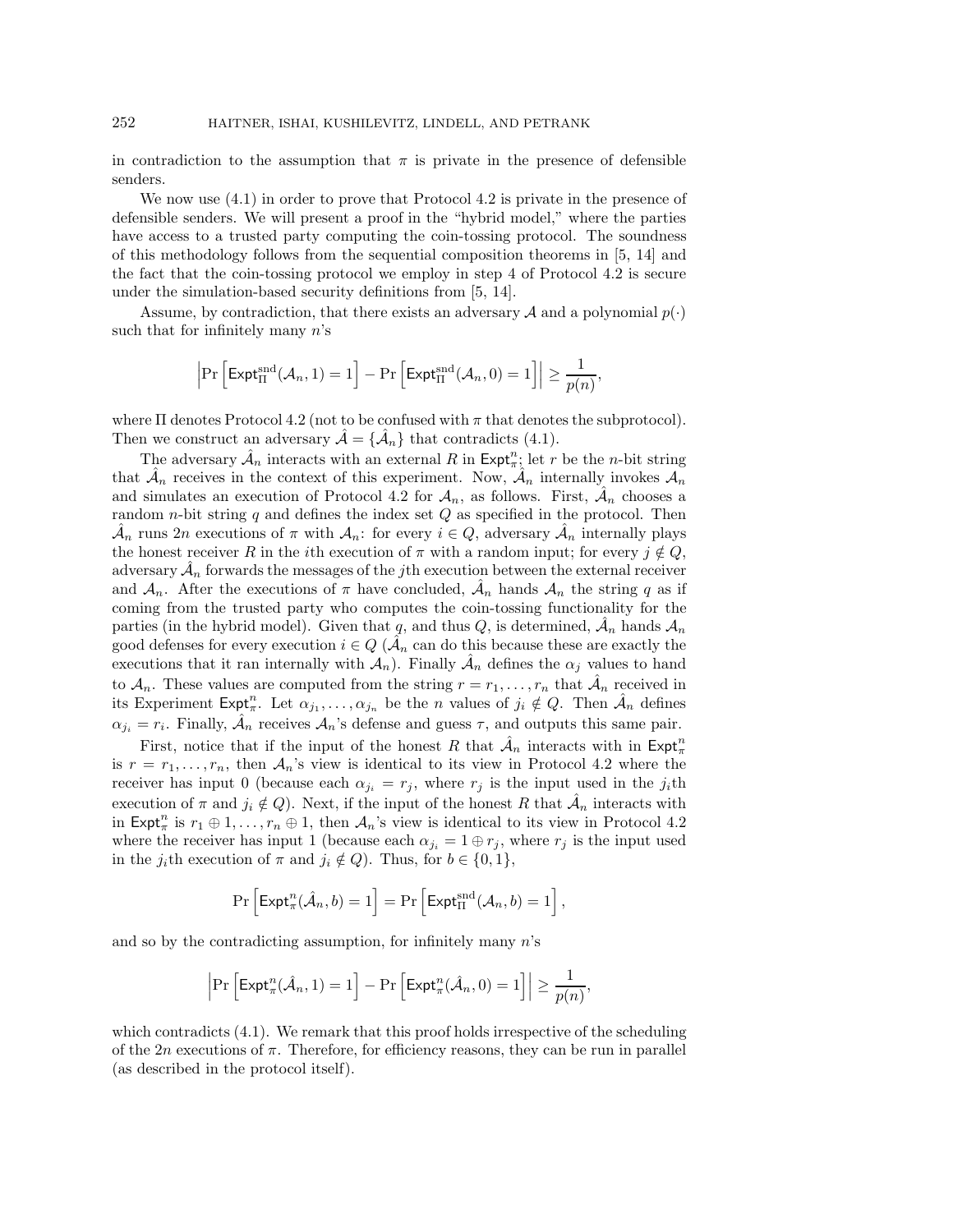Security in the presence of malicious receivers. We now prove that Protocol 4.2 is secure in the presence of malicious receivers. The intuition behind this proof is that the cut-and-choose technique forces an adversarial receiver  $A$  to be able to provide a good defense for most of the oblivious transfer executions (or be caught with overwhelming probability). In particular, there must be at least one  $j \notin Q$  for which A could have provided a good defense. This implies that there exists an index j for which A cannot predict the value of  $s_j^{1-r_j}$  with any nonnegligible advantage. Since  $s_{1-r}$  is masked by  $s_j^{1-r_j}$ , it follows that A also learns nothing about  $s_{1-r}$ . We stress that the above intuition shows that a malicious A cannot learn anything about  $s_{1-r}$ . However, we actually need to prove a much stronger claim in that the protocol is secure for a malicious  $R^*$ , as defined via the ideal/real model simulation paradigm. As above, we present our analysis in the hybrid model, where the honest parties use a trusted party to compute the coin-tossing functionality for them.

We now describe the simulator Sim (given black-box access to the adversary  $\mathcal{A} =$  $\{\mathcal{A}_n\}$ :

- 1. For each  $i = 1, ..., 2n$ , simulator Sim chooses random pairs  $s_i^0, s_i^1 \in_R \{0, 1\}$ and plays the honest sender in  $\pi$  with these inputs, where  $\mathcal{A}_n$  plays the receiver.
- 2. Sim chooses a random string  $q \in R \{0,1\}^n$  and hands it to  $\mathcal{A}_n$  as if it is the output of the coin-tossing functionality, as sent by the trusted party. Let Q be the index set derived from q. Upon receiving back pairs  $(r_i, \rho_r^i)$  for  $i \in Q$ , simulator Sim checks that they all constitute good defenses, respectively. If not, then it aborts (just like the honest sender).
- 3. Sim rewinds  $A_n$  to the beginning of the previous step and chooses a new random string  $q'$  with associated index set  $Q'$ . (We stress that the choice of q' is independent of the choice of q.) Sim hands  $q'$  to  $\mathcal{A}_n$  and sees if it replies with pairs  $(r_i, \rho_r^i)$  that are good defenses, for all  $i \in Q'$ . Sim repeats this process with a new q' until  $\mathcal{A}_n$  indeed replies with pairs  $(r_i, \rho_r^i)$  that are good defenses, for all  $i \in Q'$ . If  $Q' = Q$ , then Sim outputs fail. Otherwise it proceeds to the next step.
- 4. Given that  $Q' \neq Q$  (and  $|Q'| = |Q|$ ), there exists at least one index j such that  $j \notin Q'$  but  $j \in Q$ . For such a j, Sim computes  $r = r_j \oplus \alpha_j$  and sends r to the trusted party. (Note that  $r_j$  is obtained from the defense  $(r_j, \rho_r^j)$  that was received from  $\mathcal{A}_n$  after it was sent the query set Q. In contrast,  $\alpha_j$  is the value received from  $A_n$  after rewinding; i.e., when the query set was  $Q'$ .)
- 5. Upon receiving back a bit  $s_r$  from the trusted party, Sim computes  $\sigma_0$  and  $\sigma_1$ as follows:
	- (a) If  $r = 0$ , then  $\sigma_0 = s_0 \oplus (\bigoplus_{j \notin Q'} s_j^{\alpha_j})$  and  $\sigma_1 \in_R \{0, 1\}$ .
	- (b) If  $r = 1$ , then  $\sigma_0 \in_R \{0, 1\}$  and  $\sigma_1 = s_1 \oplus (\bigoplus_{j \notin Q'} s_j^{1-\alpha_j})$ .
	- Sim sends  $(\sigma_0, \sigma_1)$  to  $\mathcal{A}_n$  and outputs whatever  $\mathcal{A}_n$  does.

We now prove that the joint output of  $Sim$  and the honest sender  $S$  in the ideal model is computationally indistinguishable from the joint output of  $A_n$  and S in the real model. Actually, since the honest  $S$  has no output from the protocol, it suffices here to show that the output of Sim in the ideal model is computationally indistinguishable from the output of  $A_n$  in the real model.

We first claim that apart from the pair  $(\sigma_0, \sigma_1)$ , the view of  $\mathcal{A}_n$  in the simulation with Sim is *statistically close* to its view in a real execution with  $S$ , the only difference being in the case that Sim outputs fail. This can be seen as follows: If  $\mathcal{A}_n$  does not send good defenses after receiving  $q$ , then Sim aborts, just as the honest  $S$  would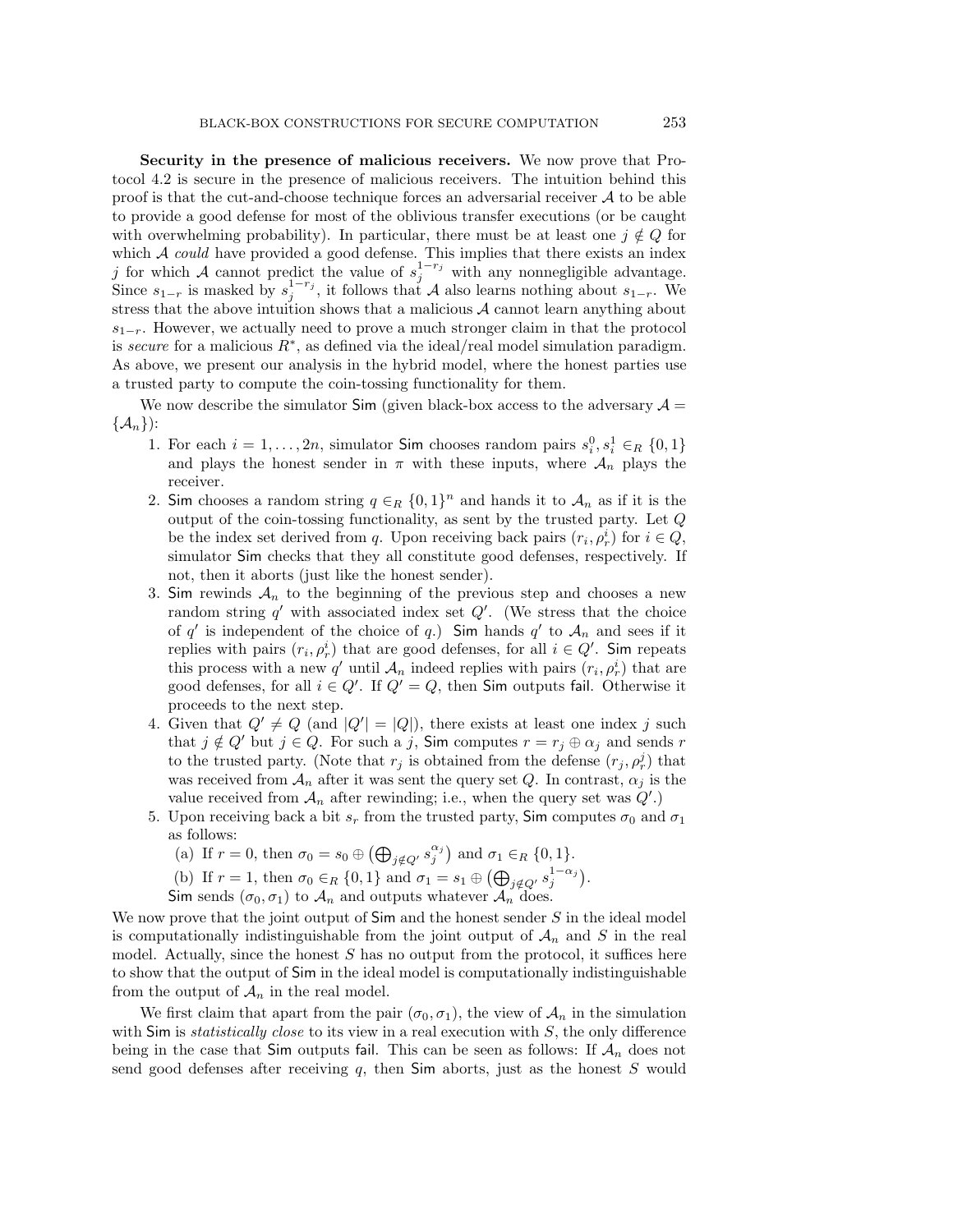(and in this case the simulation is perfect). If  $A_n$  does send good defenses, then Sim continues until it finds another (independent)  $q'$  for which  $A_n$  also replies with good defenses. This strategy can be described as follows: Uniformly sample a partial transcript from the distribution  $\langle S, A_n \rangle$  to see if the event X occurs (the event X here is  $\mathcal{A}_n$  replying correctly, and the partial transcript is until the point that  $(\sigma_0, \sigma_1)$  is sent); if yes, then sample a partial transcript from among those for which X occurs. It is immediate that the resulting partial transcript is uniformly distributed among all partial transcripts. The only deviation from the above strategy occurs if  $q' = q$ , in which case Sim outputs fail. In order to see that this occurs with only negligible probability, let  $\epsilon$  denote the probability that  $\mathcal{A}_n$  replies correctly upon receiving a random string q of length  $n$ , as the output from the coin-tossing protocol. Since there are  $2^n$  such strings, it follows that  $\mathcal{A}_n$  replies correctly on  $\epsilon \cdot 2^n$  of these strings. Now, the probability that Sim outputs fail equals the probability that  $A_n$  replied correctly to the first string q, times the probability that  $q' = q$ , where this latter probability is  $1/\epsilon 2^n$  because there are  $\epsilon 2^n$  strings upon which  $\mathcal{A}_n$  replies correctly. Thus

$$
\Pr[\textsf{Sim outputs fail}] = \epsilon \cdot \frac{1}{\epsilon \cdot 2^n} = \frac{1}{2^n},
$$

which is negligible.

Until now, we have shown that in the simulation by Sim, the adversary  $A_n$ 's partial view up until the point that it receives  $(\sigma_0, \sigma_1)$ , is statistically close to its view in a real execution with S. We now show that  $\mathcal{A}_n$ 's full view is computationally indistinguishable. To do this, we consider a modified ideal model simulator  $Sim'$ who receives the sender S's input pair  $(s_0, s_1)$ . Simulator Sim' works in exactly the same way as Sim, except that it computes  $\sigma_{1-r}$  as an honest sender would instead of choosing it uniformly. By the above argument, it follows that the distribution generated by  $Sim'$  in the ideal model is *statistically close* to the distribution generated by a real execution between S and  $\mathcal{A}_n$ . (Recall that Sim already generates  $\sigma_r$  in the same way as an honest  $S$ , and therefore so does  $\text{Sim}'$ . It remains to show that the distribution generated by  $Sim'$  is computationally indistinguishable from that generated by Sim.

The only difference between Sim' and Sim is in the generation of  $\sigma_{1-r}$ : simulator Sim' generates it "honestly," whereas Sim chooses it uniformly. As mentioned above, intuitively, indistinguishability follows from the fact that at least one  $s_j^{1-r_j}$  masks the value of  $s_{1-r}$ . Formally, we show that if this "fake"  $\sigma_{1-r}$  can be distinguished from a real one, then we can construct a defensible receiver  $\mathcal{A}_n$  that can break the oblivious transfer protocol  $\pi$ .

That is, we show that if the output generated by  $Sim$  and  $Sim'$  can be distinguished with nonnegligible probability, then it is possible for a *defensible adversary*  $A_n$  to succeed in the experiment of Definition 2.9 with nonnegligible advantage, with respect to the subprotocol  $\pi$ . Assume by contradiction that there exists a distinguisher D, a polynomial  $p(\cdot)$ , and infinitely many n's such that

$$
|\mathrm{Pr}[D(\mathsf{output}_{\mathsf{Sim}}) = 1] - \mathrm{Pr}[D(\mathsf{output}_{\mathsf{Sim}'}) = 1]| \geq \frac{1}{p(n)}.
$$

Without loss of generality, assume that

(4.2) 
$$
\Pr[D(\text{output}_{\text{Sim}}) = 1] - \Pr[D(\text{output}_{\text{Sim}'}) = 1] \ge \frac{1}{p(n)}.
$$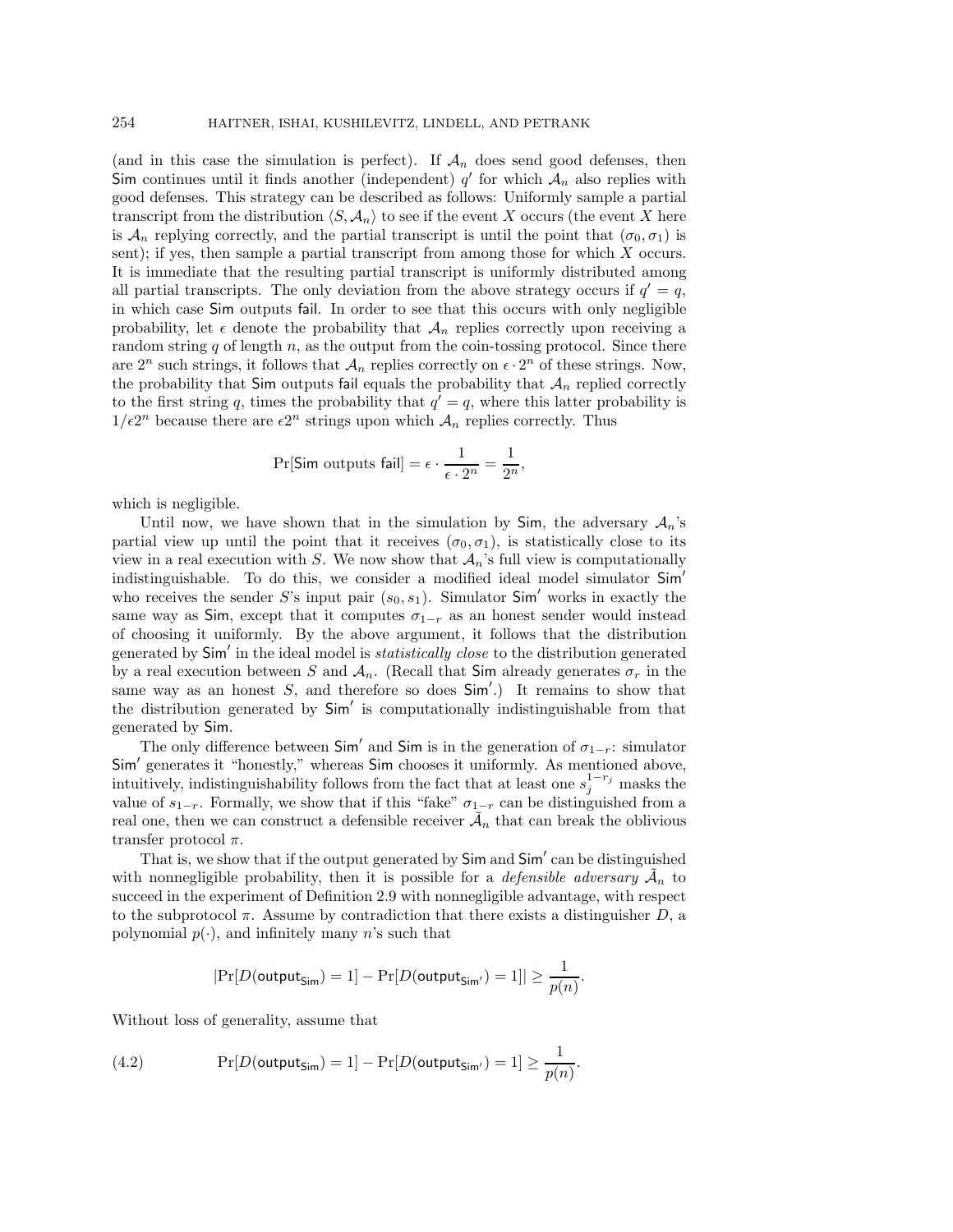We now use the above to construct a defensible adversary  $\tilde{A} = {\tilde{A}_n}$ . Adversary  $\tilde{\mathcal{A}}_n$  begins its attack by starting the simulation of Protocol 4.2, according to Sim's strategy. Specifically,  $A_n$  chooses  $s_0, s_1 \in_R \{0, 1\}$  and runs the simulation strategy of Sim with  $\mathcal{A}_n$  up until the point where  $\sigma_0$  and  $\sigma_1$  are sent. The simulation is the same as Sim, except for the following difference:  $\mathcal{A}_n$  begins by choosing  $j \in_R \{1, \ldots, 2n\}$ and internally invokes  $A_n$ , simulating an execution of Protocol 4.2. Then all of the oblivious transfer subexecutions of  $\pi$ , except for the jth one, are run internally with  $\tilde{A}_n$  playing the honest sender  $(\tilde{A}_n$  also chooses the  $s_i^0$  and  $s_i^1$  values as S would); in contrast, the messages of the jth execution of the oblivious transfer protocol  $\pi$  are forwarded between  $\mathcal{A}_n$ 's external sender and the internal  $\mathcal{A}_n$  playing the receiver. Following the oblivious transfer executions,  $A_n$  runs the honest sender in the cointossing protocol to generate q and thus Q as required. If  $j \notin Q$ , then  $\mathcal{A}_n$  outputs fail and halts. Otherwise,  $\mathcal{A}_n$  receives back the defenses; since  $j \in Q$ , the jth defense is included. If  $(r_j, \rho_r^j)$  is not a good defense, then  $\tilde{A}_n$  outputs fail and halts. Otherwise, it stores  $(r_j, \rho_r^j)$  and continues like  $\zeta$  im by rewinding  $\mathcal{A}_n$  and generating a new  $q'$ and Q'. If  $j \in Q'$ , then once again  $\tilde{A}_n$  outputs fail and halts. Otherwise, it continues like Sim (using the j chosen above for which it is given that  $j \in Q$  and  $j \notin Q'$ ).  $\mathcal{A}_n$  continues in the same way that Sim does up until (but not including) the point at which  $(\sigma_0, \sigma_1)$  must be sent. Now,  $\mathcal{A}_n$  computes  $(\sigma_0, \sigma_1)$  as follows. First, note that  $\tilde{\mathcal{A}}_n$  knows the values  $(s_0, s_1)$  and  $s_i^0, s_i^1$  for all  $i \neq j$  (because it chose them). However, the values  $s_j^0$  and  $s_j^1$  are not known to  $\tilde{A}_n$  because these are the values used by the external sender with whom it interacts. Nevertheless, the (good) defense provided by  $\mathcal{A}_n$  is enough to obtain the value  $s_j^{r_j}$ . This holds because, given the transcript of the jth oblivious transfer execution and the input and random tape of the receiver, it is possible to derive  $s_j^{r_j}$ . The only value unknown to  $\tilde{A}_n$  is therefore  $s_j^{1-r_j}$ . Therefore,  $\tilde{\mathcal{A}}_n$  is able to compute  $\sigma_r$  like the honest sender. In contrast, it cannot honestly compute  $\sigma_{1-r}$ . Rather,  $\tilde{\mathcal{A}}_n$  guesses the value of  $s_j^{1-r_j} \in_R \{0,1\}$  randomly, and then computes  $\sigma_{1-r}$  using  $s_{1-r}$ , all of the  $s_i$  values that it knows (i.e., all apart from  $s_j^{1-r_j}$ ), and the uniformly chosen  $s_j^{1-r_j}$ .

In order to determine its output,  $\tilde{\mathcal{A}}_n$  obtains the output of  $\mathcal{A}_n$  and runs the distinguisher D (from (4.2)) on this output; let b be the bit output by D. Then  $\mathcal{A}_n$ sets  $\tau = s_j^{1-r_j} \oplus b$ . (Recall that  $\tau$  is  $\tilde{A}_n$ 's guess for the "not-received" bit used by the honest sender. The motivation for this guess is that by  $(4.2)$ , D outputs 1 with higher probability on Sim (when the bit is random) than on Sim' (when the bit is correct). Thus, when D outputs 1, we flip  $\tilde{A}_n$ 's guess for  $s_j^{1-r_j}$ .) Finally,  $\tilde{A}_n$  outputs the defense  $(r_j, \rho_r^j)$  obtained above and the bit  $\tau$ .

We proceed to analyze the probability that  $\tilde{A}_n$  succeeds in  $\mathsf{\mathsf{Expt}}_{\pi}^{\text{rec}}$ . First, note that unless  $\mathcal{A}_n$  outputs fail, the view of  $\mathcal{A}_n$  when interacting with  $\mathcal{A}_n$  above is *identical* to its view in the simulation by Sim. This is due to the fact that  $A_n$  follows Sim's strategy, except for two differences. The first difference is that in the  $j$ th execution of the oblivious transfer protocol  $\pi$  is run externally. However, since Sim plays the role of an honest receiver in all of the executions, this makes no difference to  $\mathcal{A}_n$ 's view. The second difference is in how  $\sigma_{1-r}$  is computed: Sim chooses it uniformly, whereas  $A_n$  computes it as described above. Clearly, the distribution generated is the same because  $\tilde{A}_n$  uses a uniformly distributed  $s_j^{1-\tilde{r}_j}$ , and thus  $\sigma_{1-r}$  is also uniformly distributed.

Now, denote the inputs of the honest sender that  $\tilde{\mathcal{A}}_n$  interacts with by  $(\tilde{s}_0, \tilde{s}_1)$ . Using the facts that (a)  $A_n$  generates the exact same distribution as Sim, (b)  $A_n$  sets  $\tau = s_j^{1-r_j} \oplus b$  (where b is D's output bit), and (c)  $\tilde{A}_n$  presents a good defense every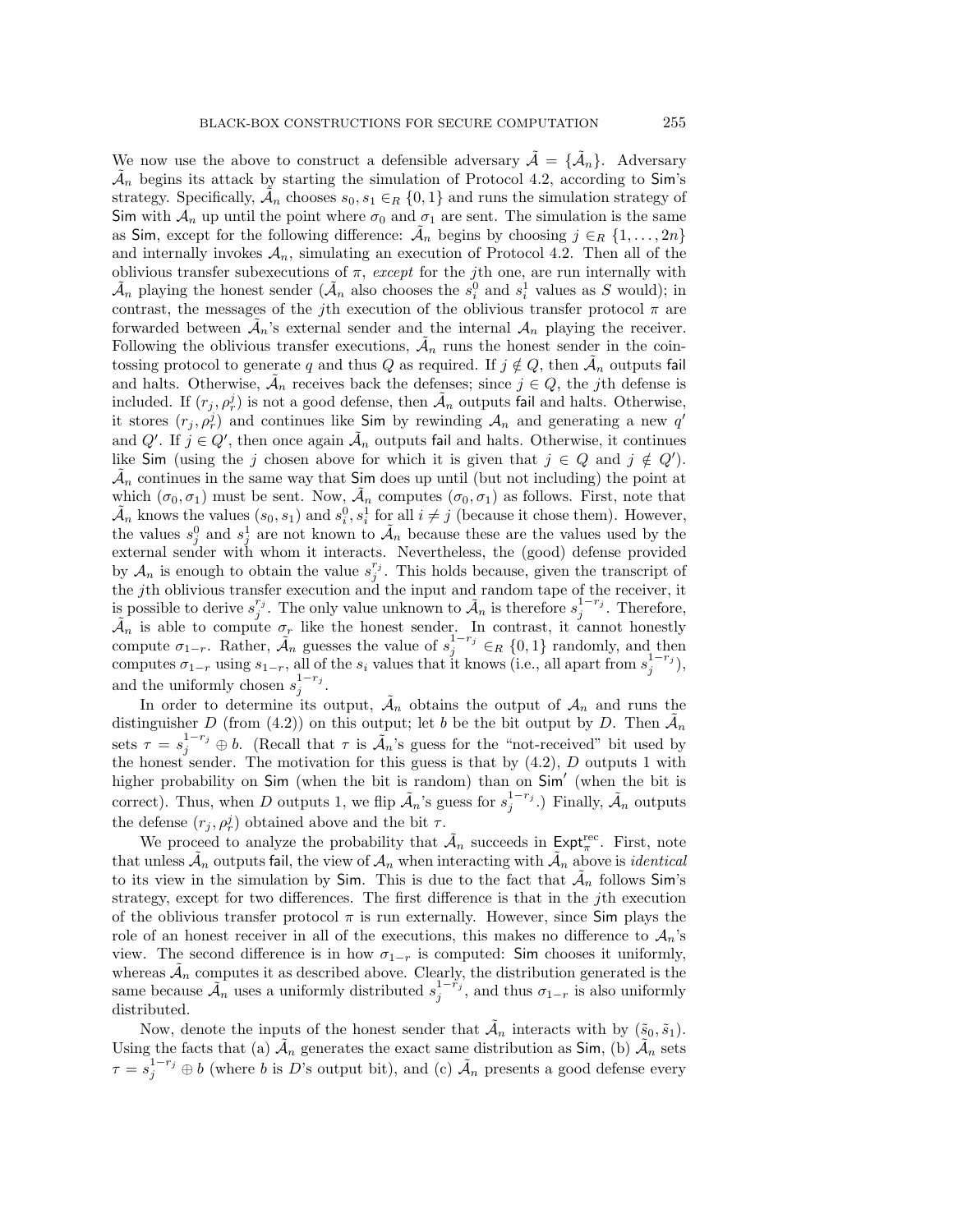time that it does not output fail, we have that

$$
\Pr\left[\mathsf{Expt}_{\pi}^{\mathrm{rec}}(\tilde{\mathcal{A}}_n) = 1 \mid \mathsf{output}_{\tilde{\mathcal{A}}_n} \neq \mathsf{fail}\right] = \Pr\left[D(\mathsf{output}_{\mathsf{Sim}}) \oplus s_j^{1-r_j} = \tilde{s}_{1-r_j}\right].
$$

(Recall that  $\text{Expt}_{\pi}^{\text{rec}}(\tilde{\mathcal{A}}_n) = 1$  if  $\tilde{\mathcal{A}}_n$  presents a good defense and  $\tau = \tilde{s}_{1-r_j}$ .)

In contrast to the above, conditioned on the event that  $s_j^{1-r_j} = \tilde{s}_{1-r_j}$  (i.e., the event that  $\tilde{\mathcal{A}}_n$  guessed correctly), the result is an execution that is distributed exactly according to Sim'. (Recall that the only difference between Sim and Sim' is with respect to the computation of  $\sigma_{1-r}$ .) That is,

$$
\begin{aligned} \Pr\Big[D(\mathsf{output}_{\mathsf{Sim}}) \oplus s_j^{1-r_j} = \tilde{s}_{1-r_j} \mid s_j^{1-r_j} = \tilde{s}_{1-r_j}\Big] \\ &= \Pr\Big[D(\mathsf{output}_{\mathsf{Sim}^\prime}) \oplus s_j^{1-r_j} = \tilde{s}_{1-r_j} \mid s_j^{1-r_j} = \tilde{s}_{1-r_j}\Big] \\ &= \Pr\big[D(\mathsf{output}_{\mathsf{Sim}^\prime}) = 0\big], \end{aligned}
$$

where the last equality is just due to the fact that  $s_j^{1-r_j} = \tilde{s}_{1-r_j}$ . Now, recalling that  $s_j^{1-r_j}$  is chosen uniformly by  $\tilde{A}_n$  (and so equals  $\tilde{s}_{1-r_j}$  with probability exactly 1/2), we have

$$
\begin{aligned} &\Pr\left[D(\textsf{output}_{\mathsf{Sim}}) \oplus s_{j}^{1-r_{j}} = \tilde{s}_{1-r_{j}}\right] \\ &= \frac{1}{2} \cdot \Pr\left[D(\textsf{output}_{\mathsf{Sim}}) \oplus s_{j}^{1-r_{j}} = \tilde{s}_{1-r_{j}} \mid s_{j}^{1-r_{j}} = \tilde{s}_{1-r_{j}}\right] \\ &+ \frac{1}{2} \cdot \Pr\left[D(\textsf{output}_{\mathsf{Sim}}) \oplus s_{j}^{1-r_{j}} = \tilde{s}_{1-r_{j}} \mid s_{j}^{1-r_{j}} \neq \tilde{s}_{1-r_{j}}\right] \\ &= \frac{1}{2} \cdot \Pr\left[D(\textsf{output}_{\mathsf{Sim}^{'}}) = 0\right] + \frac{1}{2} \cdot \Pr\left[D(\textsf{output}_{\mathsf{Sim}}) = 1 \mid s_{j}^{1-r_{j}} \neq \tilde{s}_{1-r_{j}}\right] \\ &= \frac{1}{2} \cdot (1 - \Pr\left[D(\textsf{output}_{\mathsf{Sim}^{'}}) = 1\right]) + \frac{1}{2} \cdot \Pr\left[D(\textsf{output}_{\mathsf{Sim}}) = 1 \mid s_{j}^{1-r_{j}} \neq \tilde{s}_{1-r_{j}}\right] \\ &= \frac{1}{2} + \frac{1}{2} \cdot \Pr\left[D(\textsf{output}_{\mathsf{Sim}}) = 1 \mid s_{j}^{1-r_{j}} \neq \tilde{s}_{1-r_{j}}\right] - \frac{1}{2} \cdot \Pr\left[D(\textsf{output}_{\mathsf{Sim}^{'}}) = 1\right]. \end{aligned}
$$

Recalling again that when  $s_j^{1-r_j} = \tilde{s}_{1-r_j}$  the output of Sim is the same as Sim', we have that

$$
\frac{1}{2} + \frac{1}{2} \cdot \Pr \left[ D(\text{output}_{\text{Sim}}) = 1 \mid s_j^{1-r_j} \neq \tilde{s}_{1-r_j} \right] - \frac{1}{2} \cdot \Pr \left[ D(\text{output}_{\text{Sim}'}) = 1 \right]
$$
\n
$$
= \frac{1}{2} + \frac{1}{2} \cdot \Pr \left[ D(\text{output}_{\text{Sim}}) = 1 \mid s_j^{1-r_j} = \tilde{s}_{1-r_j} \right]
$$
\n
$$
+ \frac{1}{2} \cdot \Pr \left[ D(\text{output}_{\text{Sim}}) = 1 \mid s_j^{1-r_j} \neq \tilde{s}_{1-r_j} \right] - \Pr \left[ D(\text{output}_{\text{Sim}'}) = 1 \right]
$$
\n
$$
= \frac{1}{2} + \Pr \left[ D(\text{output}_{\text{Sim}}) = 1 \right] - \Pr \left[ D(\text{output}_{\text{Sim}'}) = 1 \right].
$$

Combining the above with  $(4.2)$ , we have that for infinitely many n's

$$
\Pr\left[\mathsf{Expt}^{\mathrm{rec}}_{\pi}(\tilde{\mathcal{A}}_n) = 1 \mid \mathsf{output}_{\tilde{\mathcal{A}}_n} \neq \mathsf{fail}\right] = \Pr\left[D(\mathsf{output}_{\mathsf{Sim}}) \oplus s_j^{1-r_j} = \tilde{s}_{1-r_j}\right] \geq \frac{1}{2} + \frac{1}{p(n)}.
$$

Recall now that  $\tilde{\mathcal{A}}_n$  outputs fail if  $\mathcal{A}_n$  does not output a good defense, if  $j \notin Q$ , or if  $j \in Q'$ . We first claim that  $\mathcal{A}_n$  must output a good defense with nonnegligible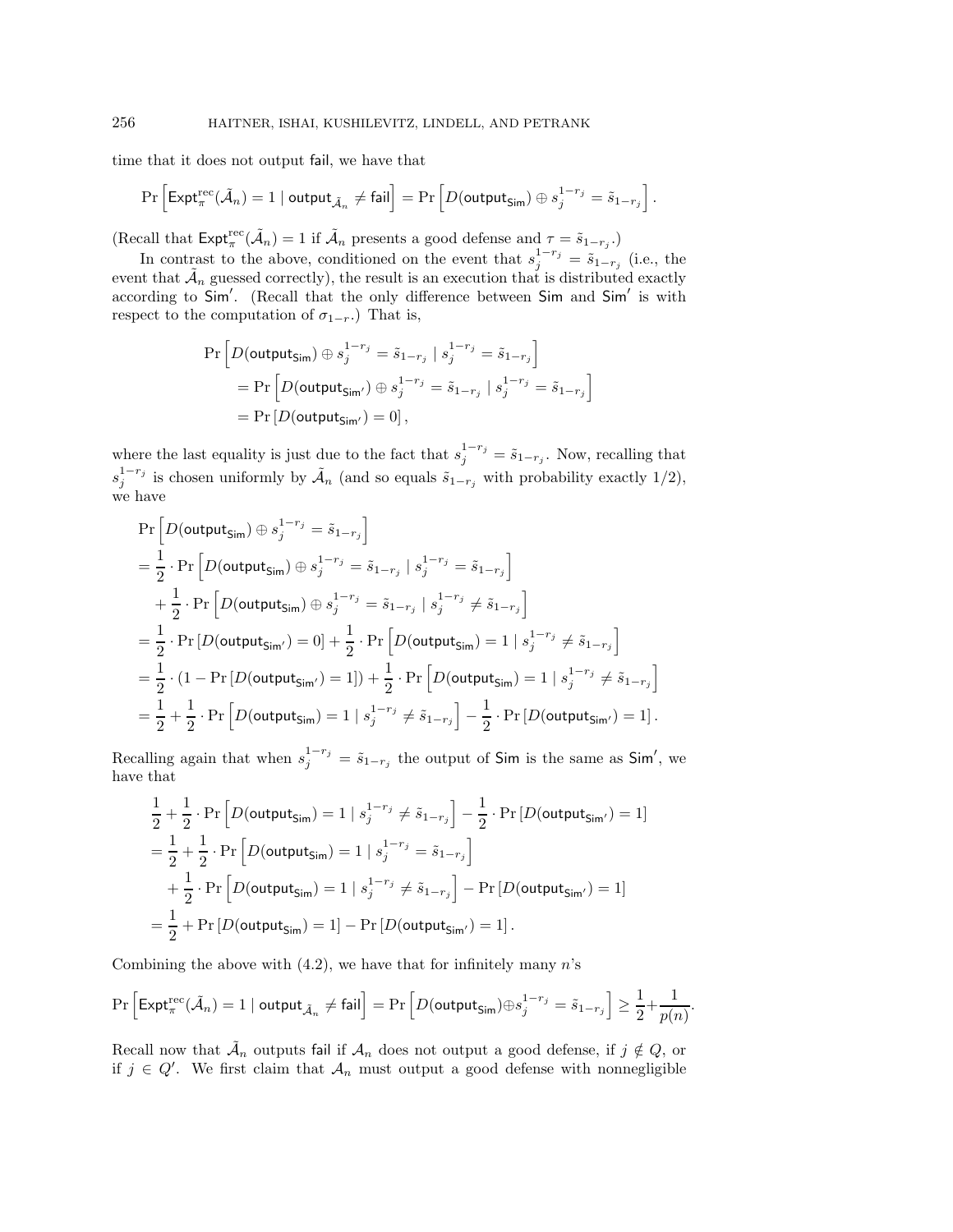probability. This follows simply from the fact that when  $A_n$  does not output a good defense, the execution is truncated and the distributions generated by Sim and Sim% are *identical.* Therefore,  $(4.2)$  implies that for infinitely many n's,  $\mathcal{A}_n$  outputs a good defense with probability at least  $1/p(n)$ . Next, recall that  $\mathcal{A}_n$  chooses the sets  $Q$  and  $Q'$  randomly (under the constraints prescribed in the protocol). Thus, with probability exactly 1/4,  $j \in Q$  and  $j \notin Q'$  (because the probability that a given j is in a specified set is exactly  $1/2$ ). We conclude that with nonnegligible probability,  $\tilde{\mathcal{A}}_n$  does not output fail, and thus  $Pr[\text{Expt}_{\pi}^{\text{rec}}(\tilde{\mathcal{A}}_n) = 1]$  is nonnegligible.

It remains to show that Sim runs in expected polynomial time. Aside from the rewinding stage, all work takes a fixed polynomial amount of time. Regarding the rewinding stage, we have the following. Let  $p$  denote the probability that  $\mathcal{A}_n$  replies correctly upon a random set of indices  $Q$  of size  $n$ , as specified in the protocol. Then, given that  $\mathcal{A}_n$  replied correctly to the initial query set  $Q$ , the expected number of rewinding attempts with independent  $Q'$  made by Sim equals  $1/p$ . Since these rewinding attempts are only made if  $A_n$  replied correctly to the initial query set Q, we have that the expected number of attempts overall equals  $p \cdot 1/p = 1$ . This completes the proof.  $\Box$ completes the proof.

5. Security for malicious senders and privacy for defensible receivers. In this section, we reverse the oblivious transfer protocol of Protocol 4.2 to obtain a protocol that is secure in the presence of a malicious sender and private for random inputs in the presence of a defensible receiver. We use the construction of [38] for reversing Protocol 4.2. The protocol is as follows.

PROTOCOL 5.1 (reversing oblivious transfer).

- Inputs: The sender S has a pair of bits  $(s_0, s_1)$  for input and the receiver R has a bit r.
- The protocol:
	- 1. The sender and receiver run an oblivious transfer protocol  $\pi$  that is secure in the presence of a malicious receiver and private in the presence of a defensible sender:
		- (a) The sender S, playing the receiver in  $\pi$ , inputs  $\tilde{r} = s_0 \oplus s_1$ .
		- (b) The receiver R, playing the sender in  $\pi$ , chooses a random bit  $\rho \in_R$  $\{0,1\}$  and inputs  $\tilde{s}_0 = \rho$  and  $\tilde{s}_1 = \rho \oplus r$ .
	- Denote S's output from  $\pi$  by a.
	- 2. S sends R the bit  $\alpha = s_0 \oplus a$ .
	- 3. R outputs  $s_r = \rho \oplus \alpha$ .

We now prove the security of the reversed protocol. We remark that although Protocol 5.1 can easily be proven as an information-theoretic reduction (and likewise, when the original oblivious transfer protocol is secure in the presence of both a malicious sender and receiver), it is far more subtle in the setting where only privacy in the presence of a defensible sender is assumed.

CLAIM 5.2. If  $\pi$  is a nontrivial oblivious transfer protocol that is secure in the presence of a malicious receiver and private in the presence of a defensible sender, then Protocol 5.1 is a nontrivial oblivious transfer protocol that is secure in the presence of a malicious sender and private for random inputs in the presence of a defensible receiver.

*Proof.* We first show that if S and R follow the protocol, then R receives the correct output. In order to see this, notice that  $\rho \oplus \alpha = \rho \oplus s_0 \oplus a$ . Now, there are two cases:

1. Case  $s_0 \oplus s_1 = 0$ . In this case,  $a = \rho$  and so  $\rho \oplus \alpha = \rho \oplus s_0 \oplus \rho = s_0$ .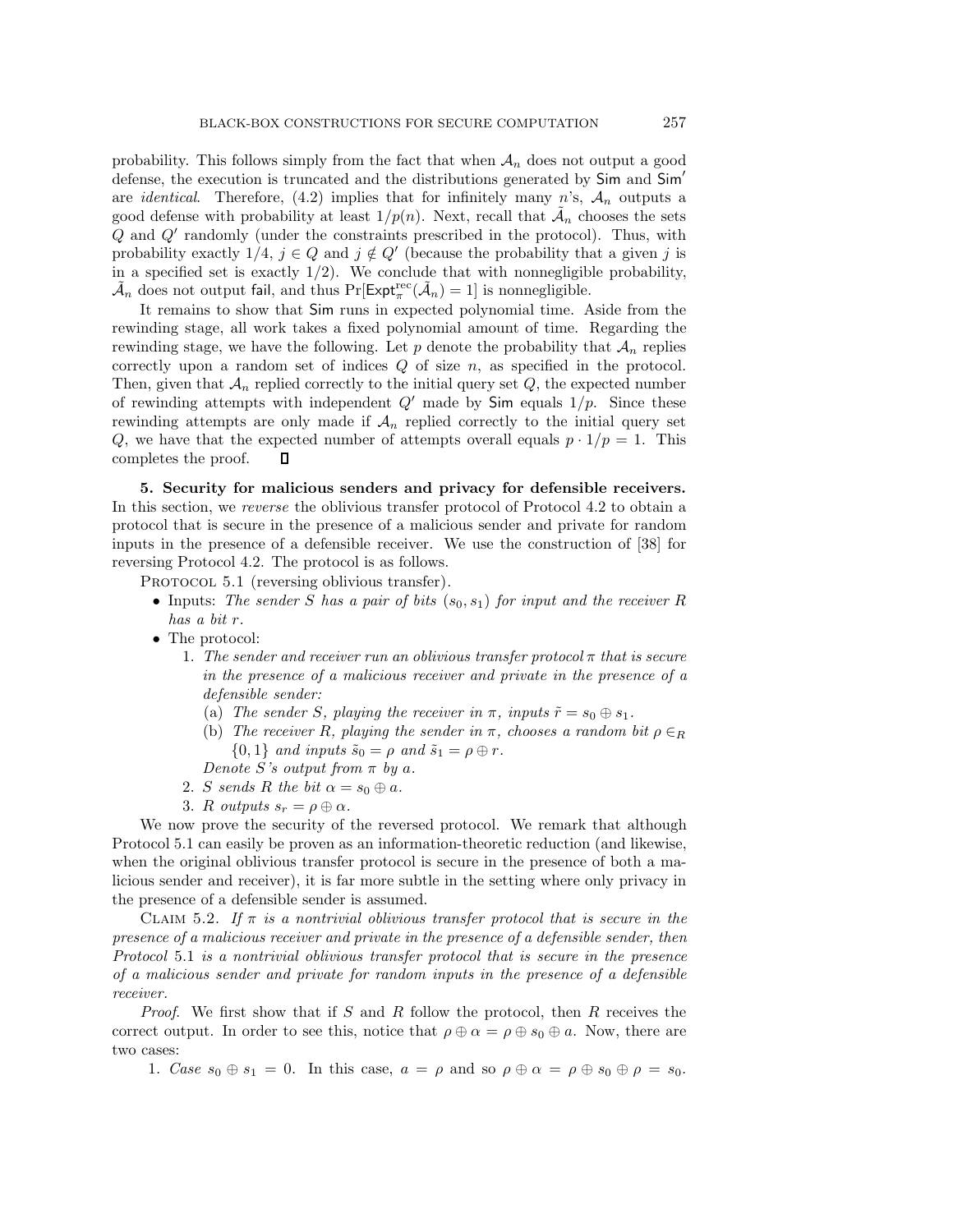Now, since  $s_0 \oplus s_1 = 0$ , it holds that  $s_0 = s_1$  and so R's output is correct (irrespective of the value of  $r$ ).

2. Case  $s_0 \oplus s_1 = 1$ . In this case,  $a = \rho \oplus r$  and so  $\rho \oplus \alpha = \rho \oplus s_0 \oplus \rho \oplus r = s_0 \oplus r$ . Now, on the one hand, if  $r = 0$ , then R outputs  $s_0$ , which is correct. On the other hand, if  $r = 1$ , then R outputs  $s_0 \oplus 1$ . Since, in this case,  $s_0 \oplus s_1 = 1$ , it holds that  $s_1 = s_0 \oplus 1$ , and so once again R's output is correct.

We now proceed to prove the security and privacy of the protocol.

Security in the presence of a malicious sender. As in the proof of Claim 4.3, we present the proof in the "hybrid model," where the parties have access to a trusted party computing the oblivious transfer protocol.<sup>10</sup> Let  $A$  be an adversary who controls the sender  $S$  in Protocol 5.1. We construct a simulator  $Sim$  as follows:

- 1. Sim invokes A and receives from it the input  $\sigma = s_0 \oplus s_1$  that A sends to the trusted party for the oblivious transfer subprotocol.
- 2. Sim hands A a uniformly distributed bit  $a \in_R \{0, 1\}$ .
- 3. Sim receives a bit  $\alpha$  from A and computes  $s_0 = \alpha \oplus a$  and  $s_1 = \alpha \oplus a \oplus \sigma$ , and sends  $(s_0, s_1)$  to its own trusted party (recall that Sim works in the ideal model).
- 4. Sim outputs whatever A outputs.

We show that the joint output of  $Sim$  and the honest  $R$  (in the ideal model) is identical to the joint output of  $A$  and the honest R in a real execution of Protocol 5.1. First, note that the view of  $A$  in the simulation by  $Sim$  is identical to its view in a real execution; this follows simply from the fact that  $a$  is uniformly distributed (it equals either  $\rho$  or  $\rho \oplus r$ , where  $\rho$  is uniformly distributed). Next, note that R's output is fully determined by  $\sigma$ ,  $\alpha$ , and  $\alpha$ . To see this, consider the following case analysis:

- 1. Case  $\sigma = 0$ . In this case, the output a that A receives in  $\pi$  equals  $\rho$  and so R's output equals  $\rho \oplus \alpha = a \oplus \alpha$ . Note that when  $\sigma = 0$ , it holds that  $s_0 = s_1$ . Therefore, the fact that Sim sends  $s_0 = a \oplus \alpha$  and  $s_1 = a \oplus \alpha \oplus \alpha = a \oplus \alpha = s_0$ results in the correct output distribution for R.
- 2. Case  $\sigma = 1$ . In this case, the output a that A receives in  $\pi$  equals  $\rho \oplus r$  and so R's output equals  $\rho \oplus \alpha = a \oplus r \oplus \alpha$  (because  $\rho = a \oplus r$ ). Now, if  $r = 0$ , then R's output equals  $a \oplus \alpha$ , which is exactly the value of  $s_0$  sent by Sim to the trusted party. On the other hand, if  $r = 1$ , then R's output equals  $a \oplus 1 \oplus \alpha$ . However, since  $\sigma = 1$  in this case, we have that  $a \oplus 1 \oplus \alpha = a \oplus \sigma \oplus \alpha$ , which is exactly the value of  $s_1$  sent by  $Sim$  to the trusted party.

We conclude that in all cases, the value that the honest  $R$  would output in a real execution of Protocol 5.1 with  $A$  equals the value that the honest  $R$  outputs in an ideal execution with Sim. Thus, the distribution generated by Sim in the ideal model is identical to a real execution of Protocol 5.1.

Privacy for random inputs in the presence of a defensible receiver. Let A be an adversary that controls R in an execution of Protocol 5.1. We show that A can learn at most one bit of  $(s_0, s_1)$ . To see this, recall that  $\pi$  is private in the presence of a defensible sender. Thus, if  $A$  provides a good defense, it learns nothing of the sender's input  $s_0 \oplus s_1$  into  $\pi$ . This implies that the only information that A learns from the protocol is  $\alpha = s_0 \oplus a$ . Intuitively, since a is essentially a function of  $s_0 \oplus s_1$ , the value  $\alpha$  cannot reveal more than either  $s_0$  or  $s_1$ .

<sup>&</sup>lt;sup>10</sup>We note that the composition theorems of  $[5, 14]$  both relate to the case of "full security." However, the analysis (for the case of static adversaries) works by separately analyzing a corrupted  $P_1$  and a corrupted  $P_2$ . It therefore follows also in our case.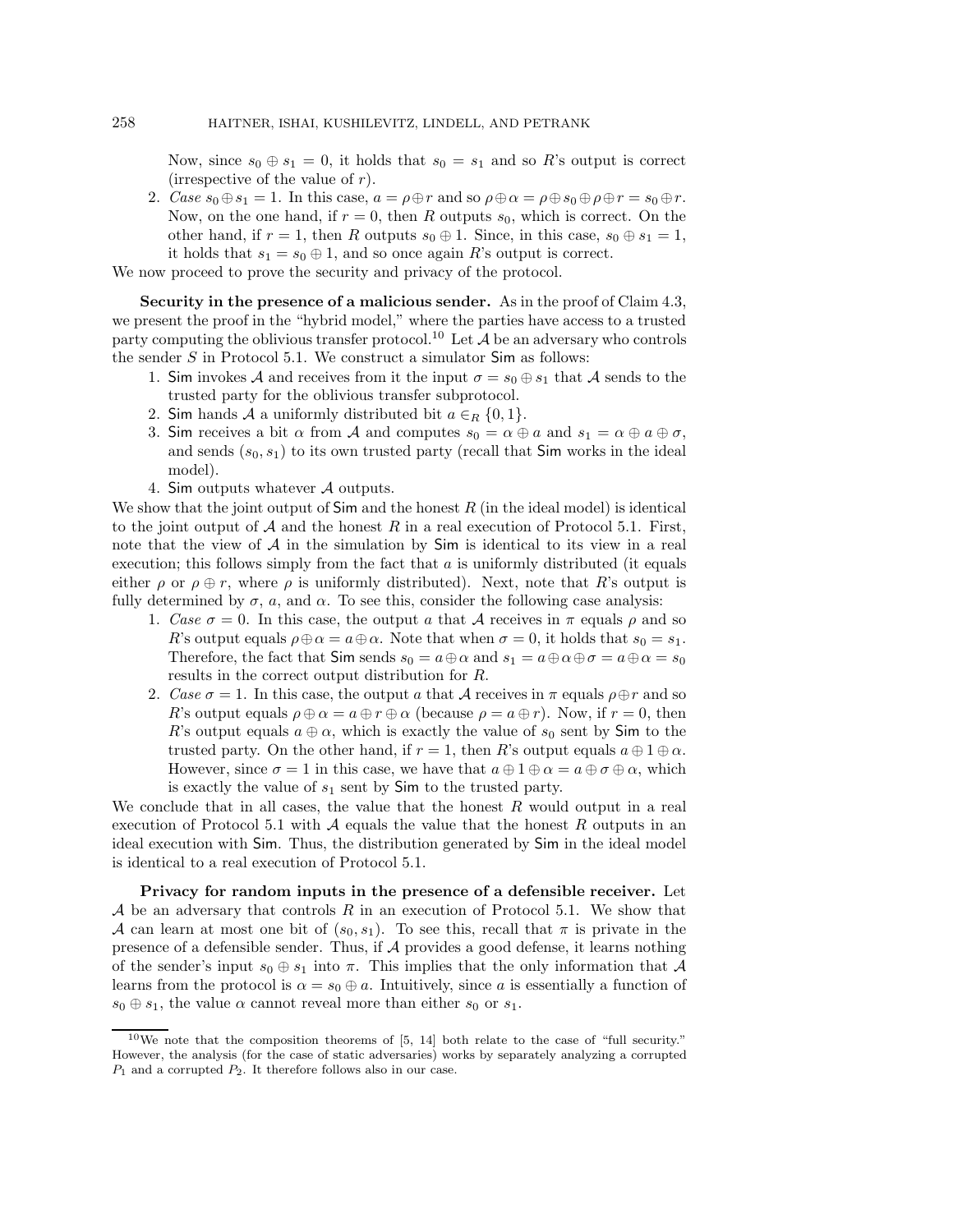To prove this formally, denote  $r' = s_0 \oplus s_1$ ; recall that  $s_0$  and  $s_1$  are uniformly distributed, and therefore so is r'. Now, S's input to  $\pi$  is r', and following the execution, S sends R the message  $\alpha = s_0 \oplus a$ , where  $s_0$  is uniformly distributed and independent of  $r'$  (independence follows because  $s_0$  and  $s_1$  are independent of each other and  $r' = s_0 \oplus s_1$ .<sup>11</sup> Thus, the message  $\alpha$  that S sends to A controlling R can be simulated. This enables us to show that if a defensible receiver  $A$  can guess the values of both  $s_0$  and  $s_1$  with nonnegligible advantage in an execution of Protocol 5.1, then this can be used by a defensible sender to guess the value of  $r' = s_0 \oplus s_1$  with nonnegligible advantage in an execution of  $\pi$ . This would then contradict the security of  $\pi$ .

Formally, assume by contradiction that there exist an adversarial defensible receiver  $\mathcal{A} = {\mathcal{A}_n}$ , a polynomial  $p(\cdot)$ , and infinitely many n's such that

$$
\Pr\left[\mathsf{Expt}^{\mathrm{rec}}_{\Pi}(\mathcal{A}_n)=1\right]\geq \frac{1}{2}+\frac{1}{p(n)},
$$

where  $\Pi$  denotes Protocol 5.1 (not to be confused with the subprotocol  $\pi$ ). We construct an adversarial defensible *sender*  $\tilde{\mathcal{A}}$  who attacks an execution of the subprotocol  $\pi$ , while interacting with an honest receiver R. Adversary  $\tilde{\mathcal{A}}$  internally invokes  $\mathcal{A}$ and forwards all of  $\mathcal{A}$ 's messages to the honest receiver, and vice versa. After the execution of  $\pi$  concludes, A chooses a random bit  $\alpha \in_R \{0,1\}$  and internally hands A the bit  $\alpha$ . Adversary A obtains A's defense and guess  $\tau$ . If the defense is not good, it outputs  $\perp$ . Otherwise, it uses the defense and  $\tau$  to obtain a pair  $(s'_0, s'_1)$  as follows. A's defense represents an honest receiver's view in Protocol 5.1. As such, it contains an input  $r'$  and defines an output  $s'_{r'}$  (a party's view implicitly contains its output). In addition, the bit  $\tau$  represents  $\mathcal{A}$ 's guess  $s'_{1-r'}$  for the honest sender's other input bit. Adversary  $\hat{\mathcal{A}}$  defines its output guess to be  $\tau' = s'_0 \oplus s'_1$ . Furthermore, its defense just consists of the part of  $\mathcal{A}$ 's defense that relates to  $\pi$ . Adversary  $\tilde{\mathcal{A}}$  outputs this defense and  $\tau'$ .

We now show that for some polynomial  $p'(\cdot)$  and infinitely many n's

$$
\left|\Pr\left[\mathsf{Expt}^{\text{snd}}_{\pi}(\hat{\mathcal{A}}_n,1)=1\right]-\Pr\left[\mathsf{Expt}^{\text{snd}}_{\pi}(\hat{\mathcal{A}}_n,0)=1\right]\right|\geq \frac{1}{p'(n)}.
$$

First, we claim that A's view in this simulation by  $\hat{A}$  is *identical* to its view in a real execution of Protocol 5.1 where  $s_0, s_1 \in_R \{0, 1\}$ . This follows from the fact that  $\alpha$  is uniformly distributed and independent of  $s_0 \oplus s_1$ . Furthermore, the input value used by the honest receiver running  $\pi$  with  $\tilde{A}$  is distributed exactly according to  $s_0 \oplus s_1$ (because they are both uniform). Finally, the output guess generated by  $\tilde{\mathcal{A}}$  is correct in the case that A's defense is good and  $\tau$  really equals  $s_{1-r}$ . This holds because if  $\mathcal{A}$ 's defense is good, then the output it implicitly defines must equal  $s_r$  (because an honest receiver with input r must receive  $s_r$ ). Thus, both  $s_0$  and  $s_1$  are correct in this case, and so is  $s_0 \oplus s_1$ . This implies that

(5.1) 
$$
\Pr\left[\mathsf{Expt}_{\pi}^{\mathrm{snd}}(\hat{\mathcal{A}}_n, b) = b\right] = \Pr\left[\mathsf{Expt}_{\Pi}^{\mathrm{rec}}(\mathcal{A}_n) = 1\right] \ge \frac{1}{2} + \frac{1}{p(n)}.
$$

 $11$ We stress an important point here: the assumption regarding the security of  $\pi$  is only that it is private for a defensible sender. Thus, there is no guarantee that the output a that S receives from  $\pi$ is "correctly" distributed. Nevertheless, S's input to  $\pi$  is r', and this is independent of  $s_0$ . Thus,  $\alpha$  is uniformly distributed, irrespective of the output that  $S$  receives in  $\pi.$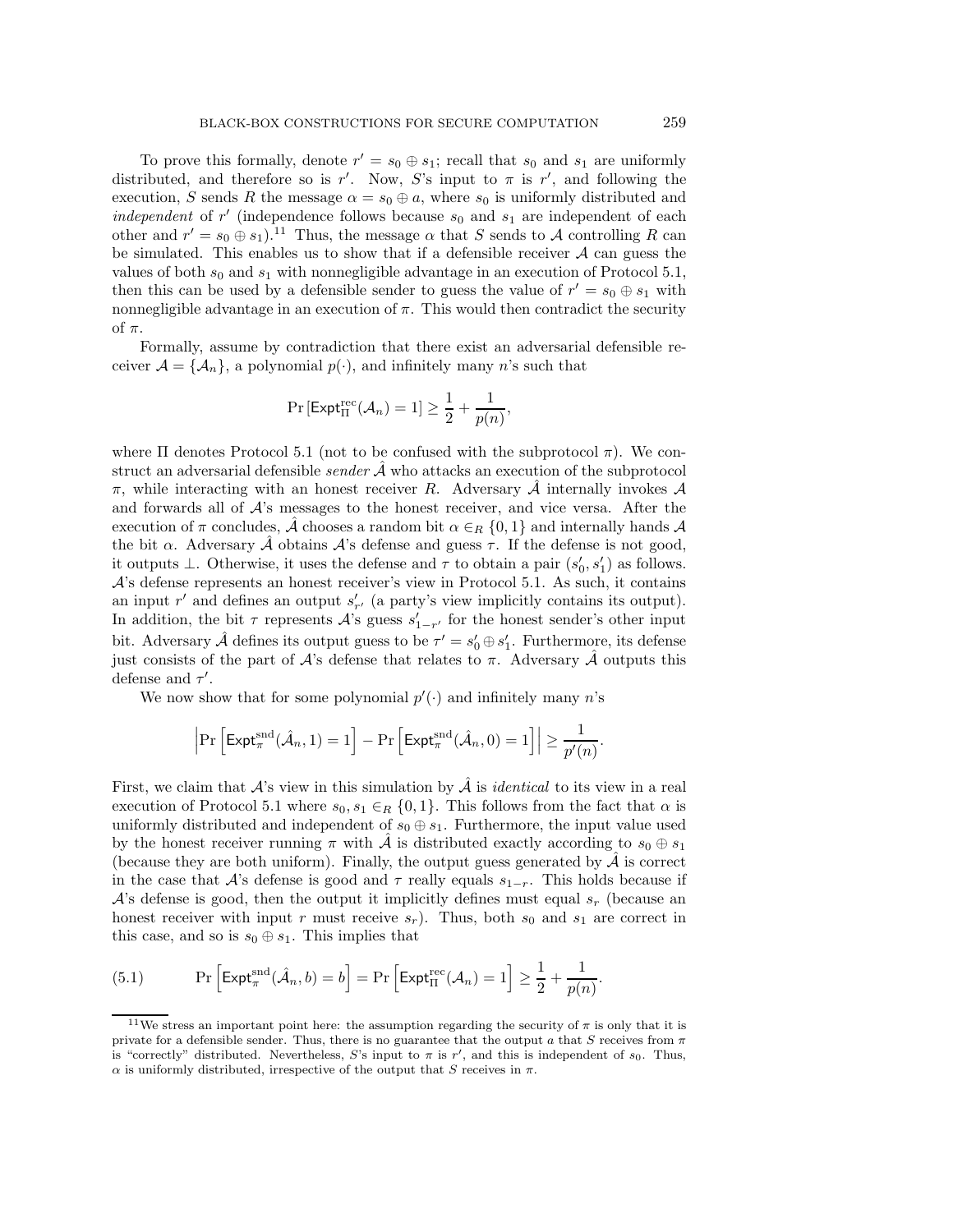We wish to now bound  $Pr\left[\text{Expt}_{\pi}^{\text{snd}}(\hat{\mathcal{A}}_n, b) = 1 - b\right]$ . We have

$$
\Pr\left[\text{Expt}_{\pi}^{\text{snd}}(\hat{\mathcal{A}}_n, b) = 1 - b\right] = 1 - \Pr\left[\text{Expt}_{\pi}^{\text{snd}}(\hat{\mathcal{A}}_n, b) = b\right] - \Pr\left[\text{Expt}_{\pi}^{\text{snd}}(\hat{\mathcal{A}}_n, b) = \bot\right]
$$

$$
\leq 1 - \Pr\left[\text{Expt}_{\pi}^{\text{snd}}(\hat{\mathcal{A}}_n, b) = b\right]
$$

$$
\leq 1 - \left(\frac{1}{2} + \frac{1}{p(n)}\right)
$$

$$
(5.2)
$$

$$
= \frac{1}{2} - \frac{1}{p(n)}.
$$

Combining  $(5.1)$  and  $(5.2)$ , we have

$$
\left|\Pr\left[\mathsf{Expt}^{\text{snd}}_{\pi}(\hat{\mathcal{A}}_n,1)=1\right]-\Pr\left[\mathsf{Expt}^{\text{snd}}_{\pi}(\hat{\mathcal{A}}_n,0)=1\right]\right|\geq \frac{1}{2}+\frac{1}{p(n)}-\left(\frac{1}{2}-\frac{1}{p(n)}\right)=\frac{2}{p(n)},
$$

in contradiction to the assumption that  $\pi$  is private in the presence of defensible senders. П

We have the following corollary.

Corollary 5.3. There exists a fully black-box reduction from oblivious transfer that is secure in the presence of a malicious sender and private for random inputs in the presence of a defensible receiver, to oblivious transfer that is secure in the presence of a malicious receiver and private in the presence of a defensible sender.

6. Fully secure oblivious transfer. In this section, we use the construction of Protocol 4.2 again in order to boost the security of Protocol 5.1 so that it is secure in the presence of both a malicious sender and a malicious receiver; the resulting protocol satisfies the standard simulation-based security definition of oblivious transfer (see Definition 2.1).

By Claim 4.3, we have that Protocol 4.2 boosts the security of any oblivious transfer protocol that is private for defensible receivers, making it secure in the presence of malicious receivers. We can therefore use Protocol 4.2 to boost the security of Protocol 5.1 so that the result is a protocol that is secure in the presence of malicious receivers. This does not suffice, however, because we must show that if the subprotocol used in Protocol 4.2 is secure in the presence of malicious senders, then the result is still secure in the presence of malicious senders. (Claim 4.3 considers only privacy for defensible senders.) This is actually easy to show, and we sketch the proof here.

Theorem 6.1. There exists a fully black-box reduction from fully secure oblivious transfer to oblivious transfer that is secure in the presence of malicious senders and private for random inputs in the presence of defensible receivers.

*Proof sketch.* Let  $\pi$  be any oblivious transfer protocol that is secure in the presence of malicious senders and private for random inputs in the presence of defensible receivers, and let  $\pi'$  be the result of applying the transformation of Protocol 4.2 to this  $\pi$ . We claim that  $\pi'$  is fully secure.

Since  $\pi$  is private for random inputs in the presence of defensible receivers, Claim 4.3 immediately implies that  $\pi'$  is secure in the presence of malicious receivers. It remains to show that security in the presence of malicious senders is preserved. We construct the following simulator Sim for a malicious sender (since the subprotocol  $\pi$ is secure in the presence of a malicious sender, A works in the "hybrid model" with access to a trusted party computing the oblivious transfer functionality):

1. Sim invokes A and plays the honest receiver using input bit  $r = 0$ .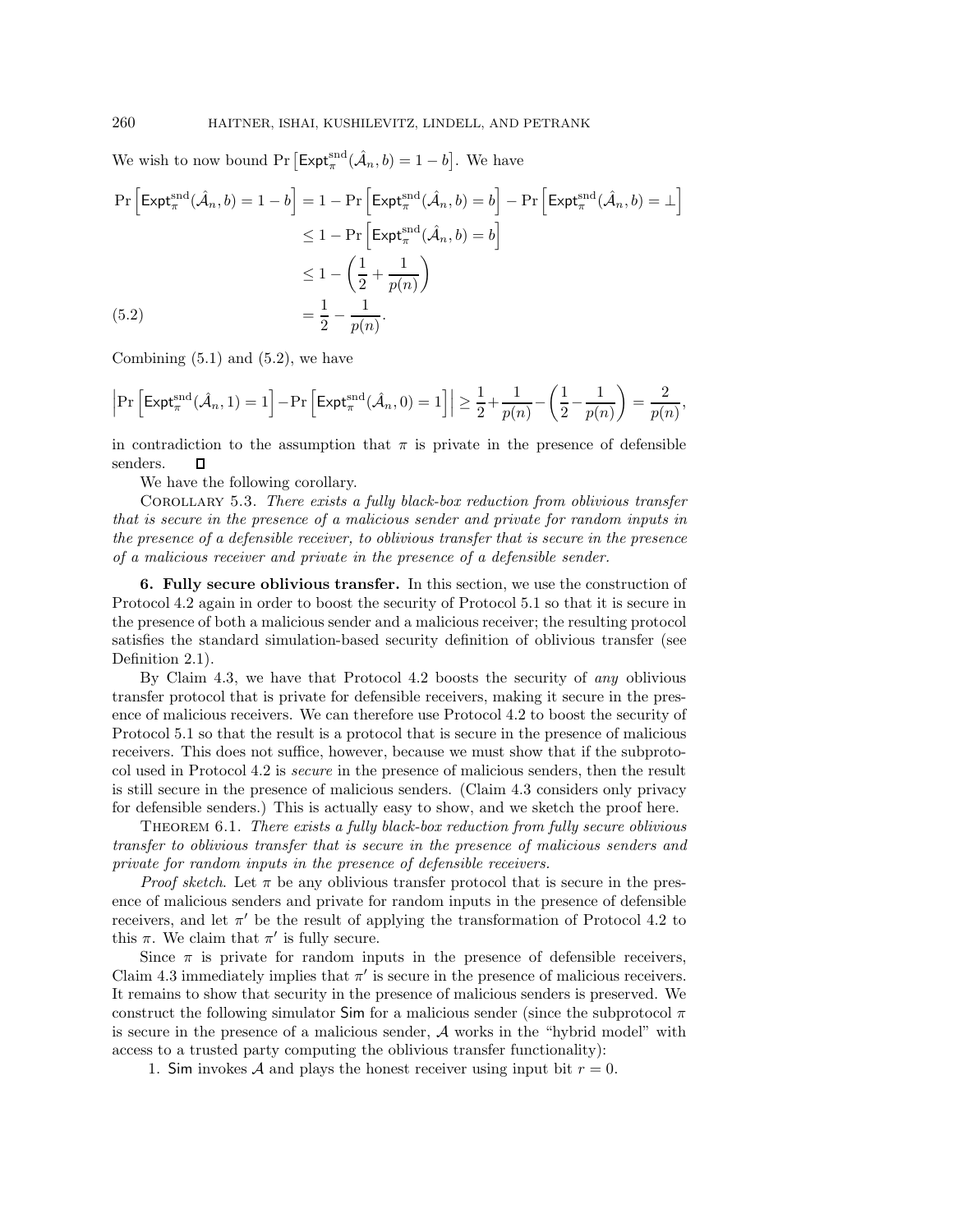- 2. Since A works in the hybrid model, Sim obtains all of the pairs  $s_i^0, s_i^1$  that A inputs into the oblivious transfer protocol.
- 3. At the conclusion of the protocol, Sim obtains the values  $\sigma_0$  and  $\sigma_1$ . Since Sim knows all of the  $s_i^b$  values, it can compute  $(s_0, s_1)$ . Therefore, Sim computes these values and sends them to the trusted party. This completes the simulation.

First, the view of  $A$  in the simulation is computationally indistinguishable from its view in a real execution. This follows from the fact that it learns nothing of the  $r_i$  values in the oblivious transfer subprotocol. Thus, the  $\alpha_i = r \oplus r_i$  values reveal nothing about r. Next, we claim that the joint output of  $A$  and the honest receiver in the ideal model is indistinguishable from the joint output in a real execution. This follows from the fact that the honest receiver's output is determined from the  $\sigma_0$  and  $\sigma_1$  values (irrespective of whether or not A computes them "correctly"). Since Sim obtains these values in the same way as the honest receiver would (with the only difference that it can obtain both), we have that the receiver's output is the same in the real and ideal executions. This completes the proof sketch.  $\Box$ 

Conclusion: Black-box construction of oblivious transfer. By combining Corollary 3.9, Theorem 4.1, Corollary 5.3, and Theorem 6.1, we have that there exists a fully black-box reduction from fully secure oblivious transfer to semihonest oblivious transfer. In addition, there exist fully black-box reductions from semihonest oblivious transfer to enhanced trapdoor permutations [10] and homomorphic encryption (cf. [1]). We therefore conclude with the following corollary.

Corollary 6.2. There exists a fully black-box reduction from fully secure oblivious transfer to semihonest oblivious transfer. Furthermore, there exist fully black-box reductions from fully secure oblivious transfer to enhanced trapdoor permutations and homomorphic encryption schemes.

7. Black-box secure multiparty computation. Kilian [26], and later Ishai, Prabhakaran, and Sahai [24], showed that any functionality can be securely computed given black-box access to an oblivious transfer functionality. We therefore have the following theorem, which constitutes our main result.

THEOREM 7.1. For any probabilistic polynomial-time functionality  $f$ , there exists a fully black-box reduction from a protocol that securely computes f (with any number of corrupted parties, in the presence of a static malicious adversary) to semihonest oblivious transfer. Furthermore, there exist similar reductions to a family of enhanced trapdoor permutations and a homomorphic encryption scheme.

*Proof.* In [26, 24] it is shown that f can be securely computed in the OT-hybrid model, i.e., in a model where the parties can access an ideal oblivious transfer oracle. Using a sequential composition theorem  $[5, 14, 15]$ , we can (sequentially) replace each oracle call by an instance of the protocol from Corollary 6.2 (using either semihonest oblivious transfer, enhanced trapdoor permutations, or homomorphic encryption) and obtain reductions as required. We note that Corollary 6.2 guarantees security only with *expected* polynomial-time simulation. However, this does not cause a problem because the straight-line simulation of the protocol from [24] guarantees its security even against expected polynomial-time adversaries (with expected polynomial-time simulation). This ensures (cf. [15]) that the resulting protocol for  $f$  is secure with expected polynomial-time simulation.  $\Box$ 

An important ramification of Theorem 7.1 is the following corollary.

COROLLARY 7.2. For any probabilistic polynomial-time functionality f there exists a protocol that uses only black-box access to a family of enhanced trapdoor per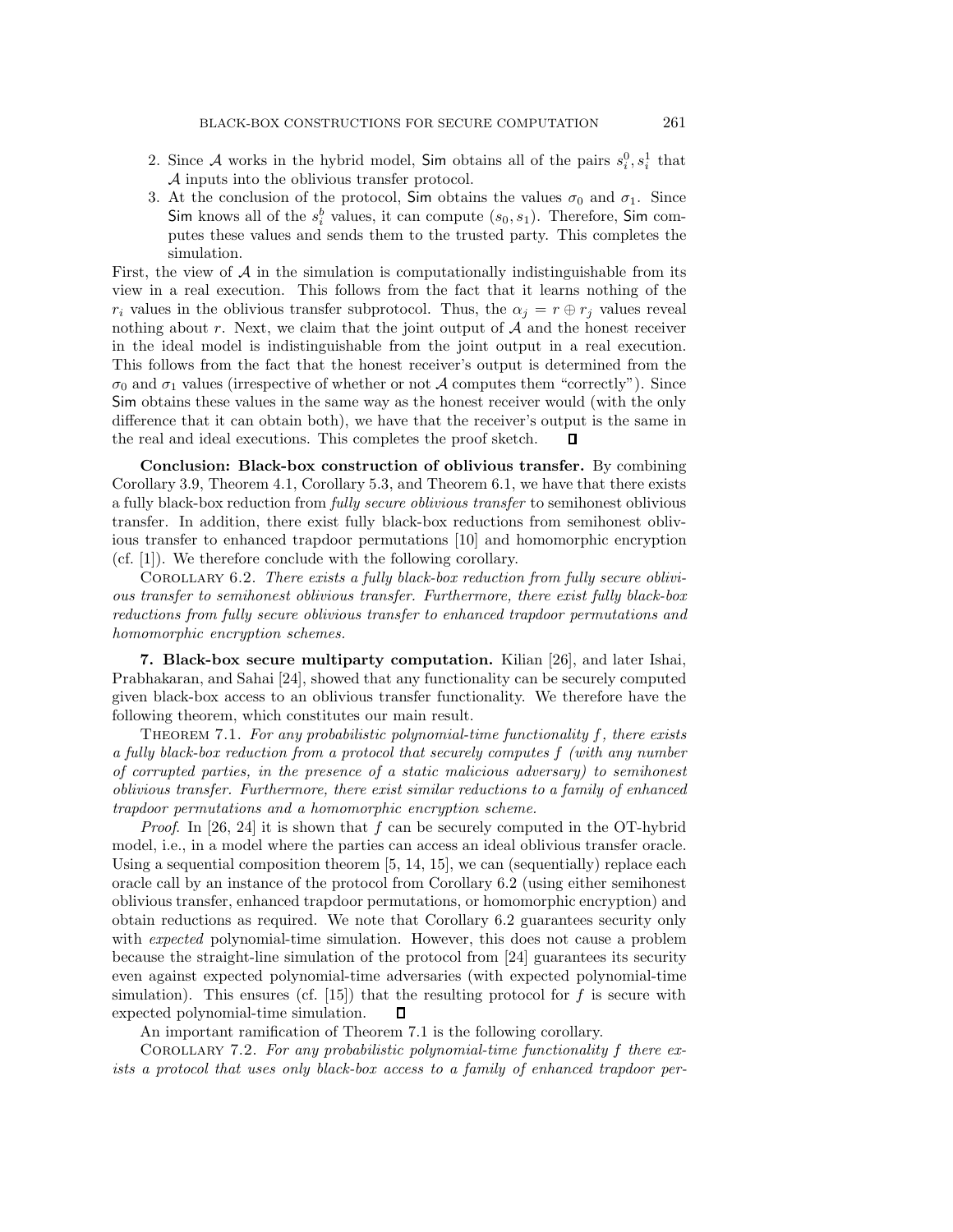mutations or a homomorphic encryption scheme, and securely computes f with any number of corrupted parties and in the presence of a static malicious adversary.

We remark that, as is standard for the setting of no honest majority, the security guarantee achieved here is that of "security with abort"; see Definition 2.1 for a formal definition in the two-party case and [14, Chapter 7] for the general multiparty case.

Appendix A. Standard cryptographic primitives. In this section we define one-way functions and commitment schemes and note the relation between them.

### A.1. One-way functions.

DEFINITION A.1. A polynomial-time computable function  $f: \{0,1\}^n \mapsto \{0,1\}^{\ell(n)}$ is one-way if the following hold for every family of polynomial-size circuits  $A =$  ${A_n}_{n\in\mathbb{N}}$ :

$$
\Pr_{y \leftarrow f(U_n)}[A_n(y) \in f^{-1}(y)] = \operatorname{neg}(n).
$$

A.2. Commitment schemes. Commitment schemes are the main tool we use in the transformation from semihonest security to defensible security.

DEFINITION A.2. A commitment scheme  $(S, R)$  for (bit) strings of length k is an efficient two-party protocol consisting of two stages. Throughout, both parties receive the security parameter  $1^n$  as input.

Commit. The sender S has a private input  $\sigma \in \{0,1\}^k$ , which she wishes to commit to the receiver  $R$ , and a sequence of coin tosses r. At the end of this stage, both parties receive as common output a commitment z.

Reveal. Both parties receive as input a commitment z. S also receives the private input  $\sigma$  and coin tosses r used in the commit stage. This stage is noninteractive: S sends a single message to R, and R either outputs a bit-string (and accepts) or rejects.

In addition, the following properties hold.

(Perfect) completeness. If both parties are honest, then for any string  $\sigma \in \{0,1\}^k$ that S gets as private input, R accepts and outputs  $\sigma$  at the end of the reveal stage.

(Computational) hiding. For any family of polynomial-size circuits  $R^* = \{R^*\}_{n\in\mathbb{N}}$ and any  $\sigma, \sigma' \in \{0,1\}^k$ , it holds that the distribution ensembles view<sub>R\*</sub>  $\langle S(1^n, \sigma), R_n^* \rangle$ and view  $_{R_n^*}\langle S(1^n, \sigma'), R_n^*\rangle$  are computationally indistinguishable.

(Computational) binding. Any family of polynomial-size circuits  $S^* = \{S_n^*\}_{n \in \mathbb{N}}$ succeeds in the following game (breaks the commitment) with only negligible probability in n:

- $S_n^*$  interacts with an honest R in the commit stage on security parameter  $1^n$ , which yields a commitment z.
- $S_n^*$  outputs two messages  $\tau_0, \tau_1$  and distinct strings  $\sigma_0, \sigma_1 \in \{0, 1\}^k$ , such that for both  $b \in \{0,1\}$  the receiver R on input  $(z, \tau_b)$  accepts and outputs  $\sigma_b$ .

It is well known that a commitment scheme can be based on one-way functions in a black-box way.

THEOREM A.3 (see [20, 32, 19]). There is a fully black-box construction of a commitment scheme from a one-way function, for any polynomial string length  $k(n)$ . Remarks.

• *Nonuniform security*. To be consistent with the rest of the paper, we defined the security of one-way functions and commitment schemes above with respect to nonuniform adversaries. While [20, 32] and [19] are stated in the uniform setting, their uniform proofs of security immediately yield the nonuniform variant stated in Theorem A.3.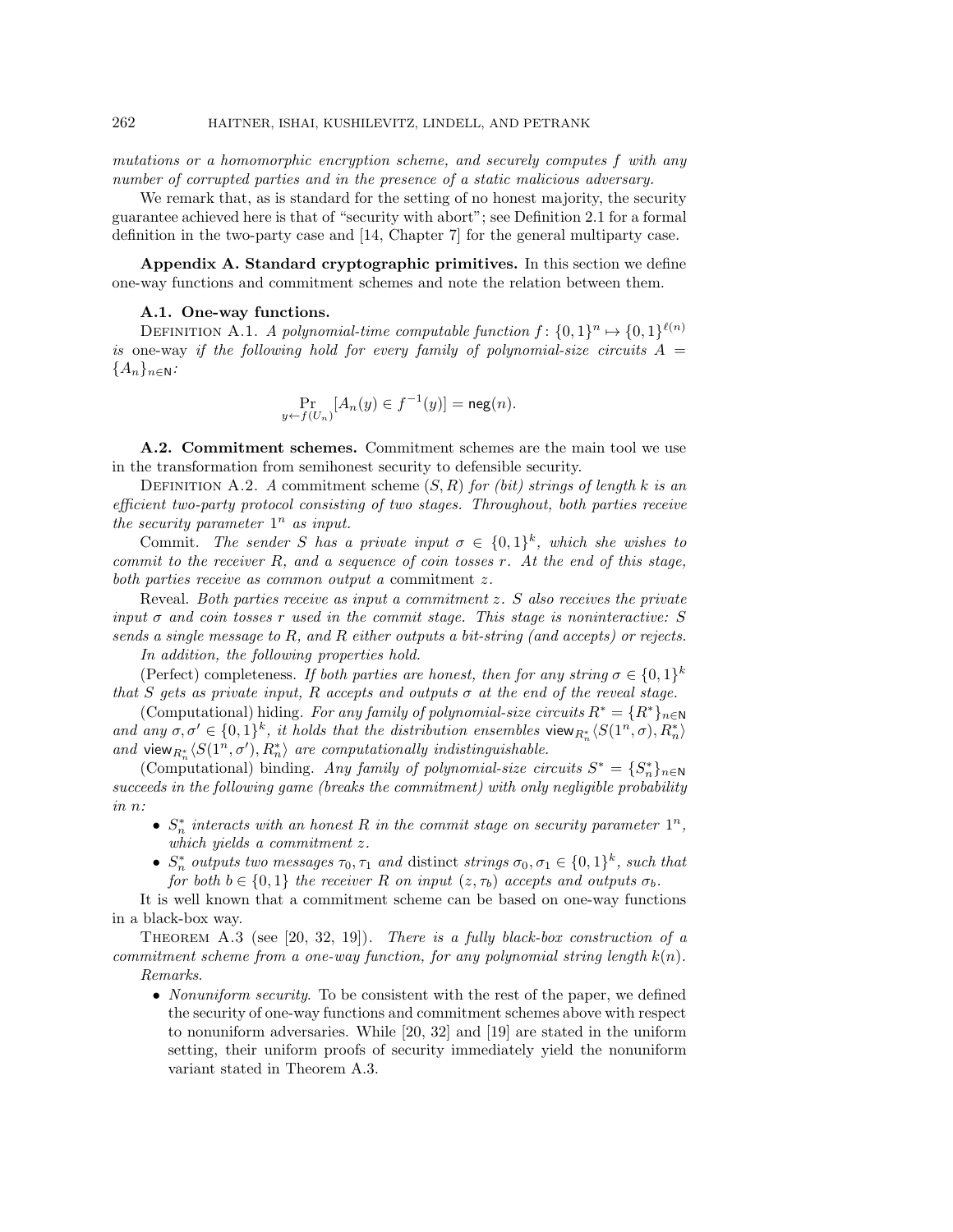• Statistical security. We note that the commitment schemes achieved by [20, 32] and by [19] have stronger guarantees than stated in Theorem A.3 (statistical binding by [20, 32], and statistical hiding by [19]). For the sake of this paper, however, we only care about computational security.

Appendix B. One-way functions from semihonest oblivious transfer. In this appendix we show how one-way functions can be constructed in a black-box way from semihonest oblivious transfer. It is possible to achieve this result by using the reduction from one-way functions to key agreement of [21] and then from key agreement to semihonest oblivious transfer of [12]. Since the following alternative proof is rather simple, we have chosen to give it here for the sake of self-containment.

THEOREM B.1. There exists a fully black-box reduction from one-way functions to semihonest oblivious transfer.

Proof. We start by using semihonest oblivious transfer to construct a *semihonest* bit commitment scheme, where the latter is a bit commitment scheme that guarantees security only when both parties are acting semihonestly in the *commit stage*. We stress that the sender is allowed to be malicious in the decommit phase, and binding must still hold. We then finish the proof by using a semihonest bit commitment scheme to construct a one-way function.

Semihonest oblivious transfer to semihonest bit commitment. Let  $(S, R)$ be a semihonest oblivious transfer protocol. We construct the semihonest commitment  $(S', R')$  as follows:

*Inputs:* S' has a bit b to commit to; both parties also have input  $1^n$ .

- Commit stage: R' chooses uniformly at random n pairs of secrets  $(\sigma_0^0, \sigma_0^1), \ldots, (\sigma_n^0, \sigma_n^1)$ , and S' chooses a random index  $i \in \{0,1\}$ . For each  $j \in [n]$ , the two parties run the semihonest oblivious transfer protocol  $(S(\sigma_j^0, \sigma_j^1), R(i))$ , where  $R'$ plays the sender in the oblivious transfer and  $S'$  plays the receiver.  $S'$  sends  $c = i \oplus b$  to R' as its commitment to b.
- Reveal stage: S' sends i, b, and  $\sigma_1^i, \ldots, \sigma_n^i$  to R'. R' accepts the decommitment, outputting b, if  $i \oplus b = c$  and the values of  $\sigma_1^i, \ldots, \sigma_n^i$  sent by S' are consistent with the values input by  $R'$  to the oblivious transfers.

The correctness of the above protocol is obvious. Furthermore, since the privacy of the oblivious transfer implies that the value of i does not leak to  $S = R'$  (even in a polynomial number of executions), the hiding of the commitment scheme follows. Finally, the binding follows since in order to violate it, the sender  $S'$  needs to guess correctly the values of  $\sigma_1^{1-i}, \ldots, \sigma_n^{1-i}$ . By the privacy of the semihonest oblivious transfer, however, the sender cannot do the latter with more than negligible success probability, as long as it behaved semihonestly in the commit phase.

Semihonest bit commitment to one-way functions. Given a semihonest bit commitment scheme  $(S', R')$ , let b and  $\rho_{S'}$ ,  $\rho_{R'}$  be the secret bit of S' and the random coins of the parties, respectively. We define a function

$$
f(1^n, b, \rho_{S'}, \rho_{R'}) \stackrel{\text{def}}{=} \text{trans}(S'(1^n, b, \rho_{S'}), R'(1^n, \rho_{R'})).
$$

Note that  $f$  is not necessarily defined over all input lengths. Nevertheless, we show that f is hard to invert over the infinite set of input lengths implied by the above definition. The existence of a one-way function which is defined over all input lengths follows by using standard padding techniques. (In particular, given a string of any length  $n$ , the first step is to take the longest prefix of the string that can be interpreted as  $(b, \rho_{S'}, \rho_{R'})$ . Then f is applied to  $1^n$  and this prefix.)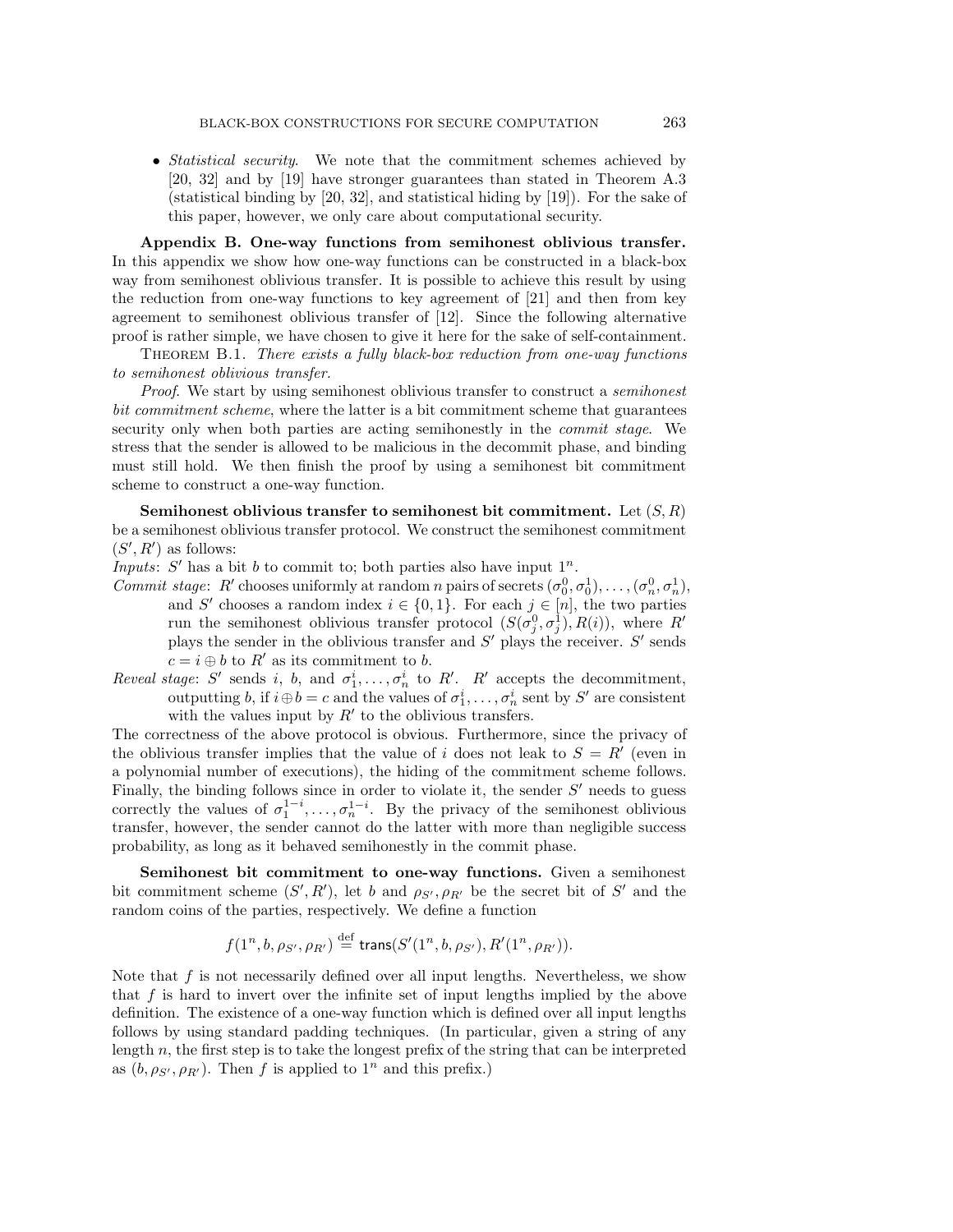Let  $m(n)$  be the total length of the random coins of the parties executed with security parameter  $1^n$  and assume the existence of a probabilistic polynomial-time A for which the following probability is nonnegligible:

$$
\Pr_{b \leftarrow \{0,1\}, x \leftarrow \{0,1\}^{m(n)}} \left[ A(1^n, f(b, x)) \in f^{-1}(f(b, x)) \right].
$$

We first claim that the probability that A outputs a valid preimage containing a different b is negligible. That is,

$$
\Pr_{b \leftarrow \{0,1\}, x \leftarrow \{0,1\}^{m(n)}} \left[ (b', X_S) \leftarrow A(1^n, f(b, x)) \mid (b', X_S) \in f^{-1}(f(b, x)) \land b' \neq b \right] = \operatorname{neg}(n).
$$

Assume otherwise and consider a semihonest sender that after the execution of the protocol runs A on the transcript. With nonnegligible probability, the sender obtains a pair  $(b', \rho'_{S'}, \rho'_{R'})$  such that  $b \neq b'$  and  $S'(b', \rho'_{S'})$  is consistent with the protocol. This is a contradiction, since the above sender can violate the binding of the commitment.

Consider now the semihonest receiver that runs  $A$  to invert  $f$  after the interaction concludes, obtaining  $(b', X_S)$ . The receiver checks if  $(b', X_S)$  is consistent with the transcript of the protocol. If yes, it outputs  $b'$ ; otherwise it outputs a random bit. Since  $b' = b$  except with negligible probability (as we have shown) it follows that the receiver has a nonnegligible advantage in guessing b, thereby violating the hiding of the semihonest commitment. П

Acknowledgment. We would like to thank the anonymous referees for their many helpful corrections and comments.

### REFERENCES

- [1] W. AIELLO, Y. ISHAI, AND O. REINGOLD, *Priced oblivious transfer: How to sell digital goods*, in Advances in Cryptology–EUROCRYPT 2001, Lecture Notes in Comput. Sci. 2045, Springer-Verlag, Berlin, 2001, pp. 119–135.
- [2] Y. AUMANN AND Y. LINDELL, Security against covert adversaries: Efficient protocols for realistic adversaries, in Proceedings of the 4th Theory of Cryptography Conference (TCC 2007), Lecture Notes in Comput. Sci. 4392, Springer-Verlag, Berlin, 2007, pp. 137–156.
- [3] M. BEN-OR, S. GOLDWASSER, AND A. WIGDERSON, Completeness theorems for non-cryptographic fault-tolerant distributed computation, in Proceedings of the 20th ACM Symposium on Theory of Computing (STOC 1988), 1988, pp. 1–10.
- [4] M. Blum, Coin flipping by phone, in Proceedings of the 24th IEEE Computer Conference (CompCom), 1982, pp. 133–137.
- [5] R. CANETTI, Security and composition of multiparty cryptographic protocols, J. Cryptology, 13 (2000), pp. 143–202.
- [6] D. CHAUM, C. CRÉPEAU, AND I. DAMGÅRD, *Multi-party unconditionally secure protocols*, in Proceedings of the 20th ACM Symposium on Theory of Computing (STOC 1988), 1988, pp. 11–19.
- [7] S. G. CHOI, D. DACHMAN-SOLED, T. MALKIN, AND H. WEE, Simple, black-box constructions of adaptively secure protocols, in Proceedings of the 6th Theory of Cryptography Conference (TCC 2009), 2009, pp. 387–402.
- [8] I. DAMGÅRD AND Y. ISHAI, Constant-round multiparty computation using a black-box pseudorandom generator, in Advances in Cryptology–CRYPTO 2005, Lecture Notes in Comput. Sci. 3621, Springer-Verlag, Berlin, 2005, pp. 378–394.
- [9] D. Dolev, C. Dwork, and M. Naor, Nonmalleable cryptography, SIAM J. Comput., 30 (2000), pp. 391–437.
- [10] S. EVEN, O. GOLDREICH, AND A. LEMPEL, A randomized protocol for signing contracts, Comm. ACM, 28 (1985), pp. 637–647.
- [11] R. GENNARO AND L. TREVISAN, Lower bounds on the efficiency of generic cryptographic constructions, in Proceedings of the 41st Annual IEEE Symposium on Foundations of Computer Science (FOCS 2000), 2000, pp. 305–314.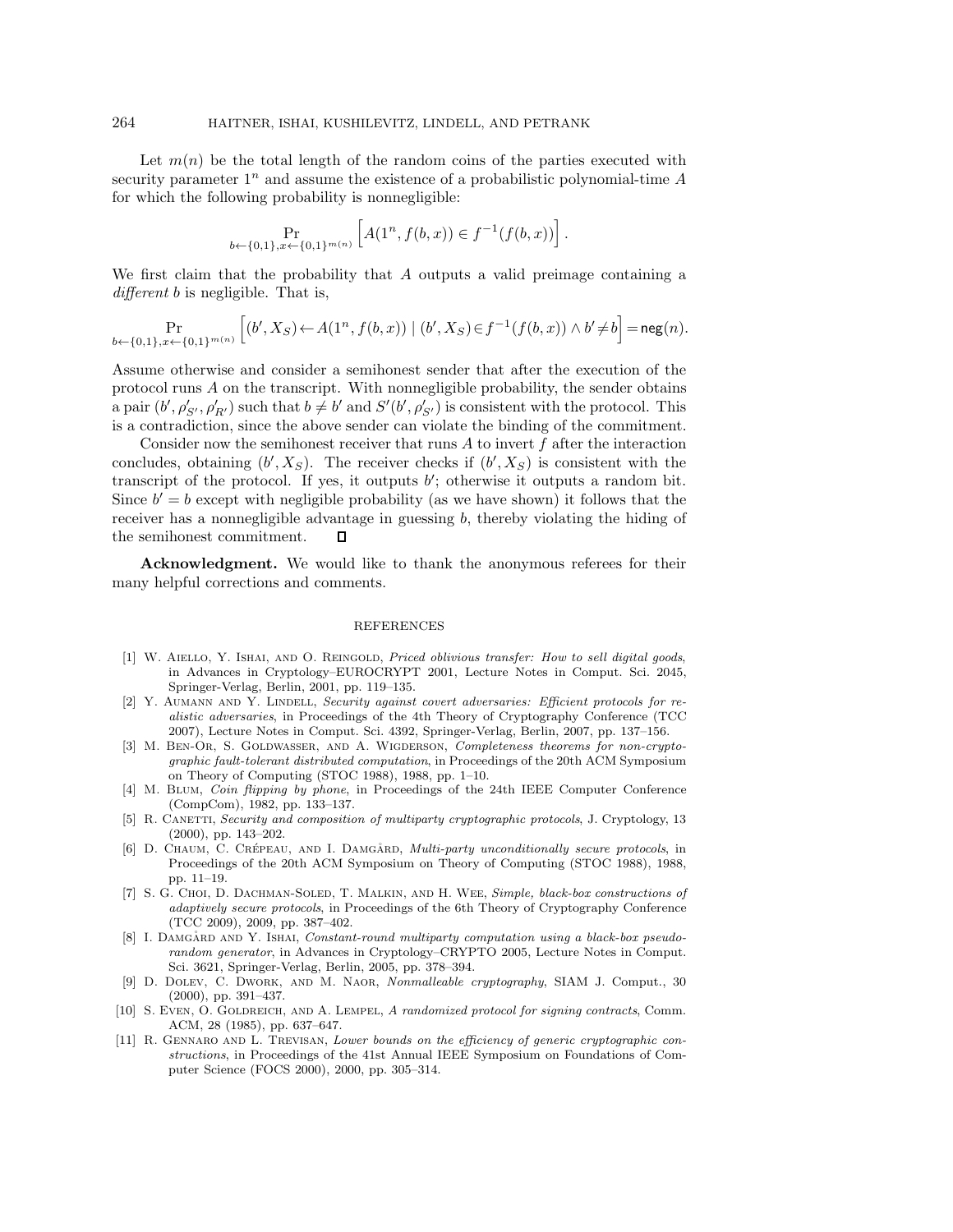- [12] Y. Gertner, S. Kannan, T. Malkin, O. Reingold, and M. Viswanathan, The relationship between public key encryption and oblivious transfer, in Proceedings of the 41st Annual IEEE Symposium on Foundations of Computer Science (FOCS 2000), 2000, pp. 325–334.
- [13] Y. GERTNER, T. MALKIN, AND O. REINGOLD, On the impossibility of basing trapdoor functions on trapdoor predicates, in Proceedings of the 42nd Annual IEEE Symposium on Foundations of Computer Science (FOCS 2000), 2001, pp. 126–135.
- [14] O. GOLDREICH, Foundations of Cryptography: Volume 2. Basic Applications, Cambridge University Press, Cambridge, UK, 2004.
- [15] O. GOLDREICH, On expected probabilistic polynomial-time adversaries: A suggestion for restricted definitions and their benefits, in Proceedings of the 4th Theory of Cryptography Conference (TCC 2007), Lecture Notes in Comput. Sci. 4392, Springer-Verlag, Berlin, 2007, pp. 174–193.
- [16] O. GOLDREICH, S. MICALI, AND A. WIGDERSON, *Proofs that yield nothing but their validity*, or All languages in NP have zero-knowledge proof systems, J. Assoc. Comput. Mach., 38 (1991), pp. 691–729.
- [17] O. GOLDREICH, S. MICALI, AND A. WIGDERSON, How to play any mental game: A completeness theorem for protocols with honest majority, in Proceedings of the 19th ACM Symposium on Theory of Computing (STOC 1987), 1987, pp. 218–229. For details see [14, Chapter 7].
- [18] I. HAITNER, Semi-honest to malicious oblivious transfer—the black-box way, in Proceedings of the 5th Theory of Cryptography Conference (TCC 2008), Lecture Notes in Comput. Sci. 4948, Springer-Verlag, Berlin, 2008, pp. 412–426.
- [19] I. Haitner, M.-H. Nguyen, S. J. Ong, O. Reingold, and S. Vadhan, Statistically hiding commitments and statistical zero-knowledge arguments from any one-way function, SIAM J. Comput., 39 (2009), pp. 1153–1218.
- [20] J. HÅSTAD, R. IMPAGLIAZZO, L. A. LEVIN, AND M. LUBY, A pseudorandom generator from any one-way function, SIAM J. Comput., 28 (1999), pp. 1364–1396.
- [21] R. IMPAGLIAZZO AND M. LUBY, One-way functions are essential for complexity based cryptography, in Proceedings of the 30th Annual IEEE Symposium on Foundations of Computer Science (FOCS 1989), 1989, pp. 230–235.
- [22] R. IMPAGLIAZZO AND S. RUDICH, Limits on the provable consequences of one-way permutations, in Advances in Cryptology–CRYPTO'88, Lecture Notes in Comput. Sci. 403, Springer-Verlag, Berlin, 1988, pp. 8–26.
- [23] Y. ISHAI, E. KUSHILEVITZ, Y. LINDELL, AND E. PETRANK, Black-box constructions for secure multiparty computation, in Proceedings of the 38th ACM Symposium on Theory of Computing (STOC 2006), 2006, pp. 99–108.
- [24] Y. ISHAI, M. PRABHAKARAN, AND A. SAHAI, Founding cryptography on oblivious transferefficiently, in Advances in Cryptology–CRYPTO 2008, Lecture Notes in Comput. Sci. 5157, Springer-Verlag, Berlin, 2008, pp. 572–591.
- [25] Y. T. Kalai, Smooth projective hashing and two-message oblivious transfer, in Advances in Cryptology–EUROCRYPT 2005, Lecture Notes in Comput. Sci. 3494, Springer-Verlag, Berlin, 2005, pp. 78–95.
- [26] J. Kilian, Founding cryptography on oblivious transfer, in Proceedings of the 20th ACM Symposium on Theory of Computing (STOC 1988), 1988, pp. 20–31.
- [27] J. Kilian, Uses of Randomness in Algorithms and Protocols, MIT Press, Cambridge, MA, 1990.
- [28] J. Kilian, A note on efficient zero-knowledge proofs and arguments, in Proceedings of the 24th ACM Symposium on Theory of Computing (STOC 1992), 1992, pp. 723–732.
- [29] J. H. KIM, D. R. SIMON, AND P. TETALI, Limits on the efficiency of one-way permutationbased hash functions, in Proceedings of the 40th Annual IEEE Symposium on Foundations of Computer Science (FOCS 1999), 1999, pp. 535–542.
- [30] Y. LINDELL, A simpler construction of CCA2-secure public-key encryption under general assumptions, in Advances in Cryptology–EUROCRYPT 2003, Lecture Notes in Comput. Sci. 2656, Springer-Verlag, Berlin, 2003, pp. 241–254.
- [31] S. MICALI, *Computationally sound proofs*, SIAM J. Comput., 30 (2000), pp. 1253–1298.
- [32] M. NAOR, Bit commitment using pseudorandomness, J. Cryptology, 4 (1991), pp. 151–158.
- [33] M. NAOR AND K. NISSIM, Communication preserving protocols for secure function evaluation, in Proceedings of the 33rd ACM Symposium on Theory of Computing (STOC 2001), 2001, pp. 590–599.
- [34] M. NAOR AND B. PINKAS, *Efficient oblivious transfer protocols*, in Proceedings of the 12th Annual ACM-SIAM Symposium on Discrete Algorithms (SODA 2001), 2001, pp. 448–457.
- [35] M. RABIN, How to Exchange Secrets by Oblivious Transfer, Tech. Memo TR-81, Aiken Computation Laboratory, Harvard University, Cambridge, MA, 1981; Cryptology ePrint Archive,